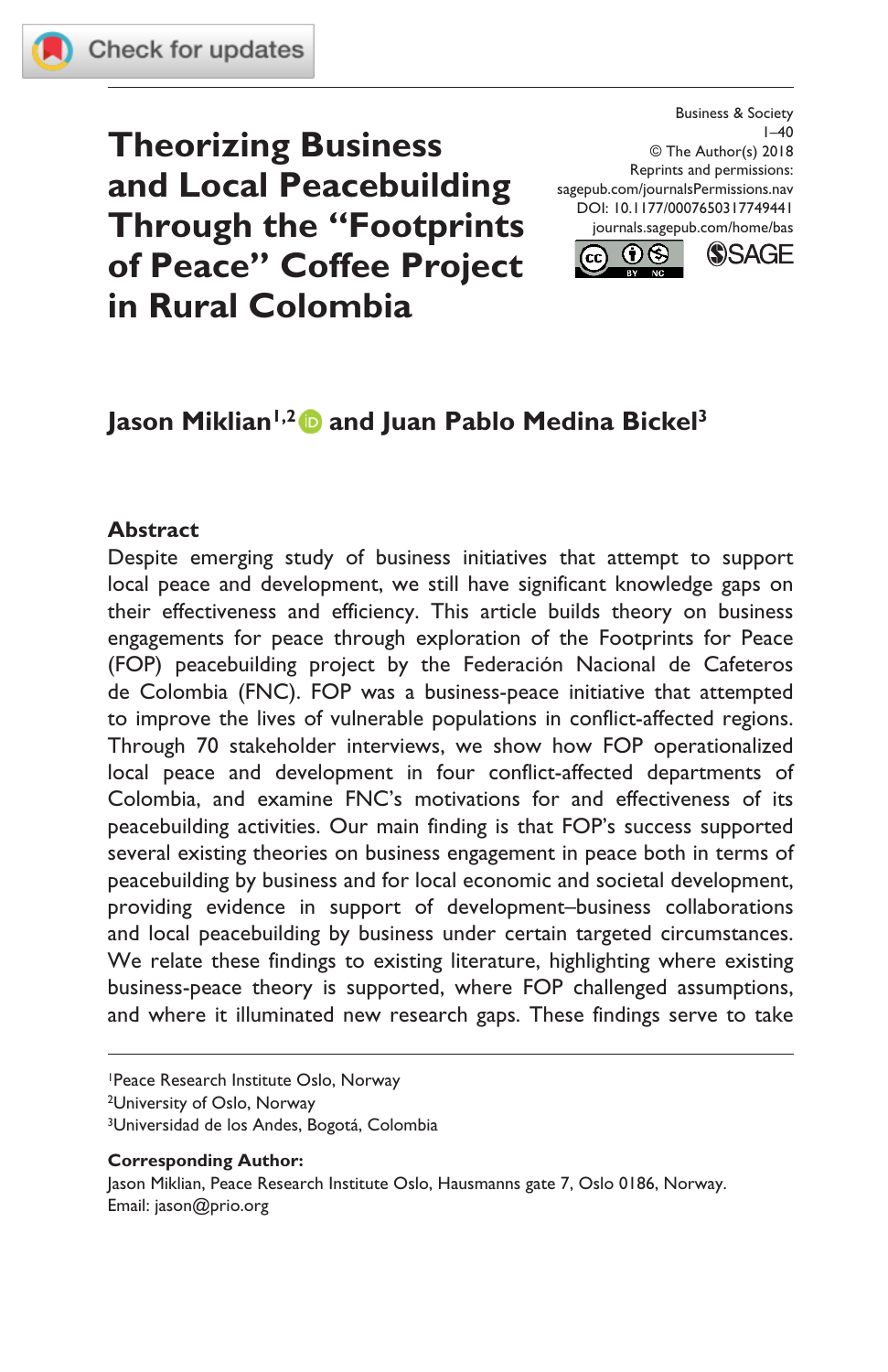business-peace theory forward and improve our understandings of what can constitute success for business-peace initiatives in Colombia and possibly other conflict-affected regions.

#### **Keywords**

business ethics, conflict areas, corporate social responsibility (CSR), developing countries, peace, peace through commerce, sustainable development

The multidisciplinary study of business, peace, and development is expanding rapidly. We know much more about the value of business participation in sustainable peace and local development (or business-peace; Bond, 2014; Carroll, 2016; Ford, 2015a; Forrer & Fort, 2016; Ganson & Wennmann, 2016; Oetzel & Breslauer, 2015; United Nations Global Compact [UNGC], 2013). Simultaneously, practitioners and multilateral bodies are calling for the business community to deepen its involvement in postconflict peacebuilding (Alleblas, 2015; Ford, 2015b; Iff & Alluri, 2016; MercyCorps, 2011; UNGC, 2016) through initiatives like the Responsibility to Protect, UN Sustainable Development Goals, Business and Human Rights Framework, and UNGC.

Regarding the practical value of business and peace, recent research has informed key tenants of how the private sector contributes to peace and development. For example, the role of the CEO is essential in business-peace success (Fort, 2015), firms can enjoy reputational rewards for peacebuilding action in fragile local communities that can be just as valuable as traditional mitigation of reputational risk measures (Ganson, Miklian, & Schouten, 2016; Oetzel & Breslauer, 2015), and the investment community is an interested but underutilized asset for peacebuilding and development aims (O'Connor & Labowitz, 2017). In support, quantitative studies explore the impact of firms operating in conflict (Darendeli & Hill, 2016; Oetzel & Breslauer, 2015), and case studies often focus on business actors attempting to bring development and peace dividends (Forrer & Katsos, 2015; Kolk & Lenfant, 2016; Miklian & Rettberg, 2017; Miklian, 2017a).

But business-peace initiatives can also do more harm than good. For example, liberalized economic opening after conflict or repression can be as likely to generate conflict as peace (Midtgard, Vadlamannati, & de Soysa, 2017; Sorens & Ruger, 2014), business engagement in human rights is often undermined by its nonpunitive "checklist" or "guideline" reporting nature (O'Connor & Labowitz, 2017), philanthropic efforts like building schools or hospitals can lead to conflict as businesses usurp local government roles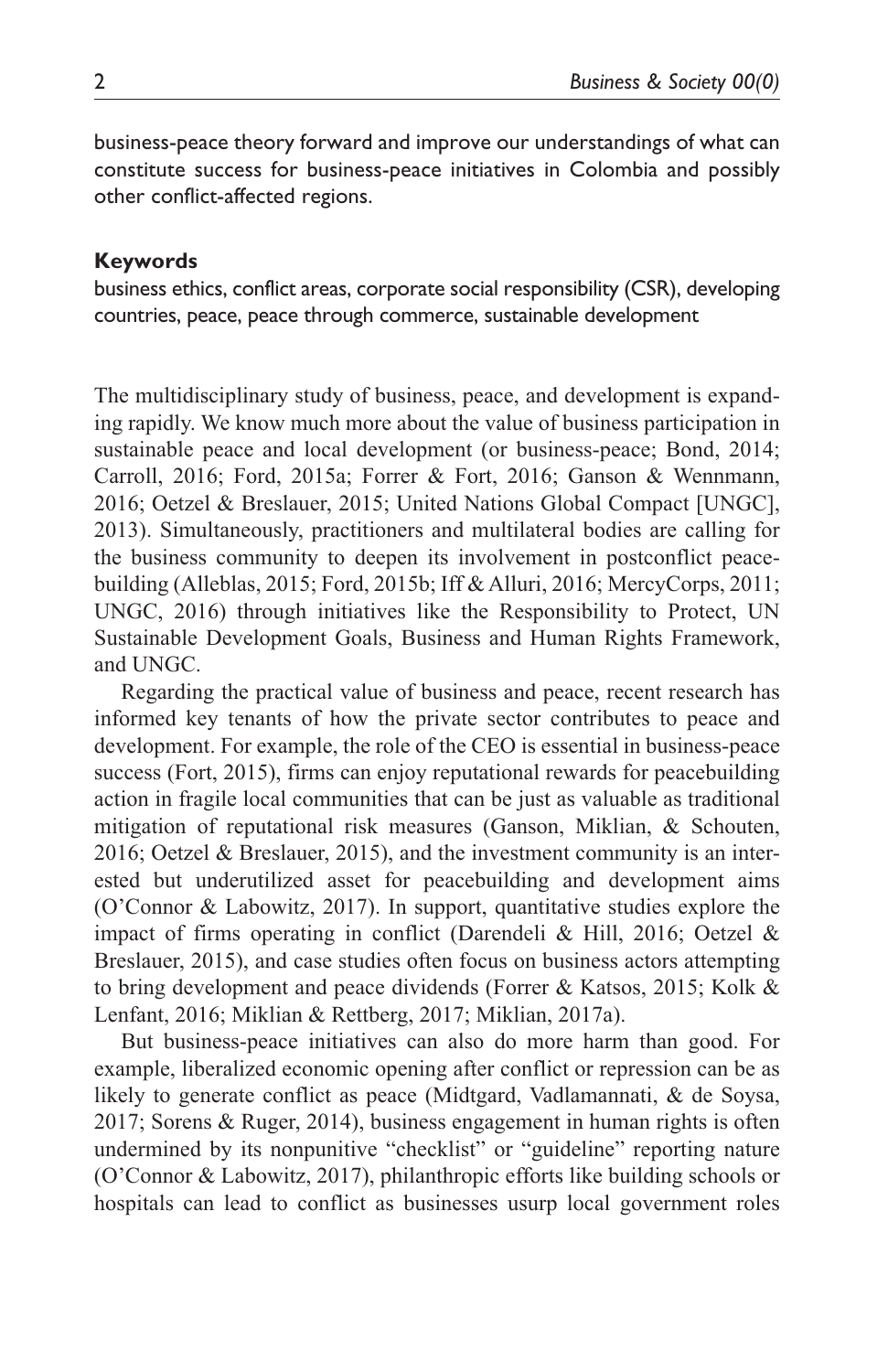(Miklian & Schouten, 2013), and bodies like the UN can engage in "bluewashing" if initiatives are based only in corporate self-reporting that is not independently verified. Many managers are also skittish about peace action, viewing it as the provenance of government (Ganson & Wennmann, 2016).

However, we still have significant knowledge gaps. For example, typologies of existing business-peace actions and claims (Miklian, 2017c; Oetzel et al., 2010) tend to coalesce around broad impact categories: expansion of economic engagement and growth, local development initiatives to build local capacity and reduce local conflict, importing norms and accountability structures, and undertaking direct diplomatic efforts. Other issues cut across these categories, including that of motivation (Why do firms undertake business-peace action?) and integration (How do firms "do" peace, and who drives this agenda?). But we still lack clarity on the *specific conditions* that make such ventures more likely to succeed or fail. These may include knowing the importance of a local community or local government role in a business-peace project, the role of firm reputation in a society, the importance of the structure, sector, and nationality of the firm, how integrated the peace project is to a firm's operational components and profitability, and the value of partnership with established peacebuilding actors. As the private sector becomes significantly more active in global peacebuilding (United Nations Development Programme [UNDP], 2015), it is essential to study these gaps to determine where business-peace interactions are indeed ingenious initiatives that truly help bring peace, where they are well-intended but ultimately ineffective tools, and where they are simply "peacewashing" the exploitation of vulnerable populations for the sake of improving corporate security and access.

To encourage further theoretical refinement on business and peace initiatives, this article examines these questions through exploration of the Footprints of Peace (Huellas de Paz, or Footprints for Peace [FOP]) project by the Federación Nacional de Cafeteros de Colombia (FNC). The FNC is one of Colombia's largest and most important businesses, an association of 500,000 coffee producers founded in 1927. FNC members have worked and lived in many of the most violent conflict zones between the government and illegal armed groups such as the Fuerzas Armadas Revolucionarias de Colombia (FARC), with over 160,000 members killed or displaced by the war since 1967. In response, the FNC implemented several peacebuilding programs to attempt to reduce local conflict, the largest of which was the internationally funded FOP project from 2011 to 2015. The project's conclusion has provided an opportunity to assess how FOP's efforts to build local peace with vulnerable communities in some of Colombia's most violent regions relate to business-peace assumptions.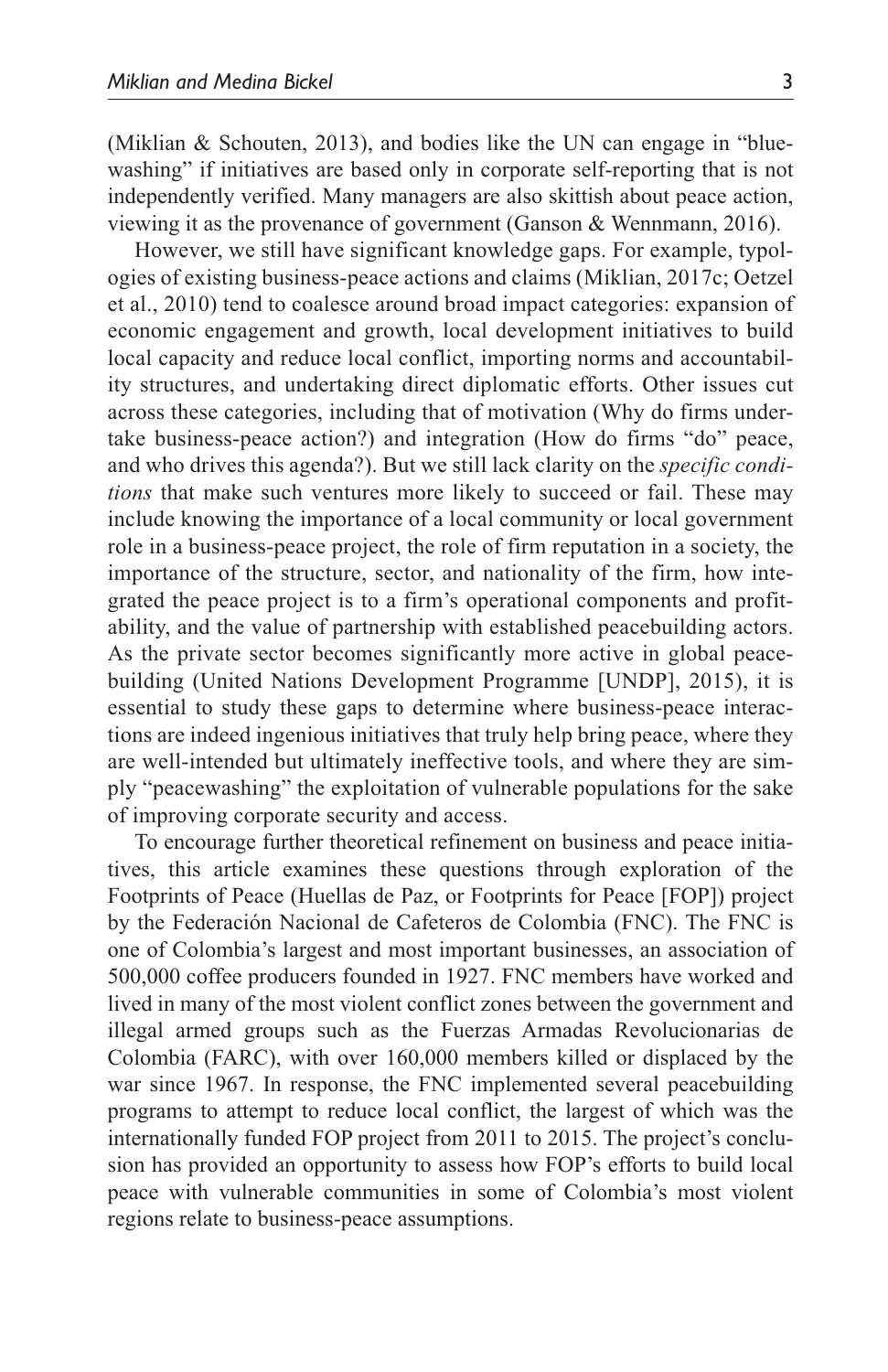This article aims to build business-peace theory, exploring the FNC's motivations to undertake peacebuilding activities and how FOP's integrated outcomes confirm and challenge existing theory. As a theory-building exercise, we were intrigued by several of the research gaps as illustrated above, and the primary phenomenon that we wished to explore was as follows: Can we better ascertain the characteristics and conditions for successful businesspeace initiatives? The FOP case was used as a data point to help guide forward theory and case studies on business and peace, particularly in their deeper societal consequences. Thus, we also aim for this article to build knowledge on business-peace actions in Colombia specifically.

This article first offers a brief background of the business–peace–conflict relationship in Colombia, incorporating relevant theory and the role of the FNC and FOP's inception, goals, and strategy. After a "Method" section, stakeholder interviews are presented to show how FOP operationalized local peace and development in conflict-affected departments of Colombia. FOP's theoretical value is then discussed by showing how it supports five existing business-peace arguments, and how it uncovers three business-peace research gaps that can encourage new business-peace theory and empirical work. Principally, the success of FOP as a business-led local peacebuilding and development initiative provides evidence in support of development–business collaborations and local peacebuilding by business under certain targeted circumstances.

#### **Conflict, Peace, and Business in Colombia**

The November 2016 peace agreement between the Government of Colombia and FARC formally supplanted a 50-year conflict with a durable peace. The 310-page deal required 4 years of complex negotiations, and significant postconflict peacebuilding efforts will be required. In ways more extensive than other peace negotiations, Colombia's business community has played an important, if undulating, role, working in their capacities as leaders of powerful national entities to help build peace. For example, in the 1990s, some business leaders supported peace negotiations in the hopes of bringing a "peace dividend" to the country (Rettberg, 2004), while others actively undermined negotiations for personal gain or their allegiance to paramilitaries (Beittel, 2015). The most successful business-peace actions in Colombia have tended to involve business collectives or cooperatives as opposed to private firms or publicly traded conglomerates (Novick, 2012), echoing findings of other studies in Africa (Ganson & Wennmann, 2016) and Asia (Miklian, 2017a).

There is a rich scholarship on the political economy of conflict and business in Colombia, often through the lens of the drug trade or other informal economies (Richani, 2013; Thoumi, 2002), or negative implications of the oil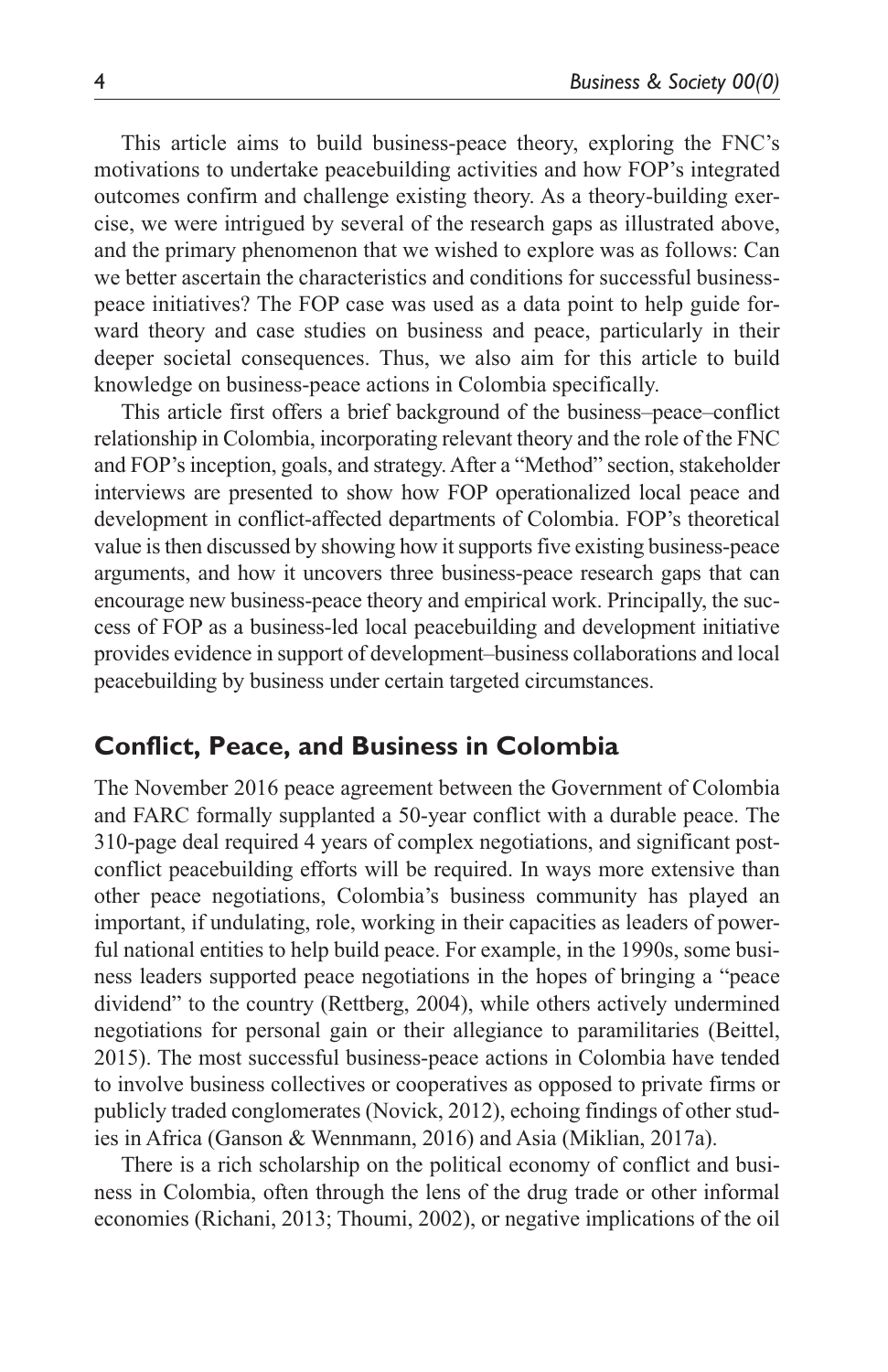and gold sectors (Idrobo, Meija, & Tribin, 2014; Masse & Munevar, 2016). Business openings for conflict reduction and peacebuilding have emerged, including the peace potential of gas and mining extractive firms (Rettberg, 2015). Firms have begun to employ internationalized conflict-sensitive business practices like adherence to the UNGC guidelines and the Guiding Principles on Business and Human Rights (Guáqueta, 2013), implementing multifaceted strategies that assign value to stability, philanthropy, and profit (Rettberg, 2016). These actions fit within arguments that business engagement in local development can facilitate local capacities for peace (Hoben, Kovick, Plumb, & Wright, 2012; Westermann-Beyhalo, Rehbein, & Fort, 2015).

But as conflict can be both cause and consequence of rural poverty (Lemus, 2014), nonextractives in rural areas also warrant study as constituting the firms, products, and jobs that tend to have more substantial impacts upon conflict-affected communities. Rural business opportunity structures can build peace by lifting populations out of impoverished situations that otherwise encourage the joining of conflict or criminal actors. Consumer goods and agriculture are also business-positive sectors for peace, including the role of coffee as a potential peacebuilding crop (Kolk, 2013; Kolk & Lenfant, 2016; Tobias & Boudreaux, 2011). Business-peace literature tends to be supportive of these typically incremental and tangential efforts by business to address root drivers of conflict (Ballentine & Haufler, 2009; Wenger & Mockli, 2003), but little systemic analysis of how such projects truly influence interactions within conflict communities has been done. Furthermore, most studies of coffee and conflict in Colombia have focused upon coffee's relationship to the generation or promotion of violence (Berquist, 1986; Miklian & Medina Bickel, 2016; Rettberg, 2010).

In assuming the effusiveness and value of these claims, peacebuilding actors have amplified community participation and employment opportunities in their rural Colombia aid and development projects. Be it reintegration of former combatants (Kaplan & Nussio, 2015), land rights, and conflict displacement (Burnyeat, 2013) or organically driven local efforts to build "infrastructures" during conflict (Pfeiffer, 2014), the prioritization of local community participation in business-peace by development actors is robust. To wit, the European Union allocated EUR100 million for Peace Laboratories since 2003 (Castaneda, 2012), and the U.S. Agency for International Development will spend US\$187 million in 2017 to "strengthen Colombia's capacity to implement a sustainable and inclusive peace," through democratic institution building, reconciliation among victims and ex-combatants, and rural economic growth (United States Department of State, 2016, p. 93).

These advances mirror global calls by international organizations for more engaged private sector involvement in the pursuit of peace and development,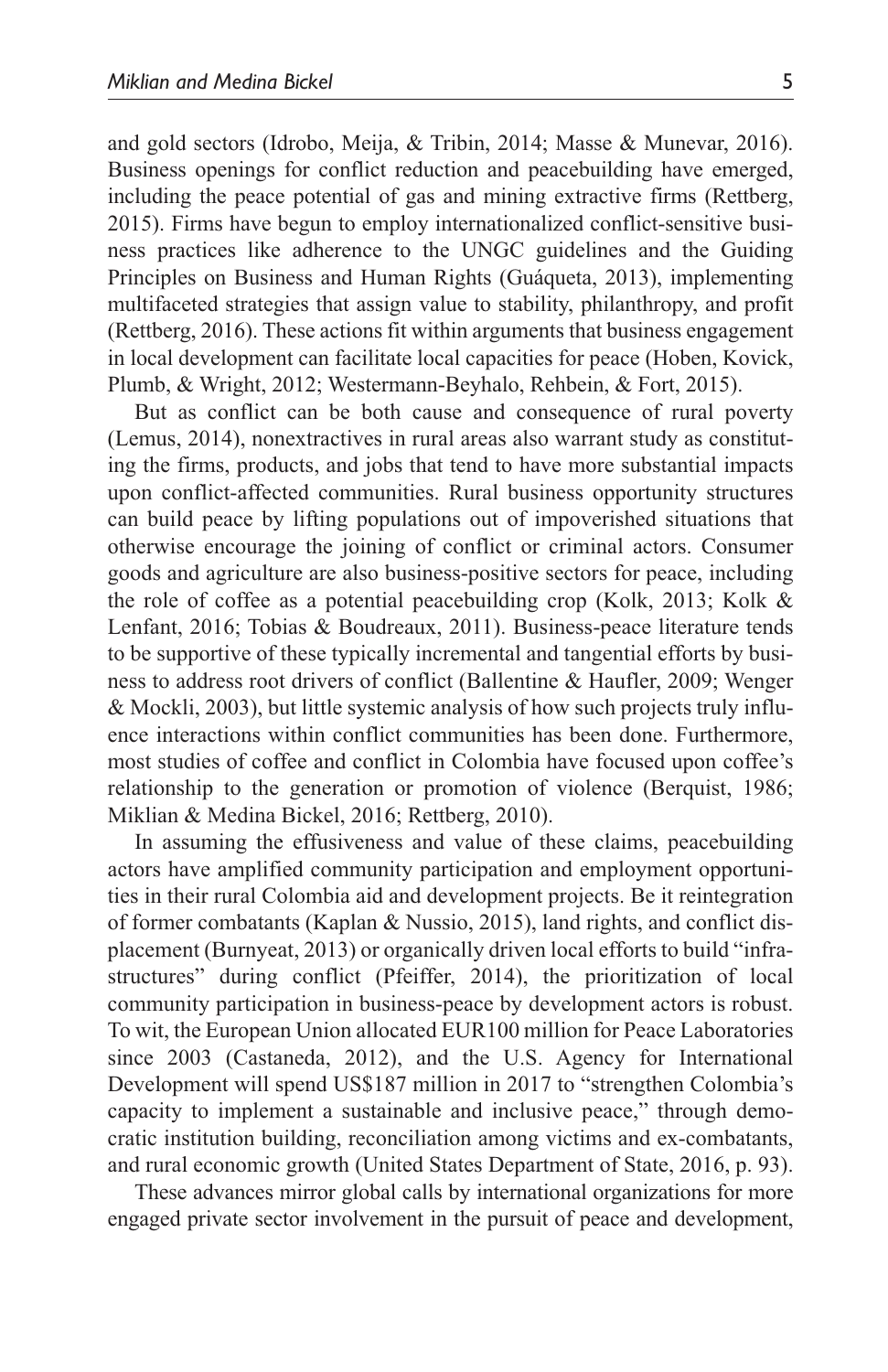specifically under UN Sustainable Development Goal No. 16: Peace, Justice and Strong Institutions (UNDP, 2015; United Nations Security Council [UNSC], 2009). Both trends complement external and internal pushes for firms to improve their ethical footprint in operational areas through social integration. FNC's FOP project encapsulated all of these trends: international–national business and aid cooperation, the interlinkages of peace and sustainable development, varied effectiveness and efficiency in different implementation areas, the value of business participation in peace project, and the role that such projects can play in local community peacebuilding over time. Reflecting upon our research framework, we ask more concretely, "What are the impacts of private sector peace contributions in fragile, violent, and/or conflict settings, and what are the most significant interrelational effects of business action for peace?" We turn to the FNC/FOP case to explore this question.

## **The FNC: History, Growth, and Internationalization**

The FNC (2010) defines itself as "a guild-like institution composed of ID-certified coffee growers (that) aims to guide, organize, promote and regulate Colombian coffee ensuring the welfare of (its) farmers." Founded in 1927, the FNC was established to represent all of Colombia's coffee growers and employs 500,000 member farmers. The FNC is a unique public and private institutional alliance in which a government-created and employee-managed and funded entity is a prominent political and economic actor (Reina, Silva, Samper, & Fernandez, 2008). The FNC's public associations promote conflict resolution, diversity, plurality, equality, and the relevance of forgiveness in violence-affected communities.

The FNC became intertwined in Colombian peace and conflict concerns owing to its societal importance and potential for rural electoral leverage. By the 1940s, the FNC was targeted by all of Colombia's major political parties as coffee exports became the biggest component of the national tax base (Pécaut, 2012). This shift paralleled the growth of intense partisan confrontations within Colombia, polarizing citizen identity patterns and state institutions as political parties tried to expropriate the FNC for political gain. The National Coffee Fund became a major source of development funding as the FNC built roads and provided electricity to villages. In the 1970s and 1980s, the FNC expanded as a conglomerate, with airline and retail bank divisions.

Despite its profession to be apolitical, the FNC has often walked a fine political line—experiences that it has drawn upon in conflict settings.1 By the 1990s, thousands of coffee growers across Colombia began to abandon their farms as violence between guerrilla and paramilitary groups spiked. More than 160,000 coffee farmers were displaced, exacerbating risks of violence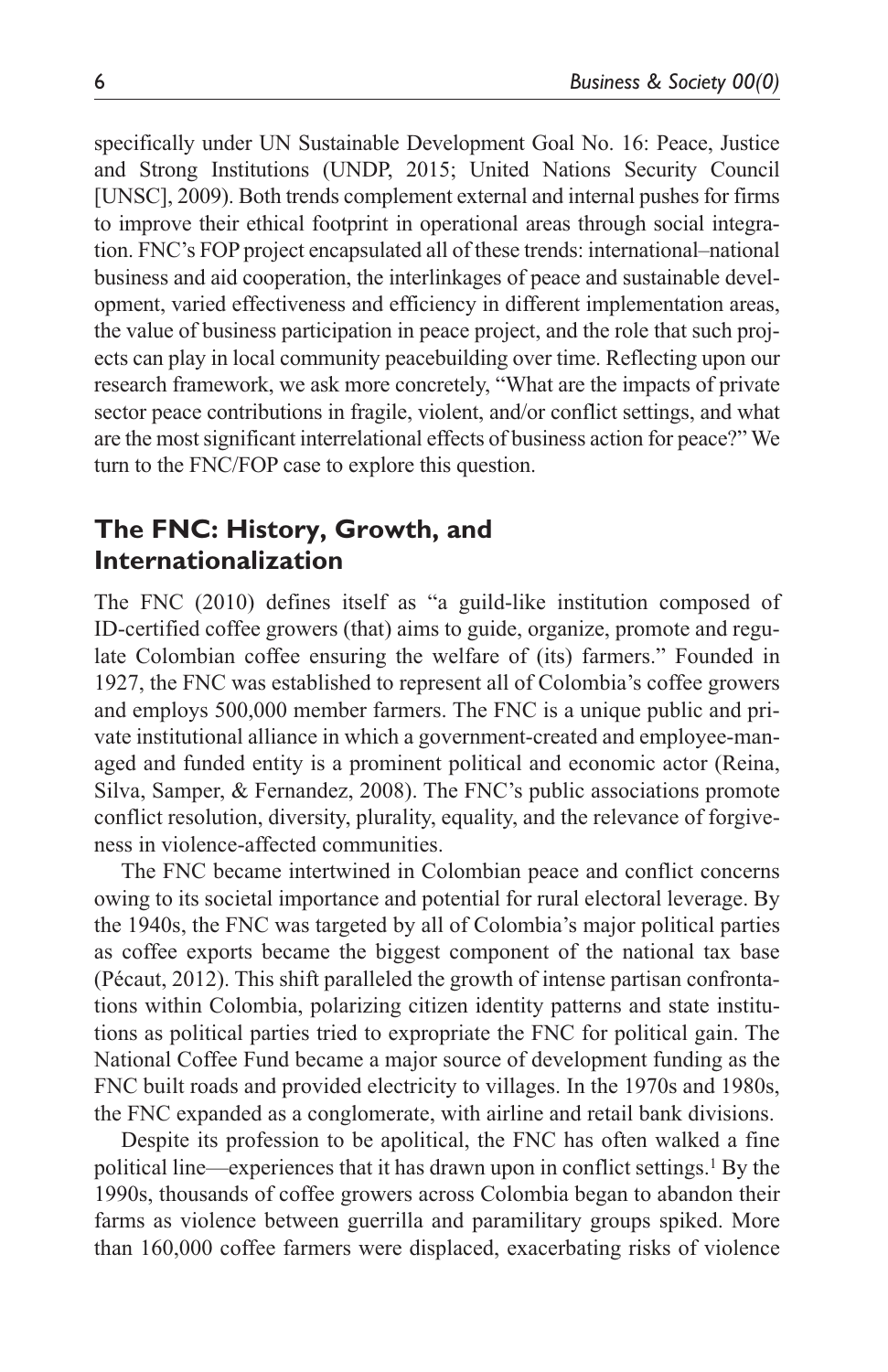from illegal crops like coca and ruining coffee farms (Ibañez, Mora, & Verwimp, 2013). In response, the FNC facilitated a democratic microenvironment by improving negotiation capacity and establishing local-scale economies, providing an institutional backstop against localized violence (Ibañez et al., 2013; Lozano, 2011). These experiences were formative in the FNC's belief that it can and should be a local peace actor, spending US\$3 million since 2005 on local peacebuilding reconciliation, mediation, and reconstruction, including the hiring of ex-combatants at regional offices and FNC headquarters as "strategic social capital that represents a model of peace" (FNC, 2013).

The FNC has since undertaken peacebuilding initiatives across Colombia in partnership with the Office of the High Counselor for Peace, Ministry of Defense, and Office of the High Counselor for Reintegration.2 The FNC's social investment and corporate social responsibility (CSR) departments have conducted peace-positive development programs with international partners including the European Commission, UNDP, Illy Foundation, and Nestlé.3 In 2015, the FNC was the honorary guest of the "Coffee and Peace" U.S. diplomatic mission, and presented as a key peacebuilding actor to American legislators and governmental agencies. Most FNC development partnerships are public-private ventures, where FNC provides local knowledge and facilitation to conflict-affected communities, and international organizations offer funding and project design. Concurrently, the FNC implemented a company-wide "peace model of human development" with three social strategy pillars: democracy, participation, and pluralism.4

As FNC became known for engagement in international peacebuilding cooperations, they were approached in 2001 by the Spanish Agency for International Development Cooperation (AECID) for small-scale development collaborations, often in partnership with Spanish nongovernmental organization (NGO) *Humanismo y Democracia* (H + D). By 2008, H + D, the FNC, and AECID sought to scale up their joint initiatives, bolstered by the FNC's interest in applying Triple Bottom Line and other best-practice corporate goals to the community level.5 These discussions became the *Huellas de Paz* (Footprints of Peace) project. From 2011 to 2015, this US\$9 million initiative, jointly conceived by FNC and  $H + D$  and financed by AECID, aimed to assist 50,000 disadvantaged persons suffering from conflict-related grievances in four of Colombia's 32 departments (Fariñas, 2016).

#### **Method**

The method used is a case study qualitative methodology. Questions are designed to extract knowledge about existing business-peace theoretical assumptions, and imply where new theoretical ground emerges. Qualitative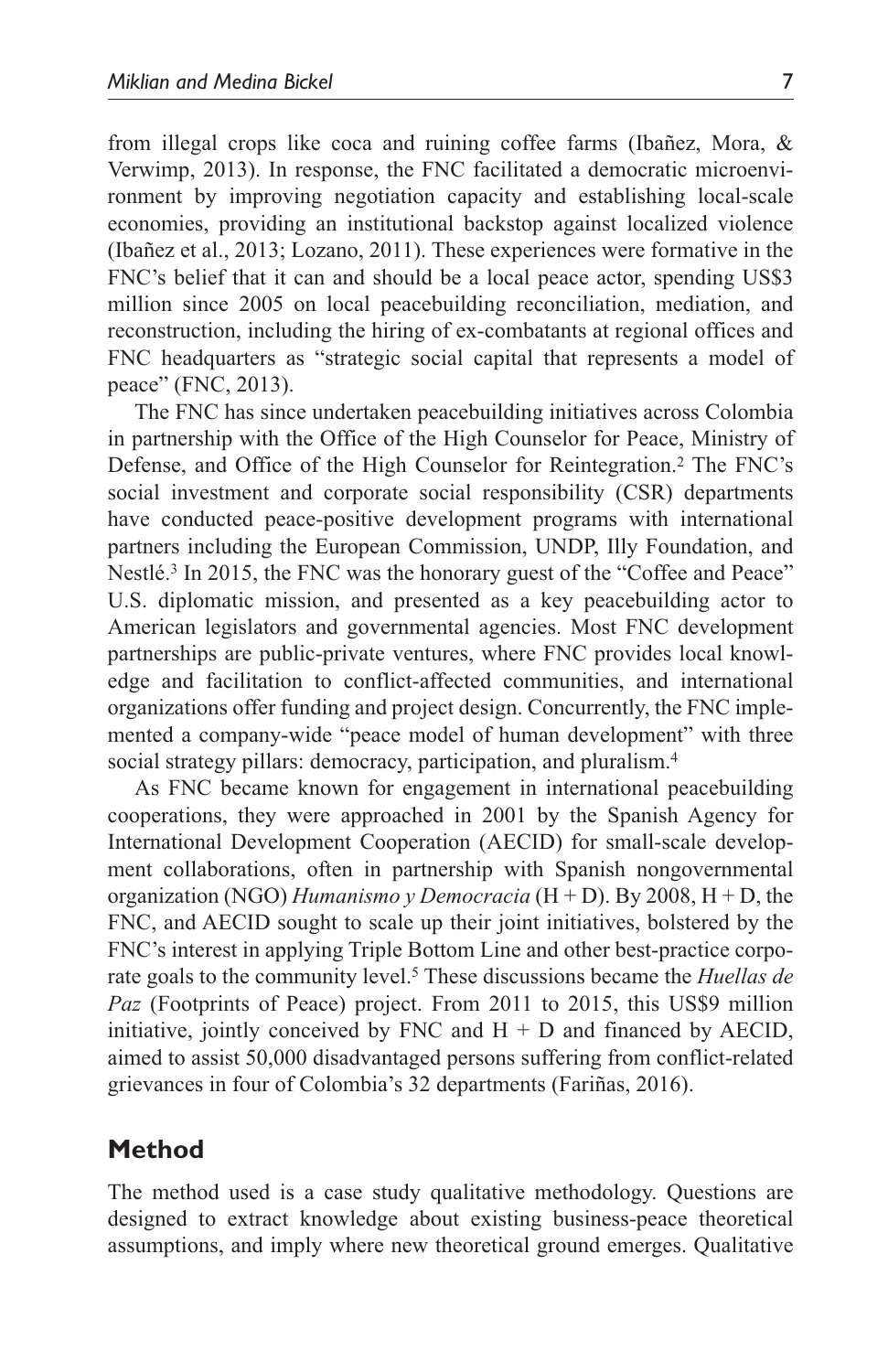case study opens new scholarly avenues of testable support for businesspeace questions beyond the growing quantitative literature, and can be a strong methodological fit to understanding business–society interactions and the motivations behind decision making in such cases (Bass & Milosevic, 2018). It is a balanced and agency-positive method to interview individuals in vulnerable communities, who are often under pressure to give answers that they think the interviewer might want to hear (or that authorities might want to hear), especially when questions are closed or asked in a leading manner (Denzin & Lincoln, 2008; Liamputtong, 2007).

Furthermore, we employ Donini's (2007) "perspectives" approach to qualitative case study, which stresses longer open-ended interviews to better tease out perspectives of and engagement with political processes and better decipher citizen interactions with more powerful political entities, including conflict actors. Learning citizen perspectives thus provides insight into the actions that are taken and informed by such perspectives, and can better illuminate patterns of communal and societal consensus. It is designed to help the researcher better ask and answer "what works" when studying vulnerable populations, in a manner that reduces reliance upon prescripted assumptions. Beyond related qualitative methods, this approach does not utilize respondent coding, clustering/visualization techniques, or begin with testable research questions. Its value (like that of grounded theory methodologies) lies in building theory by using generative questions to pursue potentially unexpected responses to better understand what local communities find most valuable in their own words.

Seventy semistructured interviews were conducted of 20 open-ended questions in three stages at seven sites from January to September 2016. See Appendix A for questionnaire. Farmers, conflict victims, government officials, FOP project principals, conflict actors, and other relevant stakeholders were interviewed, with follow-up interviews of key respondents for quality control. Sites were selected to draw upon a representative cross-section of FOP participant lifestyles and local conflict environments across the hundreds of FOP implementation sites. Snowball technique was employed within sites, with multiple visits conducted to triangulate findings and avoid projecting bias to one set of actors or interviews. Respondents are anonymized and locations generalized to the department level for protection. Interviews were set through a first approach facilitated by local guides familiar with coffee techniques and coffee growers in each municipality. Then, local guides approached local FOP trainers and community leaders, who contacted neighbors, beneficiaries, trainers, and others related to FOP of an upcoming visit by academic researchers. After the first trainer interview, requests to reach other beneficiaries or trainers were made in a snowball fashion, henceforth from the second interviewee in each region.6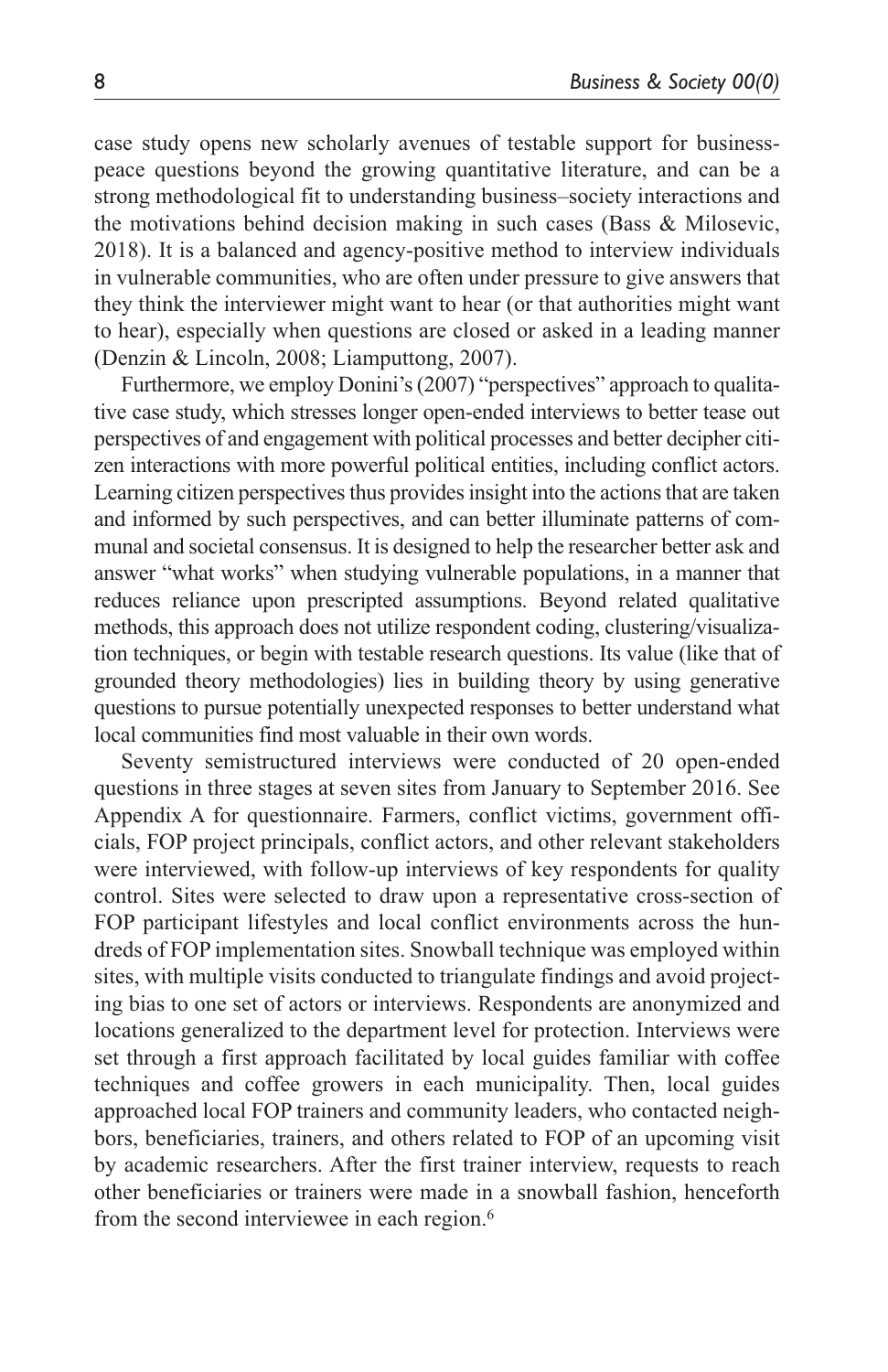This article offers quotes where relevant to present respondent tenor and context, and show how participants saw their actions as contributing to businesspeace aims. Quotes were selected on the basis of presenting representative data regarding local understandings of political processes. While generalizability is a concern (Ritchie & Lewis, 2003), this approach distills a more vivid humanization of findings on complex livelihood interactions. Interviews were conducted in Spanish, translated by authors, and lightly edited for clarity.7 As a robustness mechanism, this study adhered to the COnsolidated criteria for REporting Qualitative research (COREQ), the *PLoS ONE* standard for qualitative studies (Tong, Sainsbury, & Craig, 2007). Theoretical framework and study design fit COREQ requirements, designed to best ensure transparency and replicability of findings. See Appendix B for 32-point criteria and study framework details.

Alternative explanations for findings were also reflected upon. First, it was considered if the FOP project was not truly a success; perhaps interviewees simply told us what we wanted to hear, or fieldwork regions were outliers. Given FNC's significant role in fieldwork communities (often greater than that of government or conflict actors), this was a concern. In response, we conducted a large number of interviews to reduce the likelihood of inaccurate representation, worked independently of FNC facilitators, and took multiple site visits to diverse areas with varied conflict dynamics. The emergent importance of local trainers highlights that FOP could indeed have failed in different unresearched departments, but such findings would in fact strengthen the lessons presented here (see next section), and which strategies could be replicable.

In addition, it was considered that the conflict's gradual ebbing since 2010 may have suggested that FOP was more impactful than it truly was. Although conflict reduction helped FOP gain deeper access into communities and hold events more openly (see next section), the erosion of progress since FOP's conclusion reiterates that conflict cessation alone is not enough to build peace. In addition, peace with FARC is formalized, but conflicts with other insurgent groups, paramilitaries, and criminal actors continue to disrupt other communities, tempering the narrative that a postconflict environment has arrived to rural Colombia. That said, FOP could signal the value of initiating business-peace projects before formal peace deals are signed to create positive local momentum.

FNC's role in FOP was also problematized, considering if it was not as substantial as perceived, if foreign partners and/or funding were what made the project a success, or if success was simply a function of project design like other development aid peacebuilding projects and not due to the business component specifically. During interviews, foreign partners were rarely discussed. FNC was seen as the project implementer and FNC's reputation alone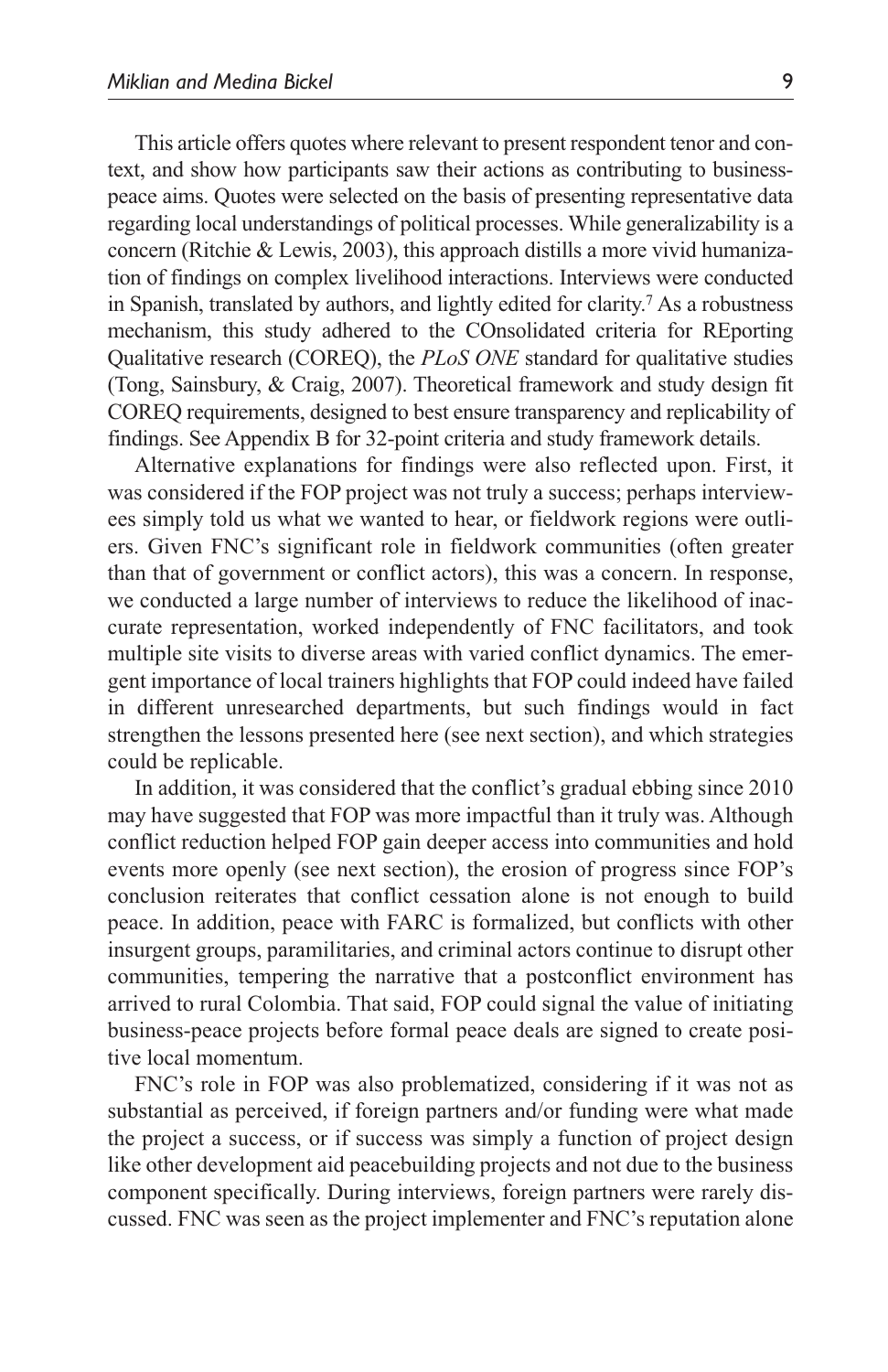

**Figure 1.** Victimization occurrence by year (reported cases) in FOP operation departments.

*Source.* Number of victims by occurrence location, database: Unique Registration of Victims (2017).

*Note.* Victims by armed conflict (recognized by judiciary sentence are included). FOP = Footprints for Peace.

was on the line. There was also a correlation between regional insecurity and FNC involvement; generally, the riskier the municipality, the more likely that FNC was the only active FOP partner. As no other international NGOs were conducting peacebuilding or development projects in these regions at the time, there is no direct counterexample, but the assertion that FNC's business reputation and capabilities were integral to FOP's success appears significant.

# **Decoding Footprints of Peace as a Business-Peace Venture**

Through its project pillars, FOP intended to offer a multidimensional design with a multiscale effect. Founded in the idea of social equilibrium and reintegration of conflict-affected communities, FOP's primary contributions intended to unite communities through communal goods like potable water, income generation, and environmental stability (Fundación Humanismo y Democracia [HMASD], 2017a). Program architectures intended to materialize peacebuilding initiatives from a multiscale approach. Thus, societal, environmental, and economic assistance, with a transverse gender approach, instituted FOP's working core. As a peacebuilding initiative, FOP was carried out in four of Colombia's 32 departments. From 2001 to 2016, Antioquia, Cauca, Nariño, and Valle del Cauca registered one third of Colombia's conflict casualties (see Figure 1 and Table 1).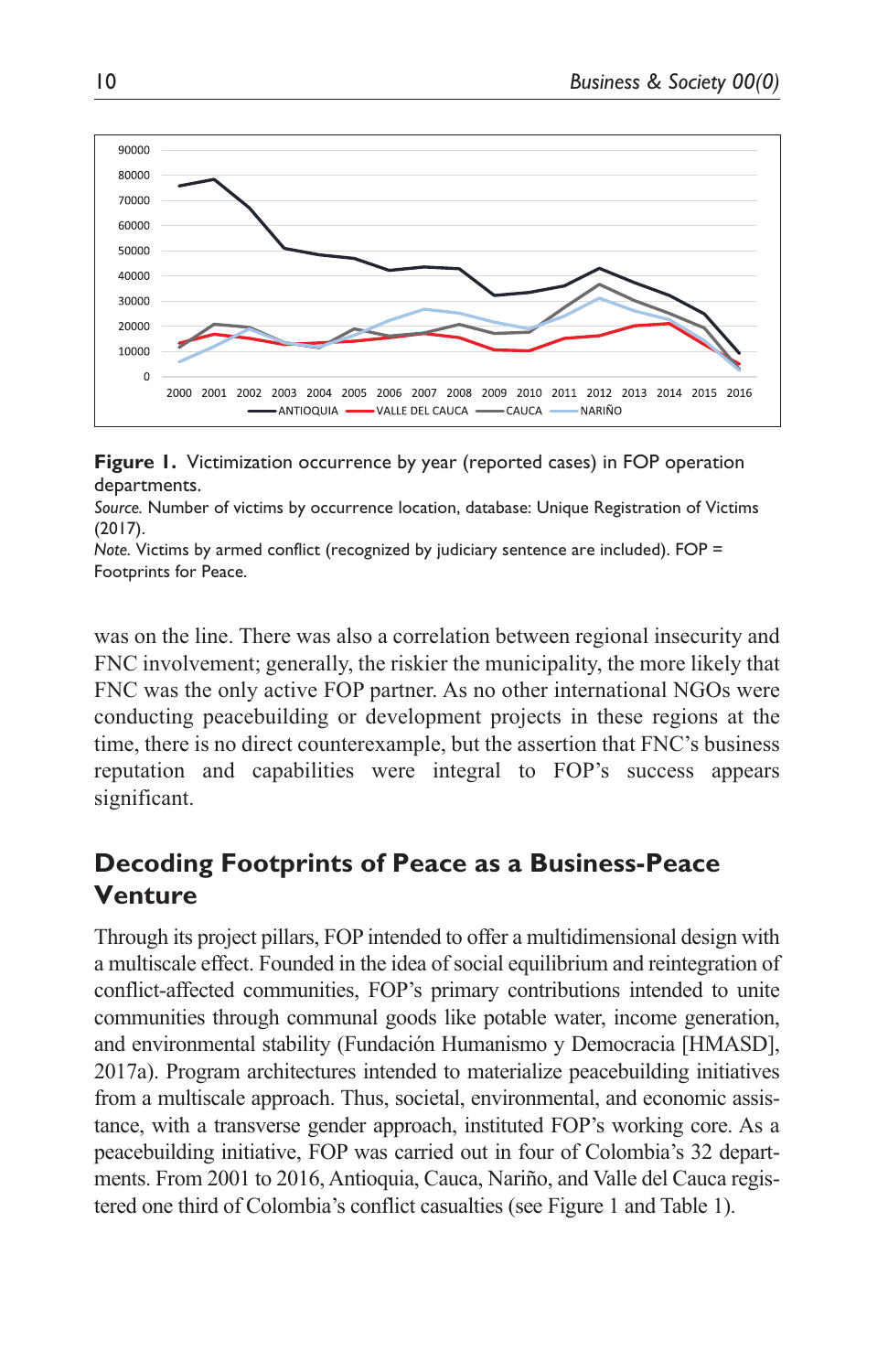|                                    | 2000        | 2001                   | 2002  | 2003                                                                                                                                                                                                                                                                                                                            | 2004               | 2005   | 2006                                   | 2007             | 2008  | 2009                    | 2010           | $\frac{1}{20}$                                           | 2012                                     | 2013           | 2014   | 2015           | 2016                          |
|------------------------------------|-------------|------------------------|-------|---------------------------------------------------------------------------------------------------------------------------------------------------------------------------------------------------------------------------------------------------------------------------------------------------------------------------------|--------------------|--------|----------------------------------------|------------------|-------|-------------------------|----------------|----------------------------------------------------------|------------------------------------------|----------------|--------|----------------|-------------------------------|
| ANTIOQUIA                          | 75829       | 78453                  | 67200 | 51036                                                                                                                                                                                                                                                                                                                           | 48480              |        |                                        |                  | 42938 | 32303                   |                |                                                          | $43123$ .                                | 37459          | 32365  | 25002          |                               |
|                                    | 13371       | 16940                  | 15304 | 12820                                                                                                                                                                                                                                                                                                                           | 13504              |        | 47027 42281 43650<br> 415  15578 17214 |                  | 15573 |                         | 33520<br>10323 | 36119<br>15256                                           |                                          | 20262          | 21150  | 12785          |                               |
| VALLE DEL CAUCA<br>CAUCA<br>NARIÑO | 11664       | 20881                  | 19682 | 13616<br>13524                                                                                                                                                                                                                                                                                                                  |                    | 19058  | 16189                                  | 17442            | 20820 | 10704<br>17237<br>21729 |                |                                                          | 16344<br>36748<br>31244<br>263963<br>48% |                | 25182  |                | 9317<br>5052<br>2492<br>53086 |
|                                    | <b>S911</b> |                        | 19034 |                                                                                                                                                                                                                                                                                                                                 | $11579$<br>$11875$ | 16483  | 22401<br>323597<br>30%                 | 26856            | 25293 |                         |                | 17718 27535<br>19066 24137<br>198579 219679 3<br>41% 47% |                                          | 30314<br>26217 | 22687  | 19392<br>14368 |                               |
| NATIONAL TOTAL                     | 339633      | 12079<br>387436<br>33% |       | 429711 342177 331093                                                                                                                                                                                                                                                                                                            |                    | 337109 |                                        | $-3363443037272$ |       |                         |                |                                                          |                                          | 255212         | 238966 | 175997         |                               |
| 4 DEPARTMENTS AS<br>NATIONAL %     | $31\%$      |                        |       |                                                                                                                                                                                                                                                                                                                                 |                    |        |                                        |                  |       | $721585$<br>$37\%$      |                |                                                          |                                          | 45%            | 42%    | 41%            | 37%                           |
| $\ddot{\phantom{a}}$               |             |                        |       | $\begin{bmatrix} 1 & 0 & 0 \\ 0 & 0 & 0 \\ 0 & 0 & 0 \\ 0 & 0 & 0 \\ 0 & 0 & 0 \\ 0 & 0 & 0 \\ 0 & 0 & 0 \\ 0 & 0 & 0 \\ 0 & 0 & 0 \\ 0 & 0 & 0 & 0 \\ 0 & 0 & 0 & 0 \\ 0 & 0 & 0 & 0 \\ 0 & 0 & 0 & 0 & 0 \\ 0 & 0 & 0 & 0 & 0 \\ 0 & 0 & 0 & 0 & 0 \\ 0 & 0 & 0 & 0 & 0 & 0 \\ 0 & 0 & 0 & 0 & 0 & 0 \\ 0 & 0 & 0 & 0 & 0 & $ |                    |        |                                        | <br> <br>        |       |                         |                |                                                          |                                          |                |        |                |                               |

| :<br>;<br>I                          |
|--------------------------------------|
|                                      |
| ا<br>ا<br>$\frac{1}{2}$              |
| יו הכמר וי<br>どうりりりり リンク・プログランド<br>( |
| l                                    |
| -<br>3<br>-<br>)                     |
| $\frac{1}{2}$                        |
|                                      |
| $\frac{1}{2}$<br>エュトー                |

Source. Number of victims by occurrence location Database: Unique Registration of Victims (2017).<br>Note. Victims by armed Conflict (recognized by judiciary sentence are included). FOP = Footprints for Peace. *Source.* Number of victims by occurrence location Database: Unique Registration of Victims (2017).

*Note.* Victims by armed Conflict (recognized by judiciary sentence are included). FOP = Footprints for Peace.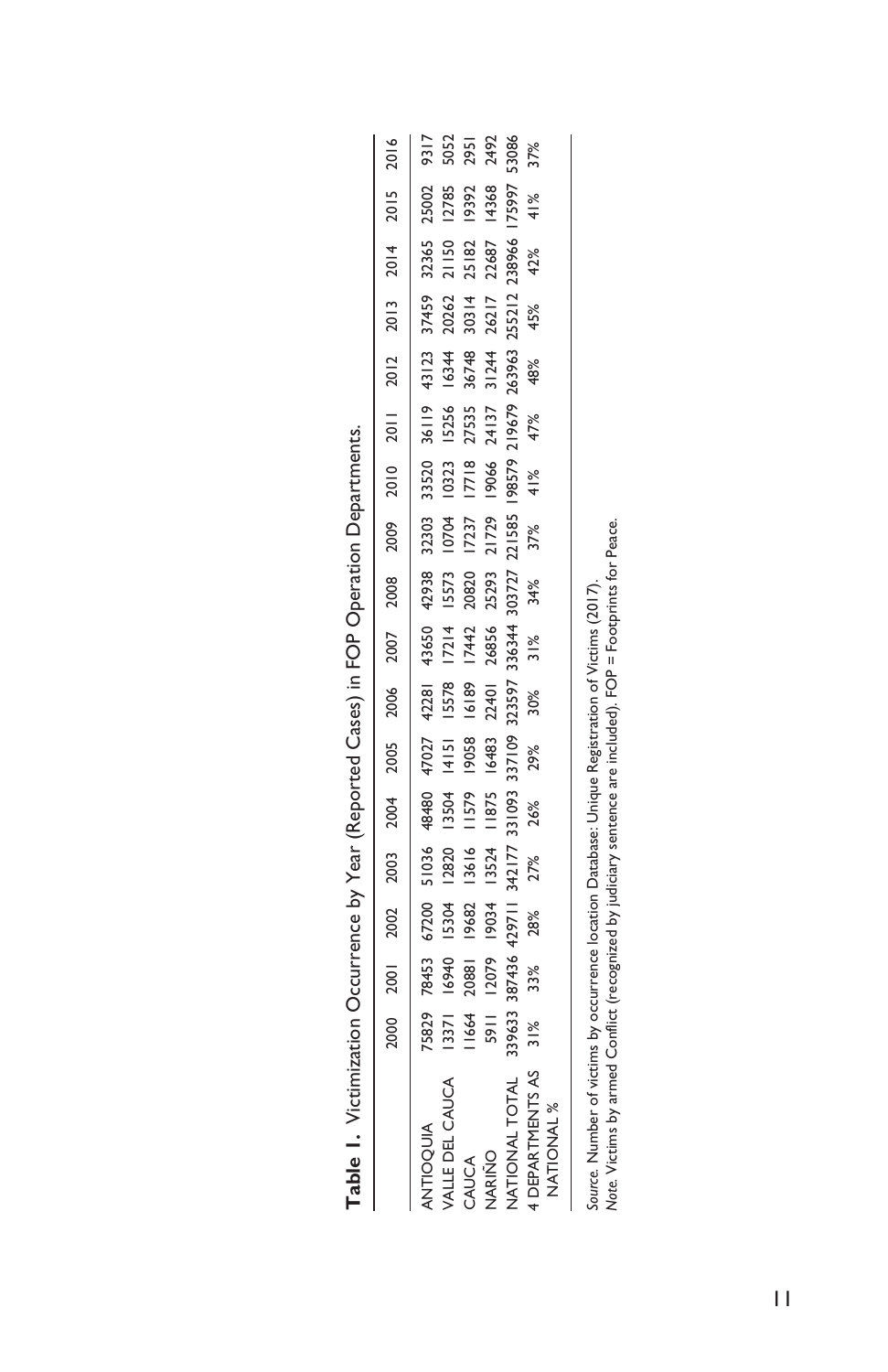Conflict-affected municipalities registered a variety of victimizations, as war and the threat of violence were a personal experience for most FOP beneficiaries:

As soon as we moved to this house, the (paramilitaries) were here. I remember that people used to come by, ten or twelve big guys. It was a very hard time, you instantly feel intimidated, my neighbor was killed . . .8

Engagement with conflict actors was commonplace and expected, even for farmers who would have preferred to stay neutral:

Our neighbor was killed, he was a paramilitary head . . . he was kind of a good person, he tried to help us out. He did blackmail us (though), we had to give him monthly payments of 20,000; everyone else did it too. And the bullets passed through all this area, like whistling. We closed the doors and stayed inside, it was all night long . . . it was such a horrible harm for the people, thank God they liked us, (but) we walked into the lion's den.<sup>9</sup>

Those with more resources were targeted more extensively:

17 years ago, a guerrilla persecution (FARC) took over. They came to town harassing the people. One day we heard gunshots coming from the coffee plantations . . . it lasted two or three hours. Then, we heard some steps on the road, it was a (FARC) troop who said: "comrade, get out, we need a car! Come here immediately, we need you" . . . I was afraid (but) they thought that the army was coming. I went out wearing my pajamas, and when I went back I remember I was driving like the A-Team. I got back home safe, but I was told that they killed two police officers that night. 15 days later the AUC (*Autodefensas Unidas de Colombia*) appeared. One guy showed up covering his head, interrogating me. The guerrilla never came back again, but they (AUC) were here for 4-5 years. Oh my sweet mother of God, they disappeared so many people, they had their own lists, any person on it was vanished . . . they raped women, they robbed too. They slept in my house, in the hall. Neighbors went missing.

I do consider myself a victim, it psychologically affected me and my familythey stole my pigs, my chickens, everything. After (the AUC) left, the guerrilla (FARC) came back again. They came from the mountains killing AUC whistleblowers, they killed the local drivers. You can say that I've been lucky because I know how to live . . . I asked the local mechanic to mess up my car preventing the AUC from putting me in charge of their transportation. The paramilitaries had communication with the army, and they distributed our territories between them . . . I had 300 chickens and they took them all (and) asked for money from the coffee too. But after FOP it was more like a union here. There was a lot more integration. I knew the people from my village but not from other areas at first, and I got to know people from (nearby villages).10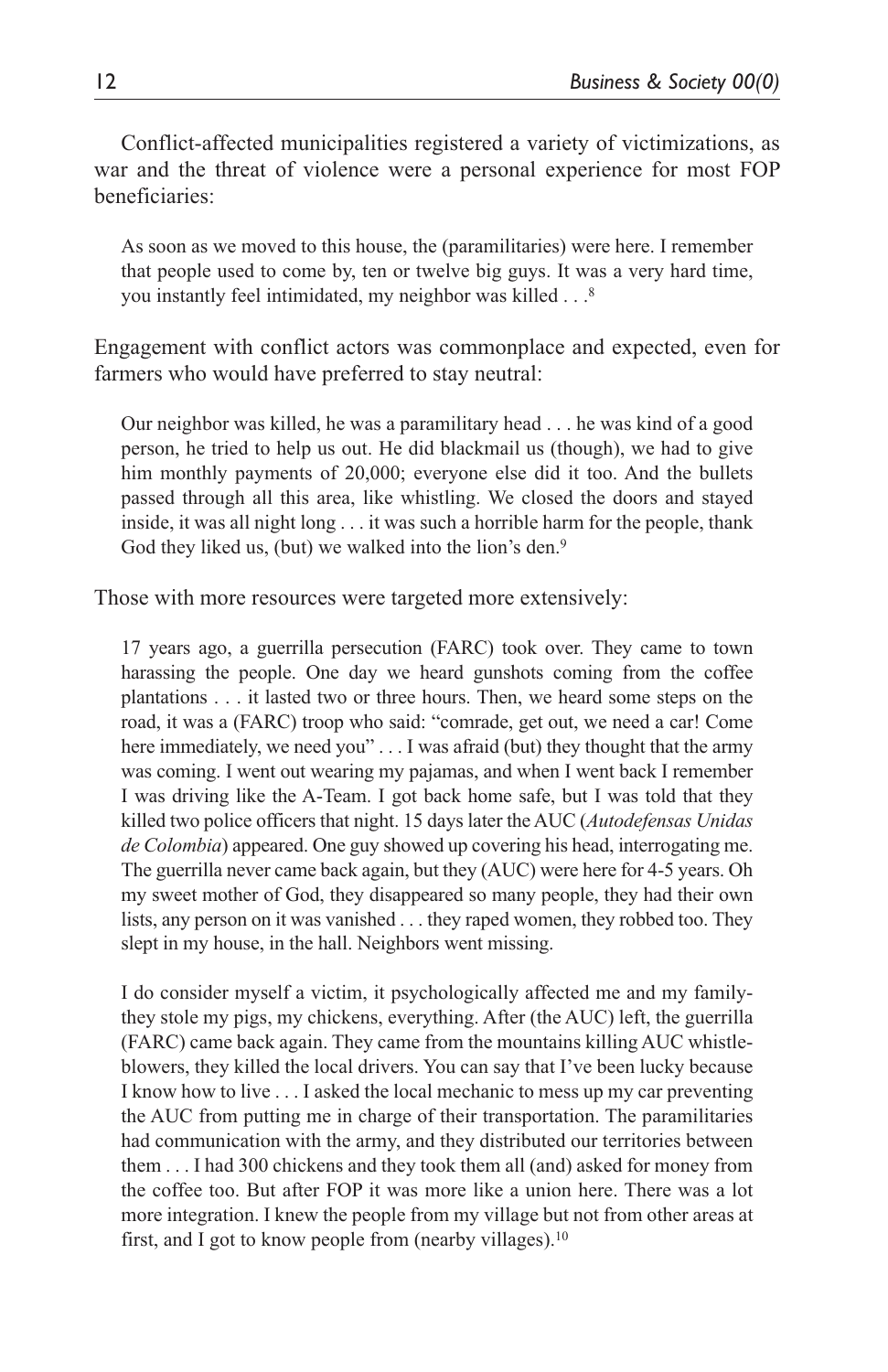Hence, in FARC-controlled regions, FOP activities were more tailored to addressing conflict. A trainer in Antioquia noted,

When I was a little girl, we lived in fear because we knew that when they (AUC) came here they would wipe us out. (FOP) definitely was a radical change because I didn't dare to have any kind of social job before. (FOP people) told me, like some people say: "We're going to take you out of your bedroom" (to be active in society again).<sup>11</sup>

## *FOP's Design and Implementation Structure*

FOP was designed to use a precise implementation methodology. All tactical approaches were backed in educational booklets and their corresponding trainer's guide. In terms of the assistance provided by the FOP team, a constant contact to FNC social workers and the so-called "extensionists," or engineers, smoothed queries that arose during the program. The programmatic pillars (FNC, 2015) were as follows:

A. Economy

This module supported more efficient and competitive coffee production and better nutrition for beneficiaries and their families through material aid and trainings. Educational sessions focused on best practices, enterprise strengthening techniques, and dietary assistance. Material provision such as coffee seeds and/or trees and homegrown gardens complemented FOP's training on cultivation techniques (HMASD, 2017b).

B. Environment

Recognizing communities as influence areas of hydric resources, this pillar sought to empower a better coexistence of the communities with natural resources. FOP's focus was on drainage systems and reutilization capabilities along with educational trainings.

C. Social

The largest and most comprehensive pillar was social, designed to encourage community conflict resolution through democratic and peaceful means. This module employed a top-down cascade methodology that passed on trainings and lessons from one focal group to another. First, FOP primary designers trained 30 people in social pedagogy, "institutionality," and grassroots conflict resolution approaches. Second, those trainees subsequently oversaw the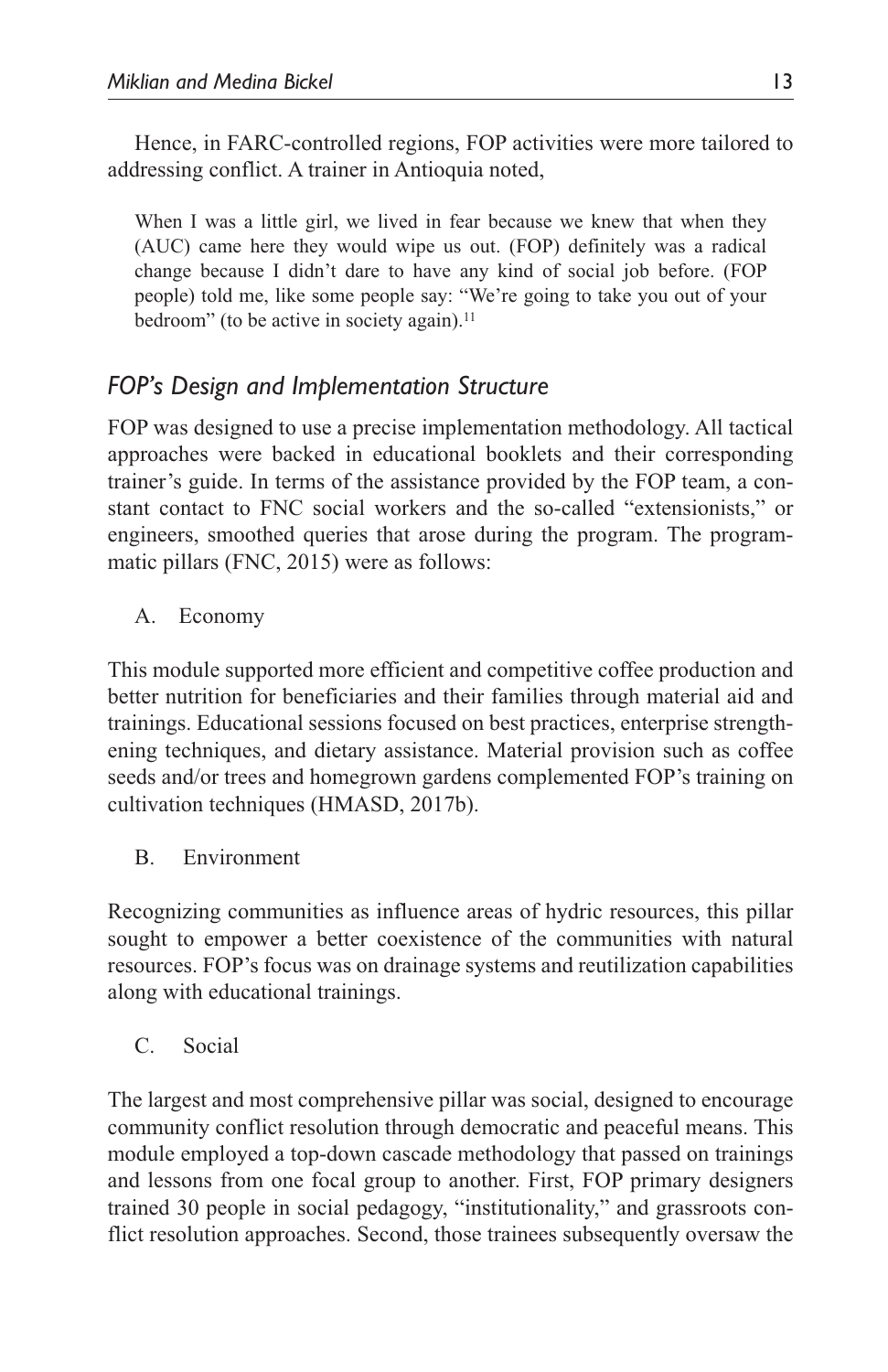teaching of 350 local trainers as local FOP representatives. Finally, these intermediaries passed lessons to the thousands of beneficiaries that the program encompassed. This pillar was mostly based in a peaceful conviviality module.12

During the planning stage, FNC developed a list of potential trainer candidates from their farmer database, consulted with  $H + D$  on strategic direction and priority impact regions, and approached farmers with offers to participate as trainers. Respondents considered local trainers essential to FOP's success as trust and legitimacy barriers were tackled by the engagement of community members as local trainers (AZAI Consultores, 2013). A trainer in Valle del Cauca detailed her efforts:

A big box with all the class material was delivered to me. I went house to house handing out books to each of the beneficiaries. I would say "dear neighbor, take a look at this, examine it and learn it!" and they accepted the duty. We began with 2 sessions a month (and) each subject was discussed in 2 sessions. We trainers agreed how to teach and the subjects to take.<sup>13</sup>

Educational booklets used metaphors, drawings, and games based on everyday life situations. The peace module was presented as a "journey" with three stops: unlearning violence, living in reconstruction, and learning more peaceful interaction (Grisales, Parra, & Rodríguez, 2012). This module encouraged participants to promote societal change as individuals. Breathing and meditation sessions, letter writing, and self-identification activities were used to address painful conflict memories and build personal forgiveness. Booklets identified types of violence, mistreatment, and conflict through daily life situations with a positivist bent. No teachings about conflict history or national conflict elements were used; instead, theatrical plays, dances, and games were offered to strengthen social interactions.

A trainer in Antioquia notes the sense of empowerment and hope that was facilitated by FOP's conviviality trainings:

The coaches were very dynamic. I had a great time: the workshops, the resolution of conflicts, the values, living with other teachers from other municipalities. We were asked to recreate our own life histories; it was so beautiful . . . I still remember that uniqueness, that affection.<sup>14</sup>

A woman internally displaced at 12 years old when her father was shot and burned to death in a car by FARC spoke of how FOP changed her family: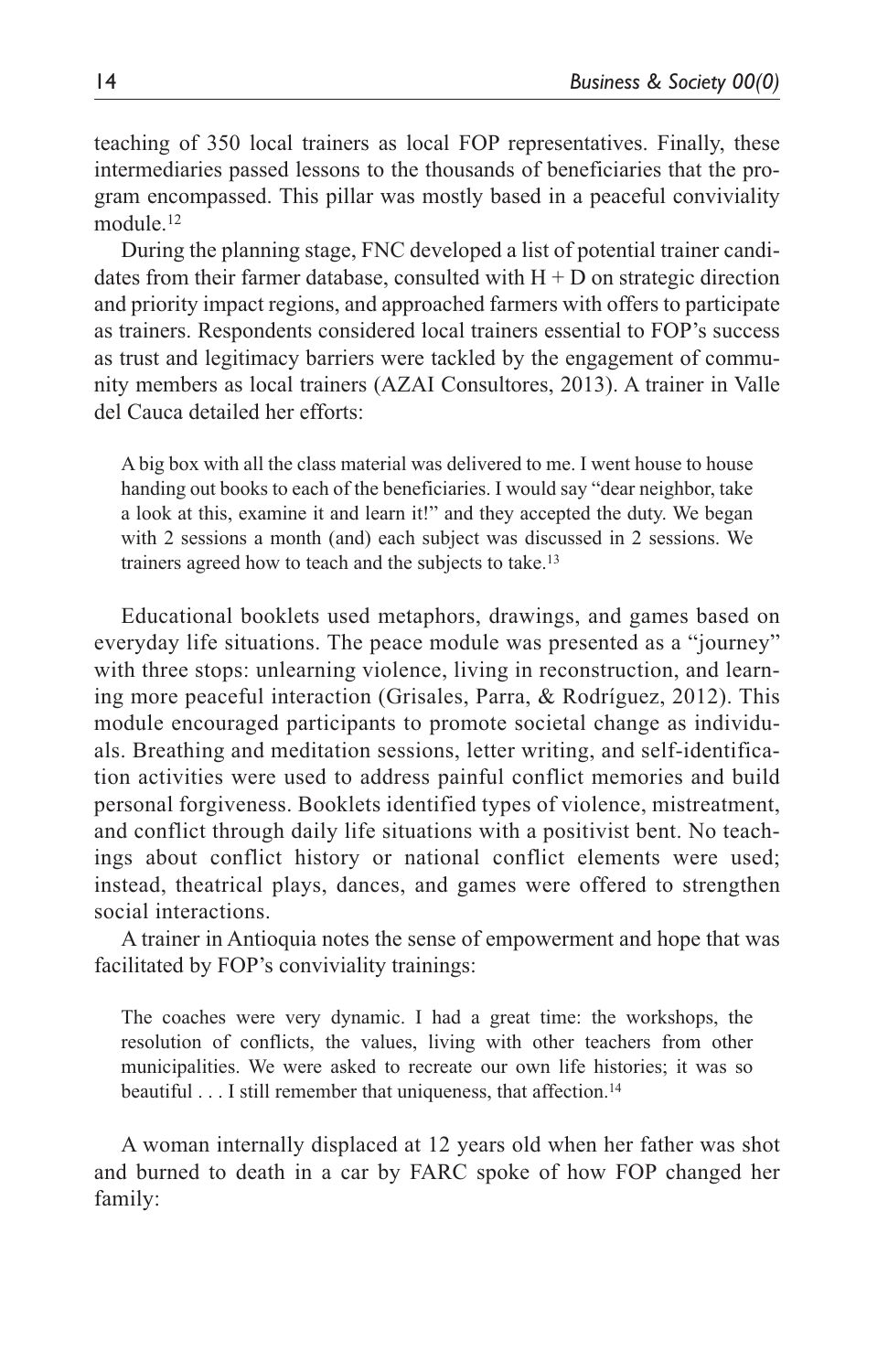It was an excellent project . . . I can see changes in my husband. Before FOP, he wasn't very much at home, he stayed until the night working in the plantations (and) he wasn't very sociable either. Today, he's the local counselor of the rural committee. There is nothing in war; killings and massacres are meaningless. I would personally forgive my dad's murderers—people have to give a chance for change. I think about forgiveness. FOP, through its training sessions, made me think about reconciliation. We can make it.<sup>15</sup>

Another recipient focused on how FOP helped challenge local gender assumptions:

I didn't know much about coffee, but in the last six years of cultivating I've conquered a lot. But it hasn't been easy: "This is because she's a woman" that's what some men said when they realized I ran this farm. I used to be guided by men, but (after the trainings) this farm is highlighted as a model, and people call me: "the woman who made herself someone of personal growth."16

The program also spurred local innovation through knowledge building:

The effect can be seen—We're better organized now. My mom doesn't know how to write or read. With FOP, I started selling coffee and plantains. Our finances are better; the results are evident. I even learned numbers (accounting).17

FOP had several limitations. Attendance was a challenge for local trainers and FOP assistance staff. Thus, economic and environmental material aid, such as drainage systems or postharvest coffee equipment, was delivered only when beneficiaries successfully attended training sessions. Skepticism of FOP itself was also a challenge, as one housewife illustrated:

My husband said that (FOP) was a waste of time because they (nonlocals) promise, but always break their word. He never attended the trainings. Well . . . I attended because of the coffee plantation. My friends said it was all a lie in order to not give us anything but at the end they delivered materials to us. Sometimes they had good topics like the coffee issues and how to handle cultivation, but some bad and boring topics (water and environmental issues) made us lazy.18

A minority of farmers skipped meetings or exited the program altogether as FOP constituted a costly trade-off between attending monthly daylong sessions versus tending to farm duties. This dilemma worsened when FOP materials did not suit beneficiaries' needs: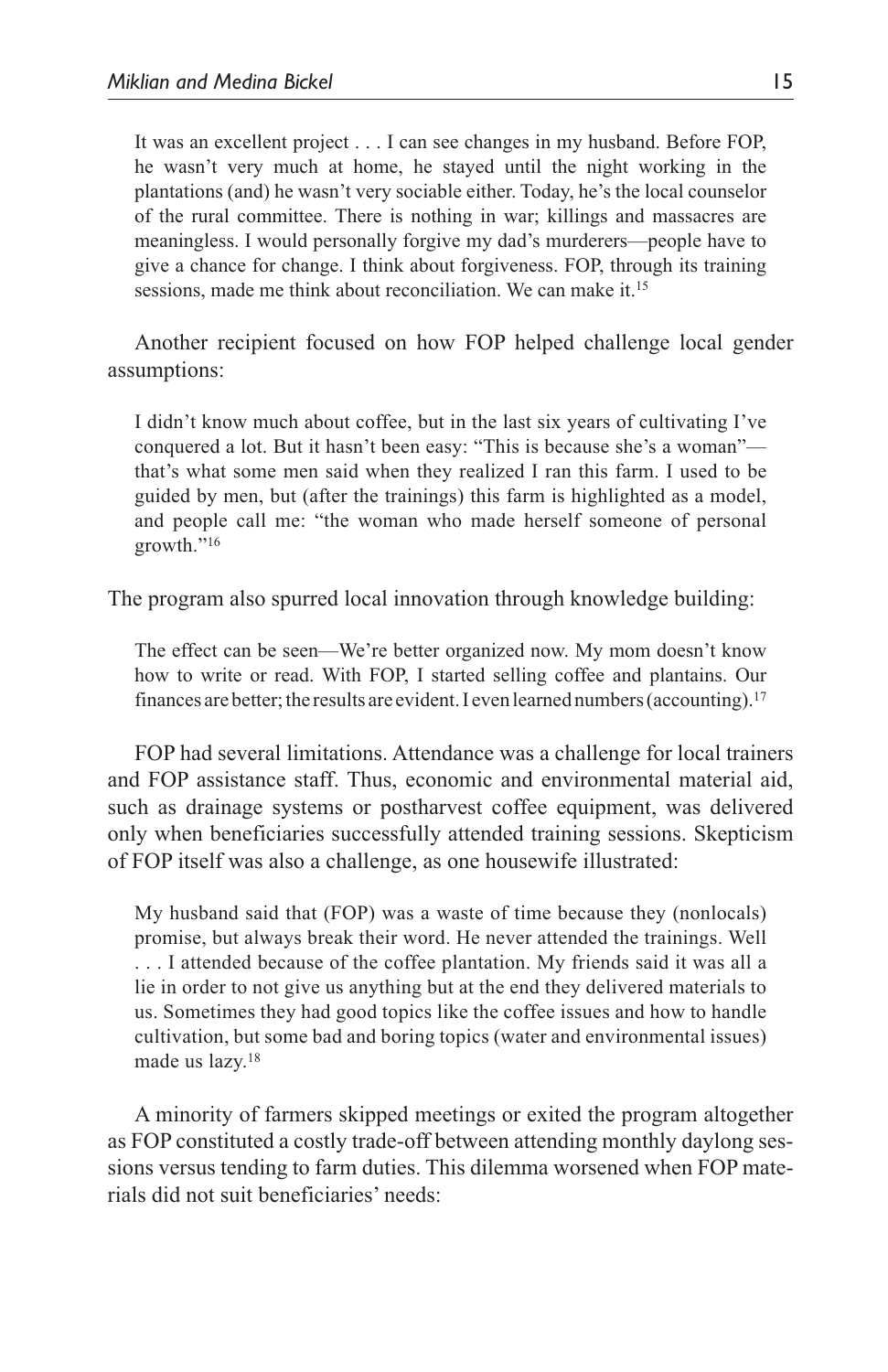I've always been engaged in community issues, but . . . my attendance didn't last long, I attended the sessions for just 6 months. When it has to do with peace, it can't be boring, it was just because I had no real interest. It seemed like just another project to me. They did call me a lot, trying to put me back on track (but) I said no because of my farm's duties. To be honest, I didn't take it seriously.<sup>19</sup>

Finally, access of FOP personnel to all local communities diverged from a homogeneous strategy due to emerging levels of threats across regions. In some FARCcontrolled areas,  $H + D$  played a smaller role for reasons of staff security.

## **Findings**

Returning to our main question, "Can we better ascertain the characteristics and conditions for successful business-peace initiatives?" respondents forwarded three key narratives about FOP's operation regarding possible characteristics and conditions for success. First, FNC's positive reputation as an implementing agent before the project began was paramount. FNC was already a trusted member of the community, so participants were willing to try the new initiative, and many felt privileged to be selected.  $H + D$  led project design, but it was presented to participants as an FNC initiative. To wit, less than 10% of interviewees met an  $H + D$  representative, but 100% knew their FNC representative. This reputational element was essential in FARCcontrolled areas, where  $H + D$  representatives did not go and violence against actors perceived to have allegiances with the government or paramilitaries was pervasive. FNC's long-established pro-poor reputation allowed access for a limited set of operations, as FARC commanders trusted that FOP would improve the lives of the local poor without also forwarding hidden motives. FARC representatives did not see FOP as challenging their governance mandate, but only as a business antipoverty initiative.

Positive opinion might be correlated with contextual macro factors such as violence rates. All visited municipalities, like Colombia in general, had seen reduced violence over the past decade. Nonetheless, during FOP implementation, from 2011 to 2015, there was an increase in the numbers of victims registered in most places subject of this research. This situation may suggest that the decreased number of victims may correlate to FOP's presence, although more research is needed to make definitive conclusions about such situations. Furthermore, there is a loose correlation between areas where an armed group was more active and the proportion of positive assertions of FOP. Consequently, peacebuilding projects like FOP may have more significant impact in postconflict scenarios than in active conflicts (see Figures 2 and 3, and Table 2).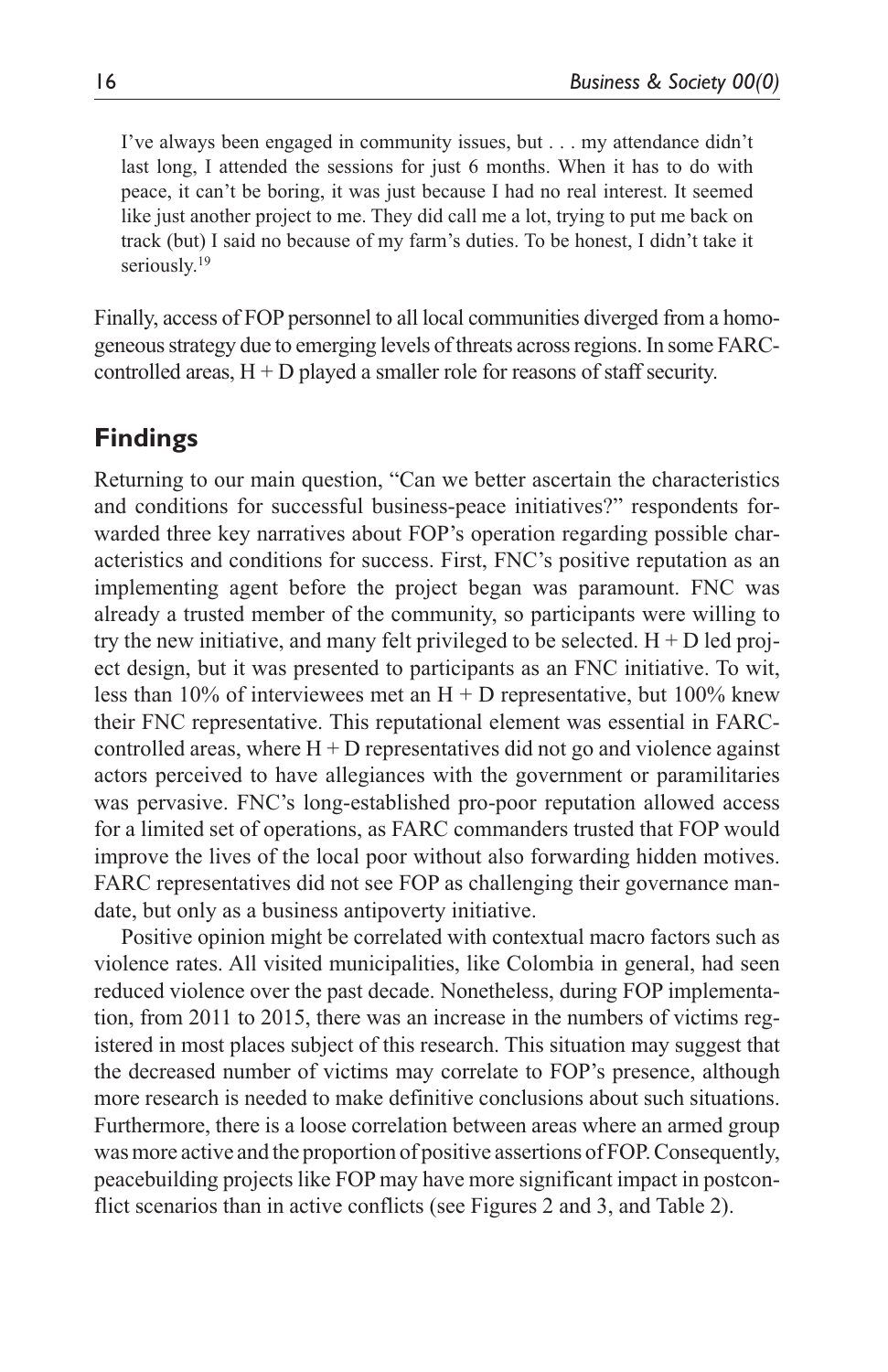

**Figure 2.** Occurrence of victimization (reported cases) in FOP visited municipalities versus their neighboring municipalities—Average. *Source.* Number of victims by occurrence location, database: Unique Registration of Victims (2017).

*Note.* Victims by armed conflict (recognized by judiciary sentence are included). FOP = Footprints for Peace.



#### **Figure 3.** Occurrence of victimization (reported cases) in visited versus not visited FOP municipalities—Average.

*Source.* Number of victims by occurrence location, database: Unique Registration of Victims (2017).

*Note.* Victims by armed conflict (recognized by judiciary sentence are included). FOP = Footprints for Peace.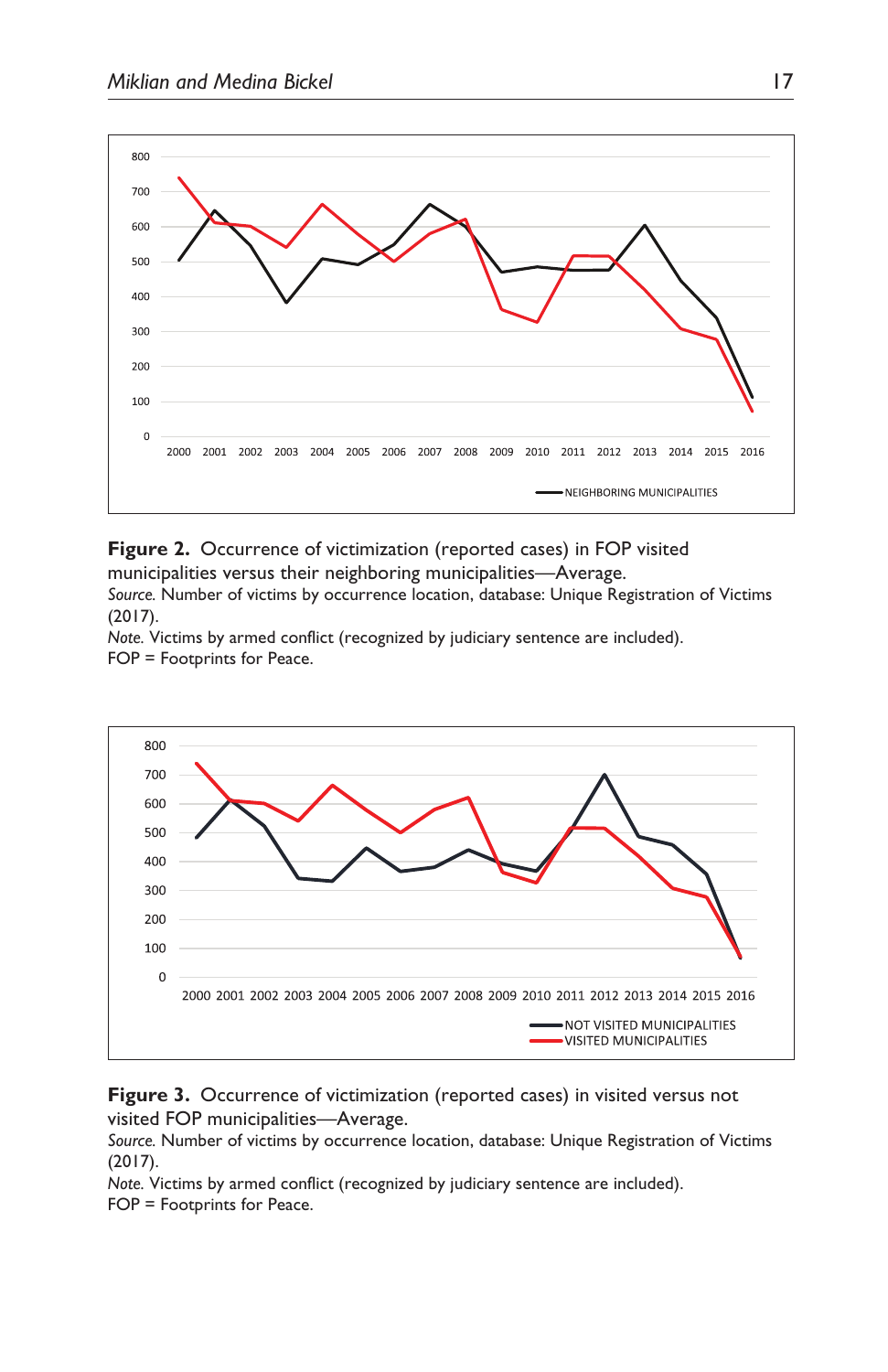| municipality<br>Visited                                                                                                                                                                                           | Neighboring<br>municipality | 2000          | 2001            | 2002            | 2003                      | 2004           | 2005            | 2006           | 2007            | 2008              | 2009                    | 2010           | 2011                                                                       | 2012                          | 2013              | 2014                                                    | 2015           | 2016                                                            |
|-------------------------------------------------------------------------------------------------------------------------------------------------------------------------------------------------------------------|-----------------------------|---------------|-----------------|-----------------|---------------------------|----------------|-----------------|----------------|-----------------|-------------------|-------------------------|----------------|----------------------------------------------------------------------------|-------------------------------|-------------------|---------------------------------------------------------|----------------|-----------------------------------------------------------------|
| Municipality                                                                                                                                                                                                      |                             | 20            | $\frac{47}{4}$  | 57              | 788                       | 946            | $\frac{86}{2}$  | .212           | $\frac{2}{7}$   | 503               | 98.                     | 1,168          | 090                                                                        | ,442                          | 374               | I.I55                                                   | 1.133          | 269                                                             |
|                                                                                                                                                                                                                   |                             | 273           | 319             | 335             | 370                       | 440            | \$8             | 570            | 780             | $\frac{1}{2}$     | 974                     | .243           | 852                                                                        | 642                           | $\ddot{4}$        | 622                                                     | 385            |                                                                 |
|                                                                                                                                                                                                                   |                             | 412           |                 | 717             | $\frac{68}{2}$            |                |                 | 454            | 346             | 532               | 269                     | 294            | 412                                                                        |                               | 575               | 543                                                     | 508            | <b>154</b><br>754<br>73                                         |
|                                                                                                                                                                                                                   |                             | 416           | 623<br>375      | 593             | 385                       | $170$<br>223   | 282<br>218      | S9             | 246             | $\frac{8}{2}$     | 152                     | 302            | 208                                                                        | $\frac{57}{42}$               | 390               | 287                                                     | 237            |                                                                 |
|                                                                                                                                                                                                                   |                             | 403           | 1,136           | $\frac{6}{2}$   | $\stackrel{\text{12}}{=}$ | 554            | 흐               | 222            | $\overline{53}$ | ≌                 | 3                       | 88             | $\overline{7}$                                                             | 5                             | င္လ               | 96                                                      | SO             |                                                                 |
|                                                                                                                                                                                                                   |                             | 512           | 424             | 438             | 461                       | 436            | 342             | 575            | $\frac{4}{3}$   | 332               | 258                     | 385            | 256                                                                        | 230                           | 216               | $\frac{8}{300}$                                         | 156            |                                                                 |
|                                                                                                                                                                                                                   |                             | 849           | 1,848           | $\overline{88}$ | .108                      | 045            | 373             | ,582           | ,602            | 2,101             | 1,740                   | $\overline{z}$ | ,999                                                                       | ,389                          | 2,291             | 309                                                     | 768            | <b>base</b> sas                                                 |
|                                                                                                                                                                                                                   |                             | 1,048         | 1.140           | 942             | 693                       | 1,072          | ,066            | 1,156          | .264            | 1,840             | 1,358                   | 1,747          | 1,746                                                                      | 571                           | 1,206             | $\overline{101}$                                        | .248           |                                                                 |
| Municipality 2                                                                                                                                                                                                    |                             | <sup>L</sup>  | 158             | $\frac{49}{5}$  | $\frac{189}{22}$          | 169            | 224             | 205            | $\overline{2}$  | 186               | 139                     | $\frac{8}{1}$  | $167$<br>33                                                                | 8                             | $rac{1}{2}$       | 208                                                     | 77             |                                                                 |
|                                                                                                                                                                                                                   |                             | ≌             | $^{28}$         | ¥               |                           | 49             | $\overline{24}$ | Ξ,             | $\frac{8}{100}$ | ଟ                 | 25                      | g              |                                                                            | S                             |                   | 76                                                      | $\frac{1}{2}$  |                                                                 |
|                                                                                                                                                                                                                   |                             | 1,370         | 1210            | ,042            | 866                       | $\frac{1}{2}$  | ,060            | 005            | 1,036           | 963               | 759                     |                | 757                                                                        | ,127                          | 1,029             | 797                                                     | $\overline{5}$ |                                                                 |
|                                                                                                                                                                                                                   |                             | 898           | $\frac{4}{11}$  | 568             | 353                       | 497            | 482             | $\overline{4}$ | 789             |                   |                         |                | 234                                                                        | 343                           | 285               | 309                                                     | 109            |                                                                 |
|                                                                                                                                                                                                                   |                             | $\frac{2}{3}$ |                 | 348             | 249                       | 250<br>184     | 241<br>252      | 251<br>194     | 250<br>321      | 583<br>127<br>429 | $327$<br>$123$<br>$303$ | 8 7 8 5 2      | $\overline{5}$ $\overline{6}$ $\overline{2}$ $\overline{4}$ $\overline{4}$ | $\overline{5}$ $\overline{2}$ | $\frac{191}{218}$ |                                                         | $152$<br>$147$ | $\begin{array}{c} \circ \\ \circ \\ \circ \\ \circ \end{array}$ |
|                                                                                                                                                                                                                   |                             | 477           | 393<br>324      | 266             | $\overline{40}$           |                |                 |                |                 |                   |                         |                |                                                                            |                               |                   |                                                         |                |                                                                 |
|                                                                                                                                                                                                                   |                             | 105           | 192             | 437             | 403                       | 483            | 480             | 273            | 244             | 260               | 217                     | $\frac{8}{2}$  |                                                                            | $\overline{2}$                | $\tilde{=}$       | $\frac{3}{2}$ $\frac{3}{2}$ $\frac{4}{5}$ $\frac{8}{5}$ | $\mathbf{r}$   |                                                                 |
| Municipality 3                                                                                                                                                                                                    |                             | $162$<br>536  | $\tilde{c}$     | $\frac{8}{1}$   | $\frac{66}{5}$            | $\overline{2}$ | န               | 5              | $\approx$       | 8                 | $\overline{5}$          | $\frac{4}{4}$  |                                                                            | $\frac{4}{6}$                 | 54                |                                                         | $\tilde{ }$    |                                                                 |
|                                                                                                                                                                                                                   |                             |               | 1,657           | 1,166           | 043                       | 1,364          | 1,479           | 1,552          | 1,649           | 1,676             | 1,266                   | .072           | 1,330                                                                      | ,606                          | 1914              | ,424                                                    | 1,140          |                                                                 |
| Municipality 4                                                                                                                                                                                                    |                             |               | 252             | 333             | 376                       | 552            | 502             | 420            | 509             | 360               | 260                     | 270            | $224$<br>$52$                                                              | 329                           | 649               | 218                                                     | 5              | $^{29}$                                                         |
|                                                                                                                                                                                                                   |                             | 303           | $\frac{2}{\pi}$ | 55              |                           | $\approx$      | $\frac{42}{5}$  | 54             | $\bar{\circ}$   | $\overline{z}$    |                         | $\overline{c}$ |                                                                            | $\ddot{ }$                    | κ                 | 77                                                      | œ              |                                                                 |
|                                                                                                                                                                                                                   |                             | 641           | 696             | 825             | $\frac{8}{4}$             | 834            | $\equiv$        | 207            | 1,202           | 59                | $56$<br>$129$<br>$21$   | $\tilde{=}$    | $\bar{5}$                                                                  | 흐                             | 154               | 8                                                       | 82             | $\overline{a}$                                                  |
|                                                                                                                                                                                                                   |                             |               | $\overline{a}$  | 42              | 36                        | <b>105</b>     | 207             | 914            | 1,522           | 120               |                         | 59             | m                                                                          | 57                            | 1,198             | 232                                                     | 96             |                                                                 |
| Total neighboring                                                                                                                                                                                                 | Sum                         | 10,580        | 13,581          | 11,471          | 8,027                     | 0,685          | 10,323          | 11,527         | 13,953          | 12,612            | 9,874                   | 10,194         | 9,990                                                                      | 0,004                         | 12,704            | 9,367                                                   | 7,126          | 2,345                                                           |
| municipalities                                                                                                                                                                                                    | <b>Average</b>              | 603.8095      | 546.7143        | 546.238         | 82.238                    | 508.8095       | 125161          | \$48.9048      | 64.4286         | 571               | 170.1905                | 85.4286        | 475.7143                                                                   | 176.381                       | \$04.9524         | 146.047                                                 | 339.333        | 11.6667                                                         |
| Total visited                                                                                                                                                                                                     | Sum                         | 2,963         | 2,446           | 2,406           | 2,164                     | 2,658          | 2,314           | 2,002          | 2,322           | 2,488             | 1,453                   | 1,307          | 2,068                                                                      | 2,064                         | 1,678             | 1,233                                                   | E              | 286                                                             |
| municipalities                                                                                                                                                                                                    | Average                     | 740.75        |                 | 601.5           | 541                       | 664.5          | 578.5           | 500.5          | 580.5           | 622               | 363.25                  | 326.75         | 517                                                                        | 516                           | 419.5             | 308.25                                                  | 277.75         | 71.5                                                            |
| Note. Victims by armed conflict (recognized by judiciary sentence are included). FOP = Footprints for Peace.<br>Source. Number of victims by occurrence location, database: Unique Registration of Victims (2017) |                             |               |                 |                 |                           |                |                 |                |                 |                   |                         |                |                                                                            |                               |                   |                                                         |                |                                                                 |
|                                                                                                                                                                                                                   |                             |               |                 |                 |                           |                |                 |                |                 |                   |                         |                |                                                                            |                               |                   |                                                         |                |                                                                 |

Table 2. Neighboring Municipalities of Visited Areas Where FOP Did Not Operate. **Table 2.** Neighboring Municipalities of Visited Areas Where FOP Did Not Operate.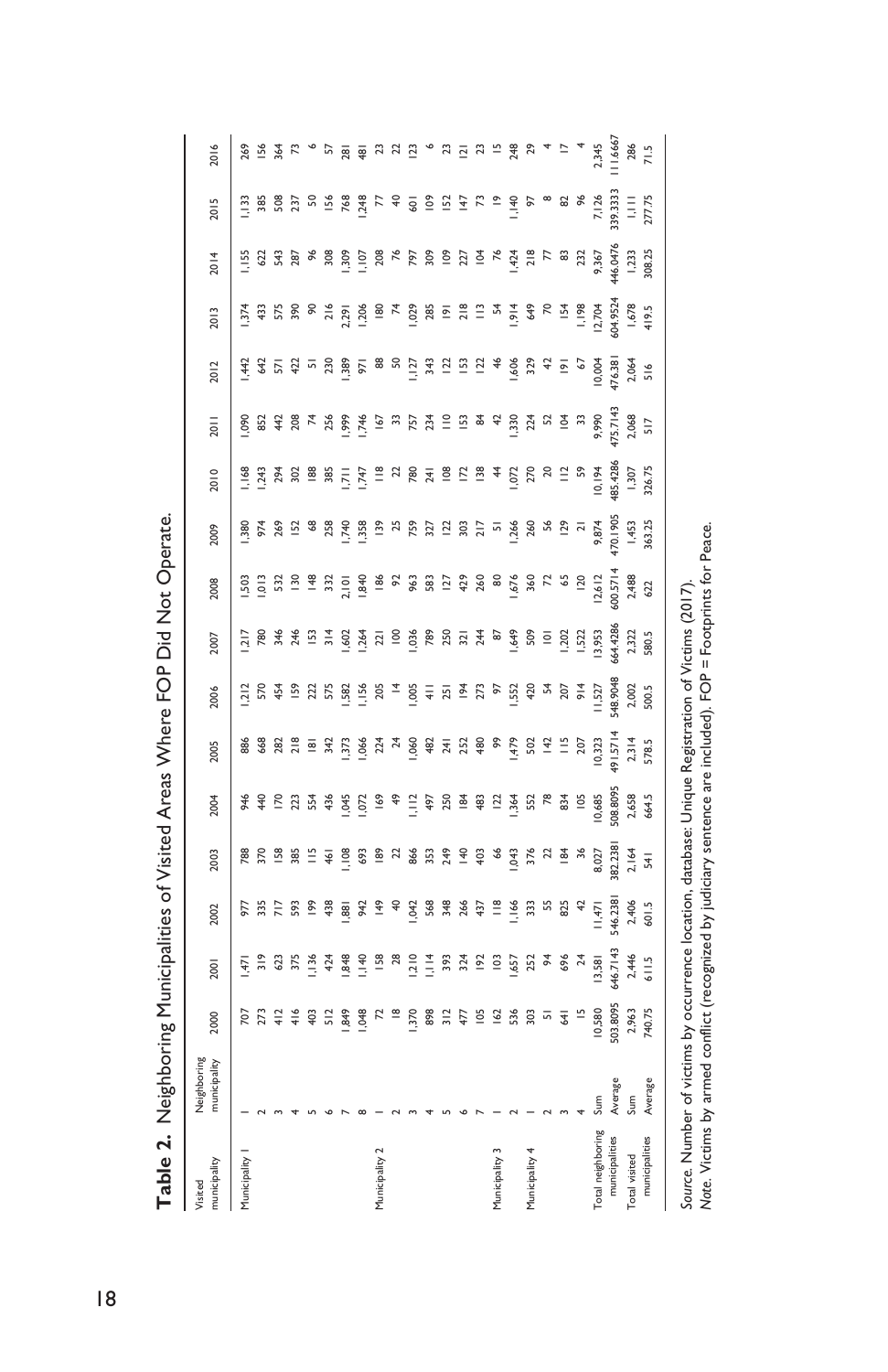Second, FOP was designed more to break down societal and interpersonal barriers (e.g., gender, class, age, and domestic violence) than to reduce violence among conflict actors. This focus on family-level and village-level violence had two practical consequences. It allowed FOP to sidestep complex conflict equations and maintain a veil of neutrality in a highly politicized conflict environment. It also allowed beneficiaries to personalize FOP's peace lessons in a way that would likely have failed had it attempted to reduce violence between the FARC and government, or between paramilitaries and the community. FOP was in essence a postconflict peacebuilding initiative couched in community reconstruction that was launched before formal hostilities ceased between FARC and the government, and after major demobilization operations of different paramilitaries groups took place, exploiting a lull in violence to gain traction.

Third, local FNC workers were vital to FOP's success in their role as implementing agents. In one municipality, even 2 years after FOP's completion, trainers and beneficiaries still remembered the local agent fondly. In contrast, another municipality had a different trainer in charge; few of the beneficiaries or local trainers referred to her, and impressions of FOP were weaker. This was a substantial explanatory factor for the divergence in responses between municipalities concerning FOP's perceived impact. In areas of higher conflict presence, despite attempts to promote an "economic productive approach," FOP languished due to local capacity weaknesses and a fractured chain of communication between FOP leadership and local communities, leading to trainings that had minimal local value. Trainers had difficulty impressing the importance of long-term economic thinking due to short-term demands of conflict, and farms remained unproductive upon FOP's conclusion, in contrast to richer municipalities where many farmers are now producing and distributing coffee under their own label.

#### *Decoding Footprints of Peace As a Business-Peace Venture*

FOP attempted to build local peace by reconciling social cleavages at the communal level. Reconciliation was pitched as an individual act of resilience for conflict situations. To wit, 64% of respondents said that FOP improved local social fabrics (including increased dialogue, social cohesion, integration, communication, and brotherhood), and 80% said that FOP generated at least one positive economic outcome in the local community, mostly for coffee production skills. As a beneficiary expressed,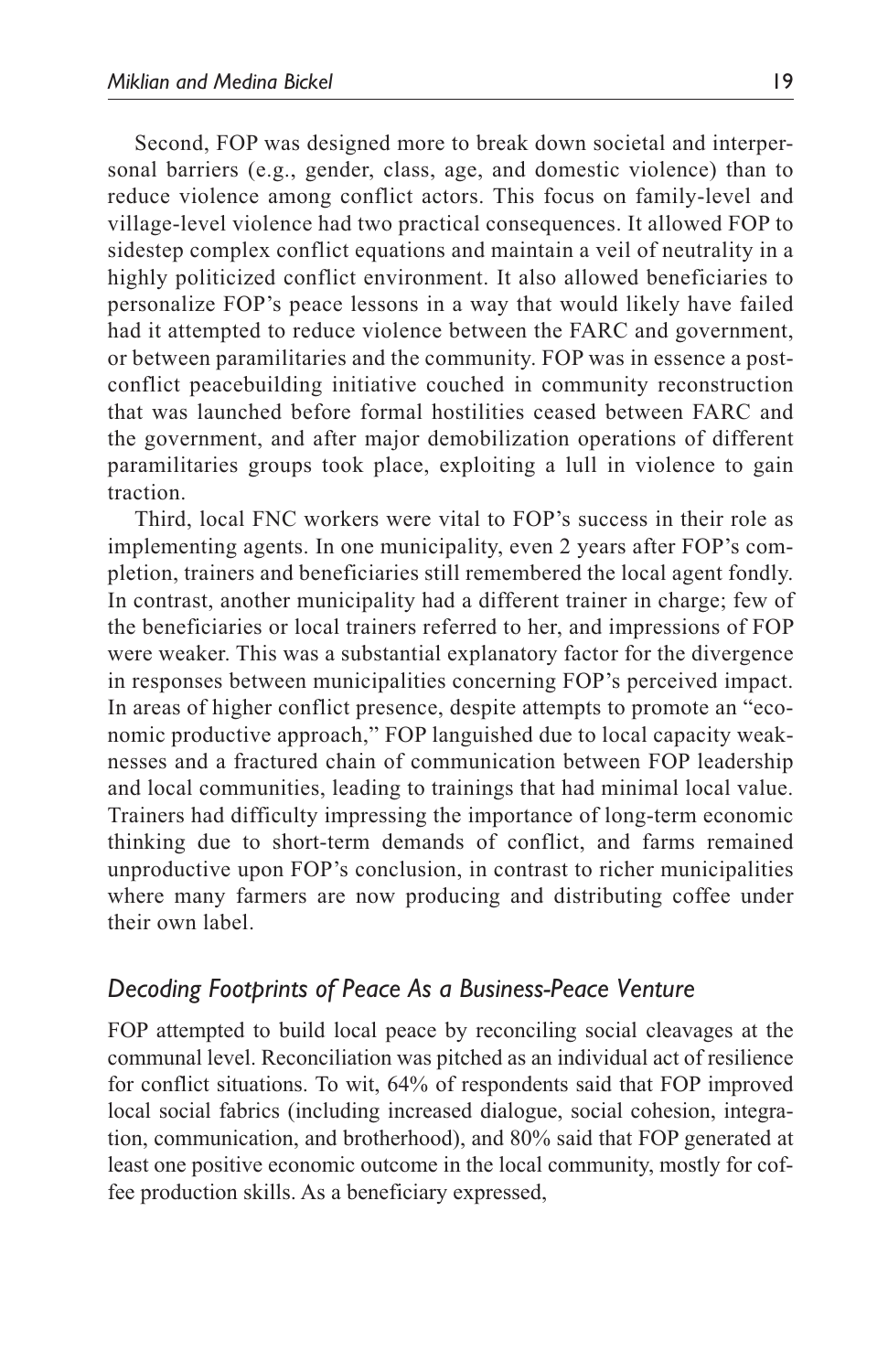In terms of peace, I would say that FOP did have a positive effect. I have new friends now—yayaya! We became like a family. We spoke of things that we never talked about with other people before. Let me tell you, a peacebuilding initiative means giving work to people, that's the starting point. It really affected me, (now) I want to treat my family well, leaving behind bad memories. FOP helped me a lot in that matter. I learned how to communicate with my husband and daughter. Before FOP it was just yelling.<sup>20</sup>

FOP's positive impression was echoed by a beneficiary in the same village:

When the paramilitaries were here . . . they killed a lot of civilians without reason, everyone was scared of them. Anyone who had problems with them was killed. FOP helped us . . . realize that there are better paths for our lives. While you still see illegal groups here, it's better to work than join them. With this kind of project people get excited about working. You are free and that's good, you don't have to be (in guerilla groups). For me "peace" means work . . . we received 2,000 new coffee trees that really benefited us.21

FOP built upon the Community Action Council (JAC), Colombia's lowest level legal structure that facilitates civic engagement in local policy making. Many FOP trainers previously held JAC positions, easing their ability to build social bonds. For example, in one community, respondents repeatedly stressed the importance of communication between JAC and FARC for FOP's success. But while beneficiaries in prosperous coffee municipalities got social, environmental, and economic benefits, FOP implemented a narrower working agenda in regions deeply affected by conflict. A trainer in an FARC area noted their explicit approval of FOP's operation:

The hard time was between 98-99 until 2003, (when) the paramilitaries were here. They killed anyone walking . . . we couldn't even keep our clothes, they took them with, they were killing people all the time. (So) I I'm fond of the guerilla. We were in a community meeting (with FARC) and they told us that there wasn't any problem to run FOP, they didn't oppose it. I had to sell them the idea of community workshops and trainings, we were going to be taught as human beings, as social leaders . . . Well let's say I'm a peacebuilder, because I live happy and I always try to treat other people well, giving advice and taking care of them. Sometimes, you think you aren't able to do it, but according to what (FOP) taught us if you breathe and think then you can find a solution. It means forgiving from deep in your heart not just by saying "I've forgiven"; you have to truly mean it.<sup>22</sup>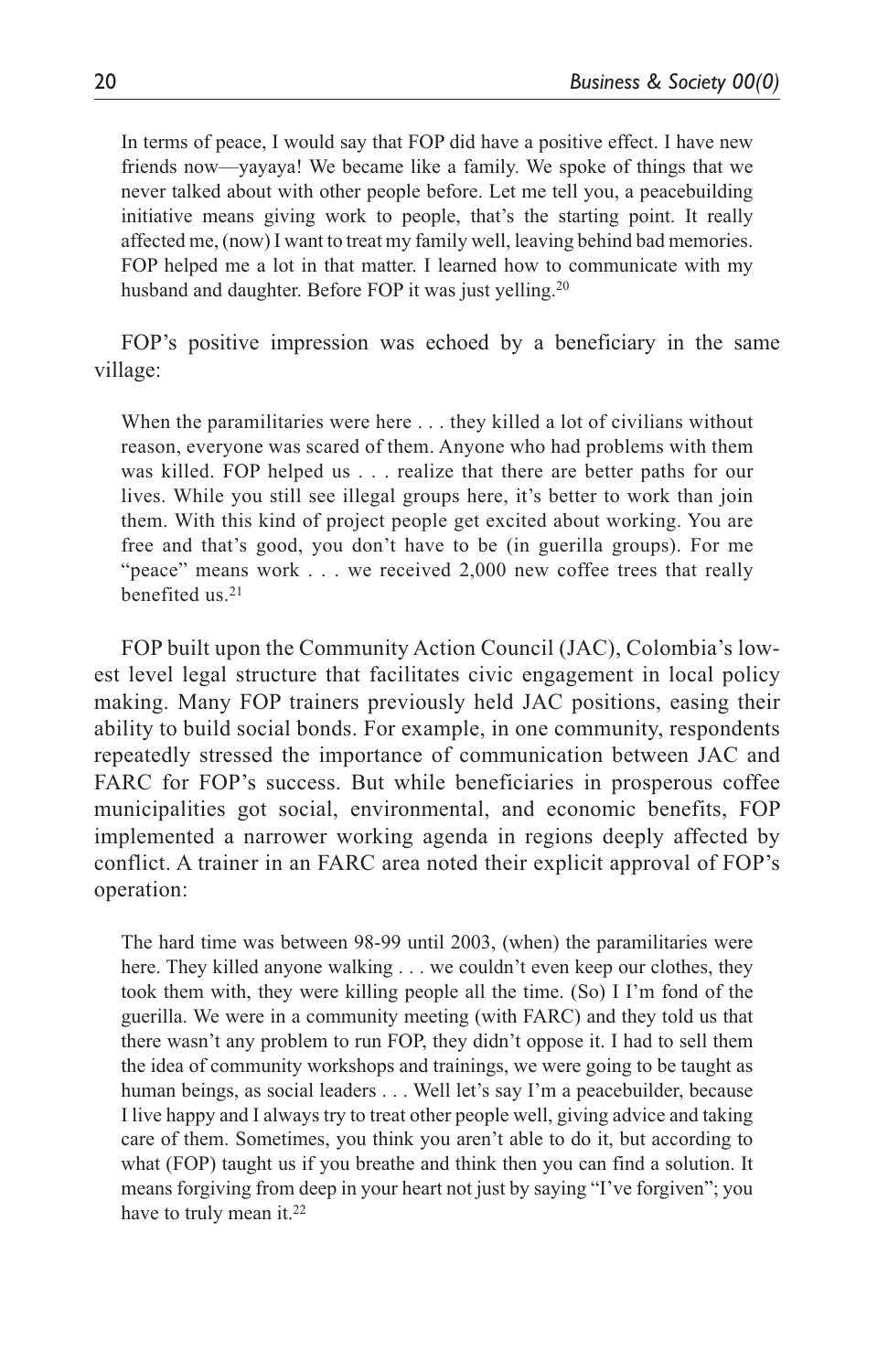### *From Findings to Building Theory: Three Promising Avenues*

Three main narratives about FOP's impact upon local peace and development can be abstracted. First, FOP was seen to offer conflict victims an actionable toolkit for how to personally move beyond painful conflict experiences and also offered trusted guidance for employing these tools through local trainers. Given localized variances of how individuals and communities are affected by conflict, it can be a significant challenge to make large programs standardized enough to be coherent and implementable but specific enough to be useful. Respondents often said that rebuilding after conflict is grounded in forgiveness and reconciliation within themselves and their communities over engaging conflict actors to draw out confessions, concessions, or punitive justice. With few respondents untouched by conflict, FOP's lessons were welcomed enthusiastically.

Second, as is typical in communities attempting to rebuild from conflict, the government was mostly absent as a source of local grievance resolution or protection, often viewed instead as a malevolent war actor. Farmers in Valle del Cauca lauded FOP's role in filling the gap as community bridgebuilder and how the municipality is now collectively working to fill governance gaps:

My community is united, responsible and humble. Before FOP, well . . . we were more problematic than we are now. We learned that a conflict isn't solved by using a machete, the solution lies in my hands . . . each of us got to know our inner side better, we were trained to work for the community. Something of that remains in my heart and it is forgiveness . . . My perspective about the conflict has changed, before (FOP) there was a lot of harassment. But by negotiating, everything is better.<sup>23</sup>

There has been a positive change after FOP; it wasn't that much focused on money but on the inside (of people) instead. With FOP I woke up my human side, I got to open myself with my neighbors and the whole rural area in which I live.<sup>24</sup>

Before FOP, our community was very detached, (but) FOP helped to establish friendships. We became closer to each other over time; it was very good, the people willingly started looking out for the initiative. We realized that the local teachers are there for us. Things can positively change. For the last five years we started taking care of our public goods such as the roads and schools . . . Peace is not just something coming from the government but from neighbors too.<sup>25</sup>

However, no respondents said that government actors impeded FOP, perhaps as a result of FNC's unique institutional and reputational status. The FNC was a business that local communities respected due to their long-standing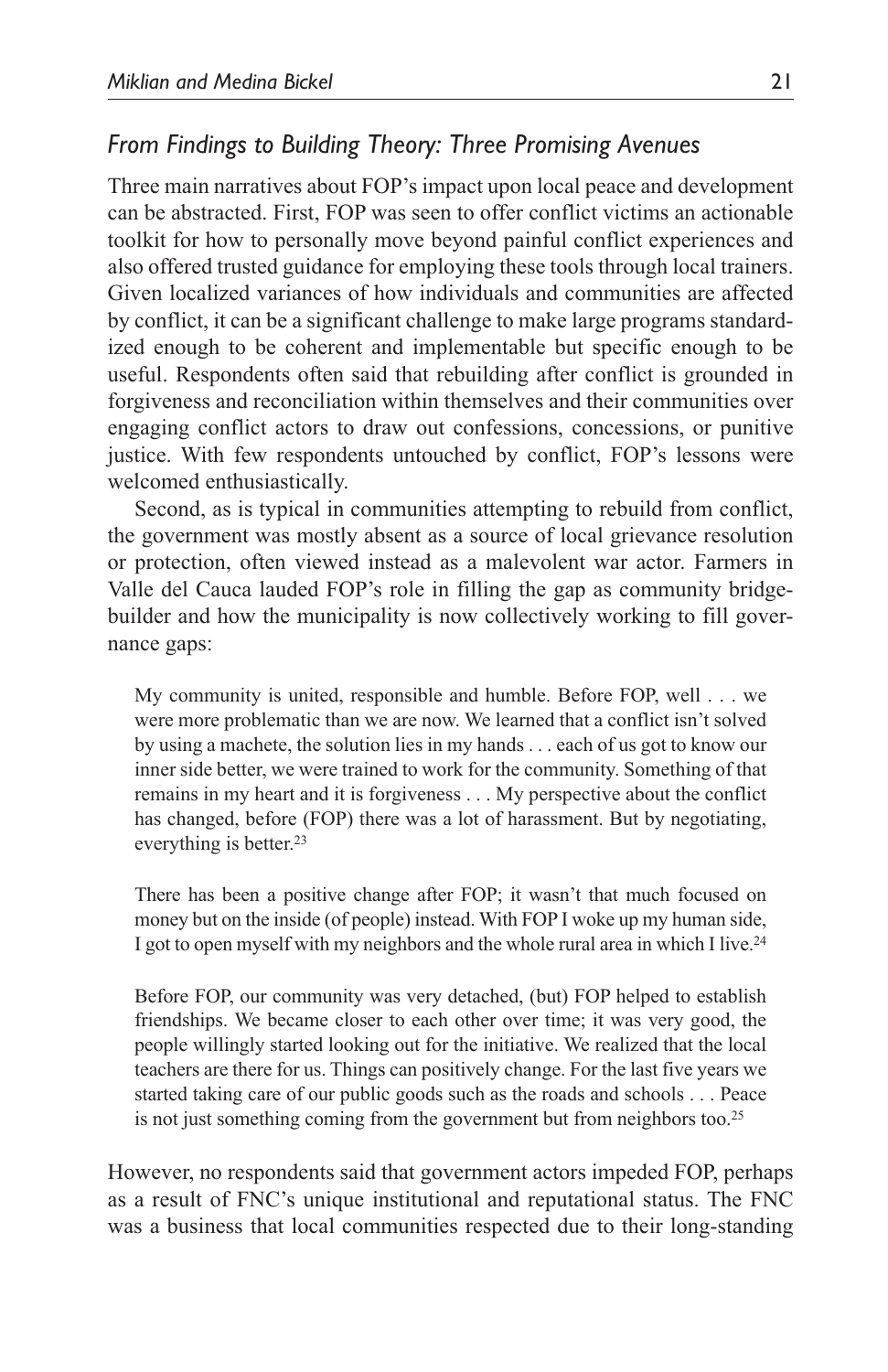profitability, and FOP trainers tried to integrate local government through roundtables to disseminate knowledge. However, most local government actors remained unengaged. Unpacking the relationships between local government, business, and development agencies for business-peace activities is worthy of forward study.

Third, FOP successfully merged the bookend goals of peace and development in areas where trainers were active, but this dual pillar strategy was less successful where trainers were less engaged and end-line beneficiaries did not see results. An issue common to large development aid projects, FOP's leaders and beneficiaries had too many layers of staffing between them to ensure uniform success across municipalities. FOP leadership also felt that the FNC's focus on incentivizing productivity meant that it was hard to present findings in a way that executives found valuable.26 As a result, in some municipalities FOP's promise to improve peace and development went unfulfilled, adding to a sense of disillusionment. However, these feelings did not carry over into blame or negative impressions about the FNC as it was still seen as a business organization first and foremost, perhaps providing an avenue into comparative study between business and development actors to learn where comparative strengths lie. Although extensively studied in aid project assessments, business-peace theoretical work is still weak in explaining why and how such connections matter to peace and development.

## **Building Business-Peace Theory Through FOP's Peacebuilding Lessons**

How has FOP helped build business-peace theory, and which avenues are most promising for future study? Our findings provide empirical support for five existing business-peace arguments, and show how three existing knowledge gaps can be narrowed in future research, predicated upon the limitations of both the literature as a whole and the FOP case in particular. This section concludes with a discussion of impact and efficiency.

#### *Key Contributions: Strengthening Five Business-Peace Arguments*

First, businesses can indeed help to build peace under certain circumstances. Although the argument that firms can address conflict drivers through community development, economic engagement, and reconciliation-based peacebuilding is a popular truism (Ballentine & Haufler, 2009; Miklian, 2017b; Wenger & Mockli, 2003), critical scholars are more skeptical. Setting aside the institutional implications of encouraging businesses to be peacebuilding partners (Miklian & Schouten, 2014), the FOP case shows that positive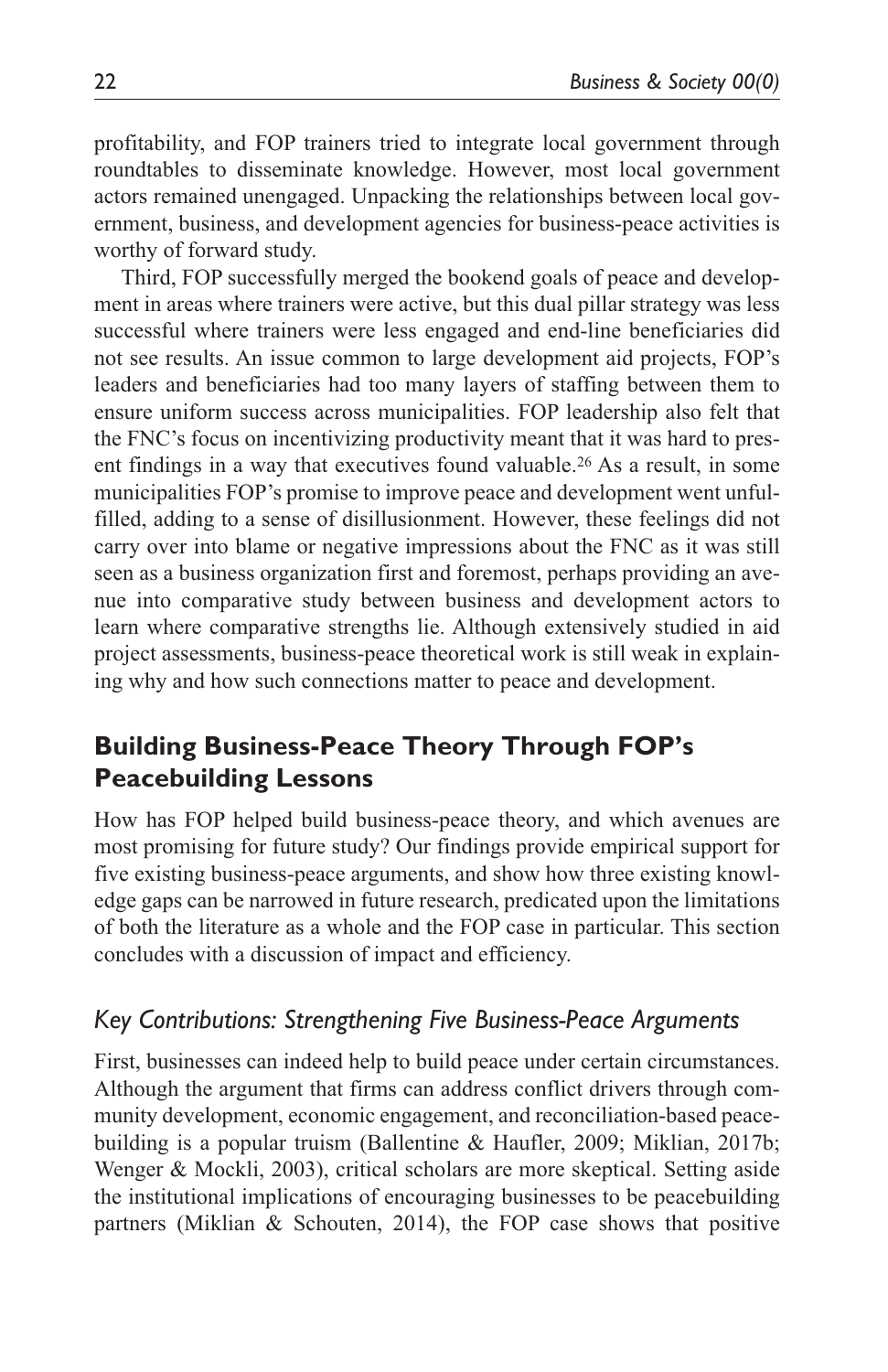change is possible in business-peace projects, and may be replicable. This positive impact was predicated upon specific characteristics of implementation, project design, and business reputation. More importantly, at the managerial level, FNC looked beyond risk to see how FOP could offer reputational *rewards*, similar to how some government entities see peacebuilding activities (Gilad, Alon-Barkat, & Braverman, 2016), and how progressive CSR can improve public perceptions of firms (Sirsly & Lvina, 2016). Further study of such relationships at the company level of analysis would yield additional insights regarding the uniqueness of this finding.

In addition, the notion that a reduction in violence numbers constitutes a "success" in peacebuilding is contentious—especially when working with vulnerable communities that are prone to suppression. FOP's impact was less in violence reduction and more in long-term community rebuilding. Thus, the "testable" element of FOP as concerns violence is narrowed to a given community's likelihood of returning to or supporting violence in the medium- to long-term future. For such an endeavor, changing mind-sets can be the intended impact in and of itself, and local attitude changes can reflect improved interpersonal relationships.

Second, the degree of investment by the local community correlated positively with the degree of success, as seen in FOP's variable impact across departments. Peacebuilding critics often call for local ownership of project design and implementation to increase accountability (MacGinty & Richmond, 2013). Indeed, local trainers were a major factor in the FOP's success, with their own reputations just as much on the line as FNC's. This investment was facilitated by FNC's organizational structure and extensive member database. A more top-down corporation with shallower local ties may find it harder to incorporate such a model or justify its cost to management and shareholders. FNC was willing to leverage the legitimacy of its formidable 80-year business brand to build local peace by taking calculated reputational risks that it saw as being not only good for peace but also good for business, as in improved supply chain communication with their farmers. Interactions between the conditions for business-peace effectiveness and corporate reputation are thus priority areas for further research.

Third, cooperations between businesses and international development agencies can succeed under certain conditions. FOP showed the importance of making community–business relationships a partnership among equals (Aaron & Patrick, 2013; International Alert, 2015). However, FOP was unlikely to have existed without foreign funding.  $H + D$ 's design assistance incentivized local involvement in a way that was complementary to FNC's aims, and international partners contributed value-added elements. AECID's funding was not used as handouts or tools for local power consolidation, but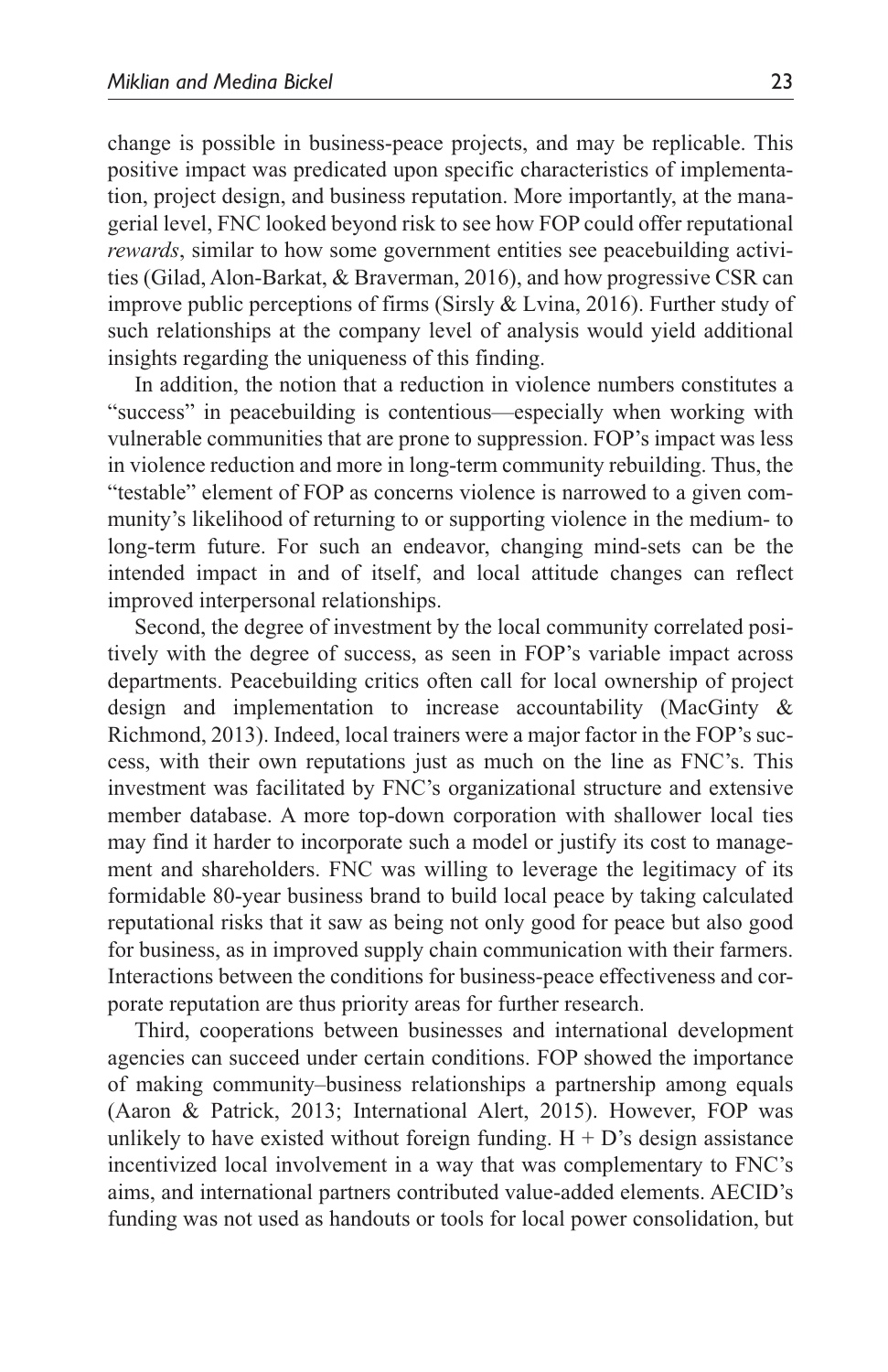implemented on a merit and need basis as guided by local communities. As many unsuccessful or ineffective business-peace ventures have been unilateral activities by firms, the value of this cooperation bears notice. Furthermore, the FNC's role as a *conduit* for successful implementation of a foreign peacebuilding and development initiative could help guide more robust testing of business-peace collaborations between firms and development agencies, noting that social alliances that intentionally place profit as a second-order priority may in fact be the essence of business-peace success.

Fourth, FNC's established relationship with local power structures helped positive project implementation by allowing access in conflict settings, specifically with FARC. FOP did not formally engage with conflict actors, but no respondents were targeted as a result of FOP involvement, nor did conflict actors see FOP as a threat. In fact, FARC leaders saw the FNC as providing a positive role in local communities through FOP—a luxury unlikely to be afforded to a traditional corporation or foreign aid organization working on local governance or empowerment initiatives. FOP staff recognized the necessity of obtaining local permission from conflict actors to operate safely, and obtained this permission with FARC without needing to deliver financial concessions. While the FNC's unique guild structure encourages operational prioritizations beyond profit, FOP architect Carlos Ariel Rodriguez believes strongly that any corporation could run an FOP-like program if it has the institutional will and long-term capacity to do so, a belief shared by the authors.<sup>27</sup> Additional research on comparable business case studies—both corporations and cooperatives—would shed light on the feasibility of such claims.

Fifth, FOP showed what business-peace projects can offer to businesses themselves for improvement of community relations, reputational gains, and profit. Reflecting on the business case of FOP as a business-peace activity, the FNC did not envision FOP as a CSR or corporate peacebuilding side project, but as an initiative integrated within operations to support constituents. FNC had a reason to be in these specific communities and a reason to be invested in peace, and this engagement solidified their local legitimacy as a peace broker. The "business" part of FOP's "business-peace" derives from three related components: FNC led the initiative, the FNC's business structure and machinery were foundational to operation, and the FNC's business reputation opened local doors necessary for the project's success.

Taking the inverse, prioritizing the profit motive may make business-peace initiatives less likely to succeed. They are typically pitched internally as "good for business" (and should support follow-on effects for such), but if the main point of a business-peace initiative is increased profit or reduced risk—thus constituting something that a firm would likely do regardless—then its effectiveness may be detrimental in nature. Time-series analyses of FOP and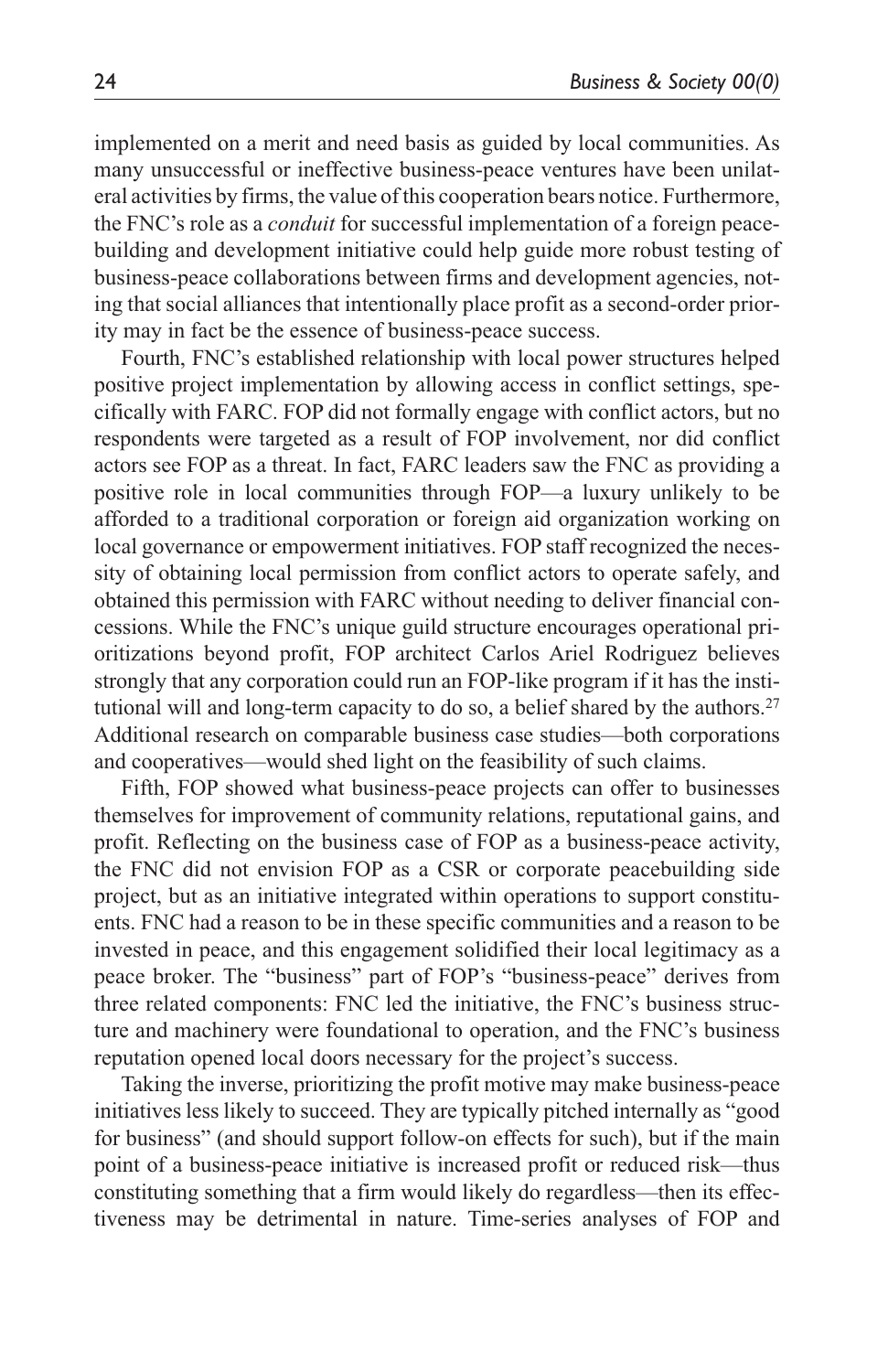similar initiatives could better determine the long-term peace value of such projects, and more clearly contextualize the conditions for success in the business case for business-peace activities as is done for CSR by Barnett (2016) and corporate philanthropy by Su and Sauerwald (2016), among others.

## *Future Directions and Limitations: Three Business-Peace Knowledge Gaps*

The FOP case also illuminated several new knowledge gaps within businesspeace literature. First, we know little about how a firm's mechanics influence the efficiency and success of its business-peace actions, such as its preexisting reputation and overall size. What considerations are at play when a firm is perceived as benevolent (or perhaps more often malevolent) before project inception, and how should this factor into project design? Although the evidence here supports the argument that firms with positive local standings are more likely to implement positive business-peace initiatives, comparative study is needed as there were no other international agencies or large-scale businesses operating in these regions to provide a clearer picture of the importance of FNC's preproject reputation upon FOP's success, and firms with negative reputations have not attempted anything this expansive in Colombia. It may be the case that parallels between FNC and other firms elsewhere in the world will have less to do with the structure of the firms themselves and more to do with their overall level of power in society through employment, tax bases, or other (e.g., beer companies in Africa). For our purposes, the FNC's uniqueness rested in its managerial-level investment of FOP, which was perhaps greater than a typical corporation might have offered.

The FNC's size enabled FOP to undertake an ambitious program to reduce underlying conflict drivers like poverty, social divisions, and unemployment. However, business-peace initiatives may not enjoy the same economies of scale that other business strategies benefit from. Locational elements play a significant role, evidenced by FOP's differences in scale and intent from areas heavily conflict-affected to those that saw less violence. For example, isolated municipalities typically had a higher FARC presence and this isolation impacted upon which FOP activities were determined to be more urgent by the local community (e.g., peacebuilding) and which were abandoned altogether (e.g., environmentalism). For peacebuilding modules, the deeper FOP tried to engage with less-accessible communities, the more resources that were needed per person helped. Repurposing the wealth of studies that explore business development in inaccessible areas (particularly the Creating Shared Value literature as in Porter & Kramer, 2011) to business-peace assessments could provide extended insight. That said, even the best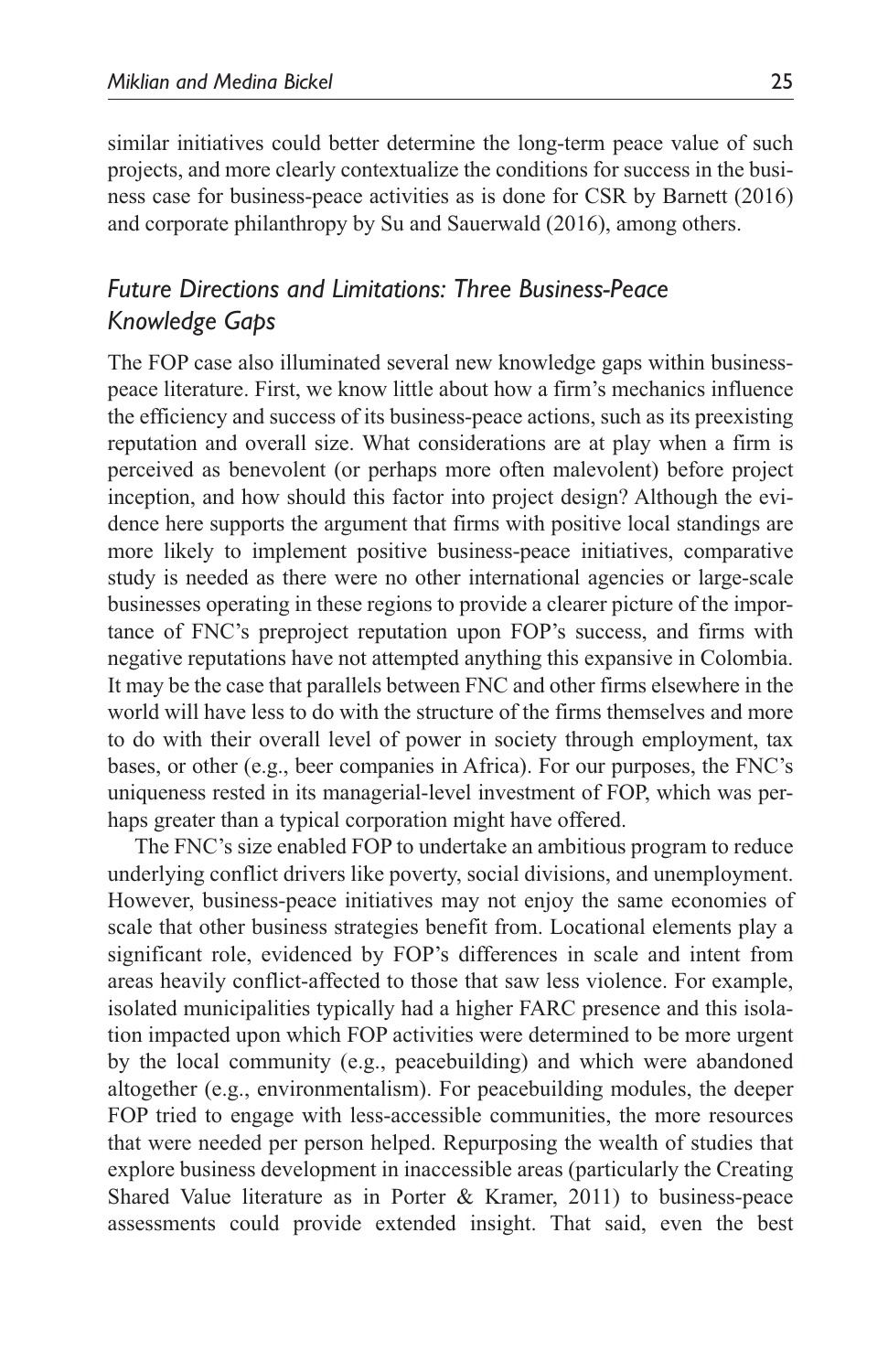business-peace activities are simply one of hundreds of actors and projects in complex conflict ecosystems, and no one business is likely to "make peace" alone. One analogy could be that of businesses participating in the Extractive Industries Transparency Initiative to limit corruption, where a series of individual business actions can foment broader positive change, especially for those firms that prioritize engagement with local communities as opposed to policy makers.

Second, we have little guidance about how to concretize gains after business-peace projects are completed. FOP laid an actionable groundwork for how businesses can formalize local development and community-building projects into peacebuilding initiatives, but the project's abrupt end and lack of continued momentum has eroded FOP's value-added elements. FOP representatives consistently tried to get local government actors more involved to bridge a postproject transition into government support. However, they were unsuccessful for several reasons, including a lack of interest in social peacebuilding over infrastructure or other "concrete" activities, high turnover in municipal positions, little "value-added" for their offices, and a lack of funding. FOP leaders considered the inability to continue their lessons after the project period to be their biggest failure (see Note 26). Theoretical study of transition models for successful business-peace projects to continue organically is a priority area, as is the lasting power of business-peace projects more generally through both qualitative and quantitative assessments.

Related, theorizing residual impact in business-peace sustainability is less considered. Quantitative peacebuilding baselines are hard to establish as peacebuilding is unpredictable, it takes time, and it takes concerted effort that often has no established financial or risk incentive, at least as traditionally understood. Future qualitative studies could explore the value of sustainable maintenance of project activities and their comparative residual impact on local peacebuilding as this is underresearched in both the business and international development communities. Preliminary quantitative studies on impact in the CSR realm (Graafland & Smid, 2016) are an encouraging guide, and cross-disciplinary research would be insightful. Scholars of extractive firms in particular may benefit, as such firms tend to have a stronger vested interest in a given community and are less able to shift operations based on risk/opportunity/need.

Third is the role that definitions play in business-peace discussions. A significant debate has formed over the nature of "peace" for business and what "peacebuilding by business" or "sustainable development by business" can and should entail (Miklian & Hoelscher, 2017; Oetzel & Miklian, 2017; Tregidga, Milne, & Kearins, 2015). However, FOP had no working definition of "peace," and instead let the trainings guide beneficiaries to discover their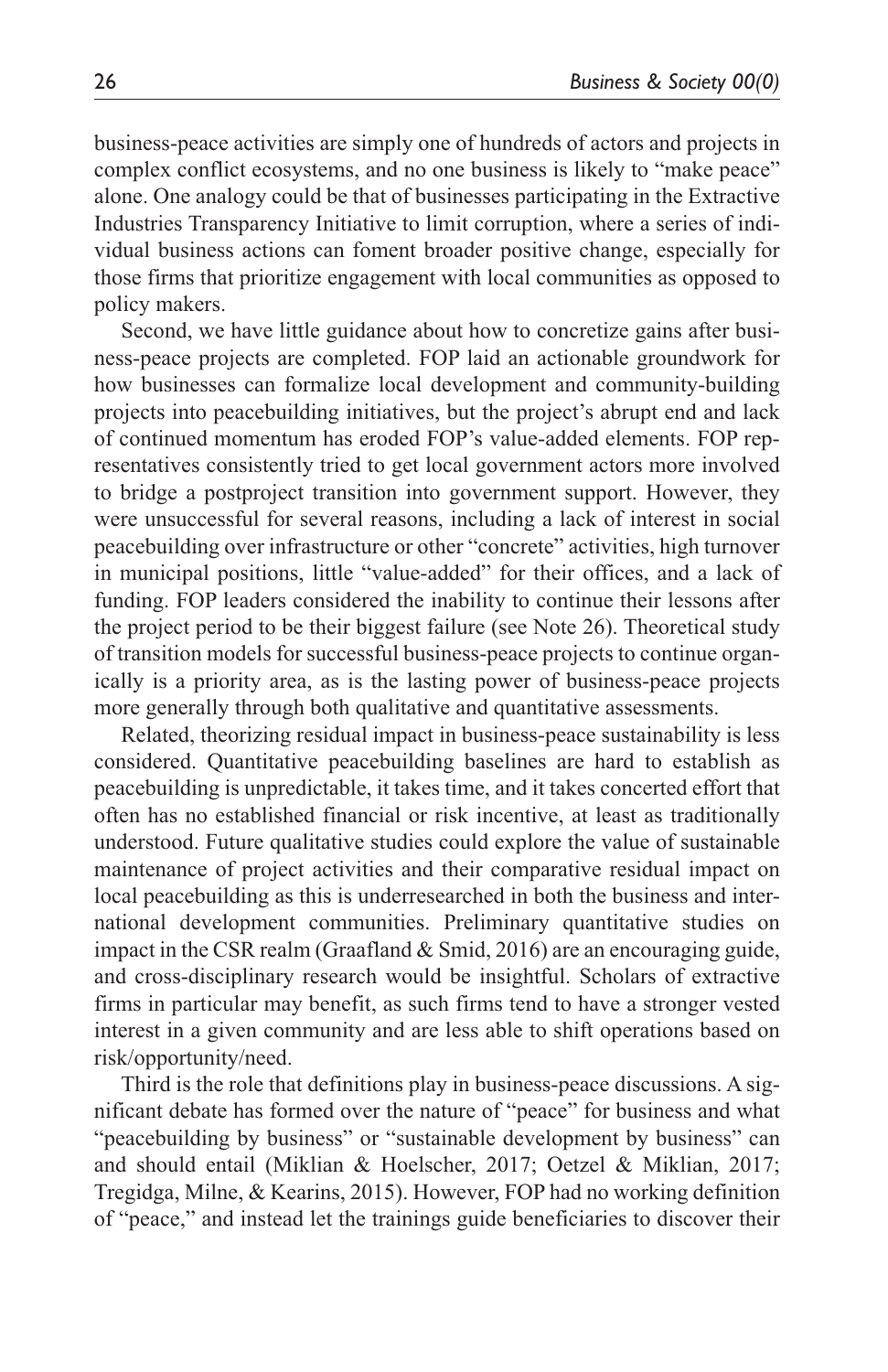own interpretations and most valuable individual forward pathways for defining peace. FOP emphasized sustainable peaceful development, and incorporated social, cultural, political, and economic markers into its operational framework. One key challenge of engaging in this space is that "businesspeace" literature is growing, but still often compartmentalized into its home fields of international relations, business ethics, management, development studies, or the like, so direct theoretical engagement nearly always leaves someone out. This issue will become less relevant as business-peace literature matures, and more research is needed on the role of definitions in business-peace activities, how definitions vary between business and peacebuilding scholarly communities, and the impact of such variation for both theory and project implementation.

A unique advantage of this article's methodology was in its ability to explore the role that perceptions play in local action. With "peace" itself being ambiguous and context-specific, building a perception of peace as a method for community reconciliation can be just as valuable as concrete activities to build peace—and possibly even more so. In building positive peace perceptions, FOP gave local communities a tangible bridge to build peace themselves, in whatever way that they found to be the most effective. This allowed FOP to remain flexible enough to vary its local teachings at the municipality level, while retaining a sense of overall project coherence to enable comparative progress. Also, interviewees felt that the focus on women as community implementing agents increased FOP's effectiveness, correlating positively with other community projects in rural Colombia (Sandvik & Lemaitre, 2013).

That said, defining success through peacebuilding "efficiency" is hard to assess. Projects of FOP's scale and geographical diversity are unlikely to help all intended beneficiaries. And the bigger the project, the harder it is to be efficient given the varied needs of local populations, especially in countries like Colombia where needs can vary dramatically from valley to valley. FOP was a successful business-peace project, but it also defined "peacebuilding" work in conflict areas without engaging conflict actors directly. This unorthodox approach prioritized peace engagement with local communities at the village and family level but had little effect upon conflict dynamics. Further study of the relationship between perceptions and actualities of peace and peacebuilding can help improve theoretical bases for testability of such business-peace initiatives, not least to help scholars determine if they are in fact contributing to peace at all.

The FNC's FOP peacebuilding project provided a window into the increasingly complex nature of contemporary business-peace activities, and the multifaceted calculations that firms take when engaging in peacebuilding and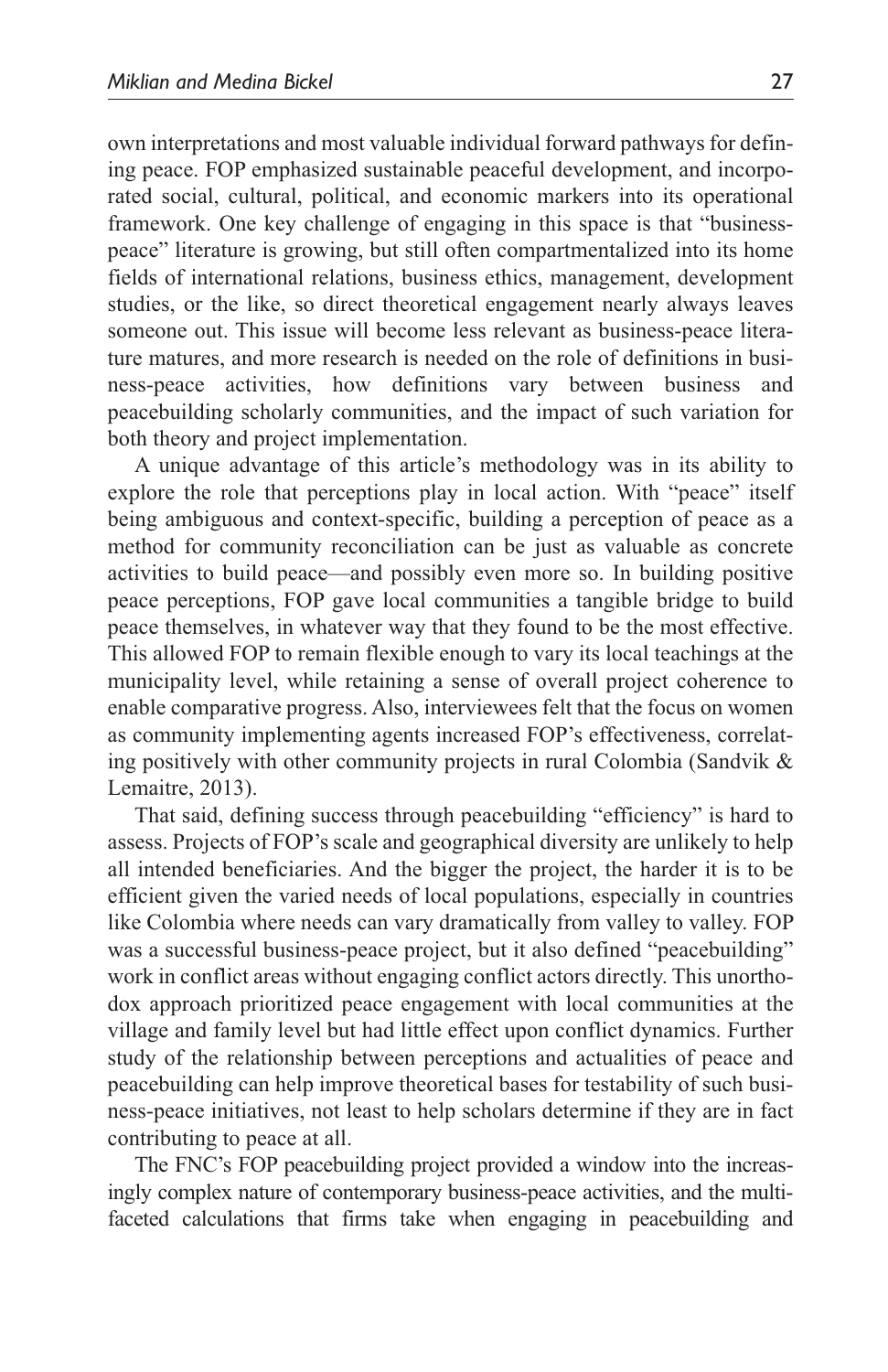development partnerships. Our exposition was designed to provide evidence that further refines business-peace studies and to better define issues of effectiveness and scope for scholars, businesses, development practitioners, and policy makers looking to better understand the purpose, consequences, and ultimate utility of business-peace ventures. Further study will improve our understandings of and testable guidance for the roles that businesses can and should play in peacebuilding, ideally carving out more rigorous frameworks for aspirational—but yet achievable—roles for firms to contribute to durable peace.

# **Appendix A**

### *Questionnaire—As Guideline28 (Translated from Spanish)*

- 1. How long have you been living in this community? Where do you come from originally?
- 2. Do you consider yourself a victim of the armed conflict? If so, please describe how were you touched by it (illegal actors, rebels, government, etc.)
- 3. How was your (family's) economic situation before the Footprints of Peace program (FOP) began?
- 4. Can you describe your community engagement before FOP was undertaken? For example, did you have any significant role in a rural committee/association?
- 5. How would you describe the social fabric of your community before FOP?
- 6. Were there any people opposed to the idea of FOP before it was implemented?
- 7. Was there a supportive local process from the Federación Nacional de Cafeteros de Colombia (FNC) for FOP during its implementation?
- 8. Was there any opposition to FOP during its implementation? How did local rural committees function during the program? Can you recall some challenges?
- 9. Did you have to pay any money (or other financial sacrifices) to be part of the project?
- 10. Was there any presence of illegal actors during implementation of FOP?
- 11. Would you say that Footprints of Peace had a positive effect on your life (e.g., on the way you cultivate coffee)?
- 12. Do you still have any contact with the FNC or any of its partners that were involved in the project?
- 13. How would describe the social fabric of your community after FOP?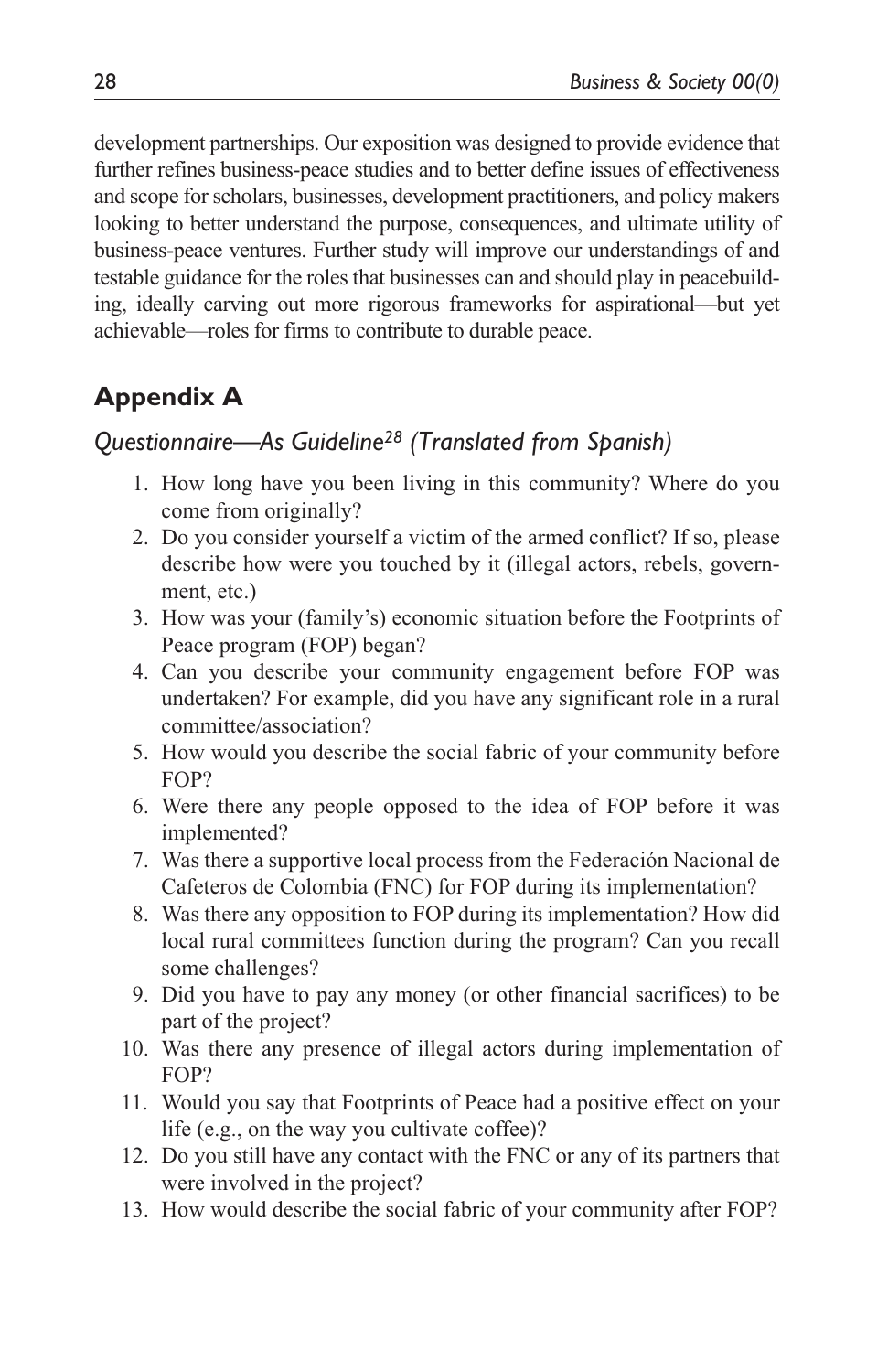- 14. What does "peace" mean to you?
- 15. Do you consider yourself a peacebuilder or agent of peace in your own community?
- 16. Have you been involved with other companies' projects on sustainable development in your community?
- 17. Did FOP help in any personal reconciliation? (e.g., Any presence of illegal actors after the project was finished?)
- 18. Were there any negative effects of FOP?
- 19. Have you been involved in any situation that implied any kind of confrontation) with other beneficiaries recently?
- 20. What are your greatest needs today? Do you have any personal plans for the future that relate to what was learned in FOP?

## **Appendix B**

COREQ Framework Assessment.

| No                                                                        | Item                        | Guide questions/description                                                                                                                                                                                                         |
|---------------------------------------------------------------------------|-----------------------------|-------------------------------------------------------------------------------------------------------------------------------------------------------------------------------------------------------------------------------------|
| Domain I: Research<br>team and reflexivity<br>Personal<br>characteristics |                             |                                                                                                                                                                                                                                     |
| L.                                                                        | Interviewer/<br>facilitator | Authors, accompanied by<br>local guides as facilitators<br>where needed, who provided<br>assistance and access as trusted<br>local members of certain<br>communities.                                                               |
| 2.                                                                        | Credentials                 | Author I: PhD. Author 2: BA,<br>previous PhD-level research.                                                                                                                                                                        |
| 3.                                                                        | Occupation                  | Author 1: Senior research<br>fellow, Author 2: Research<br>assistant                                                                                                                                                                |
| 4.                                                                        | Gender                      | Author 1: Male, Author 2: Male.                                                                                                                                                                                                     |
| 5.                                                                        | Experience and<br>training  | Author I has 10 years of<br>extensive field experience<br>in conflict and crisis regions,<br>specifically of qualitative<br>interviews in vulnerable<br>communities. Author 2 has<br>I year of local expertise in<br>peacebuilding. |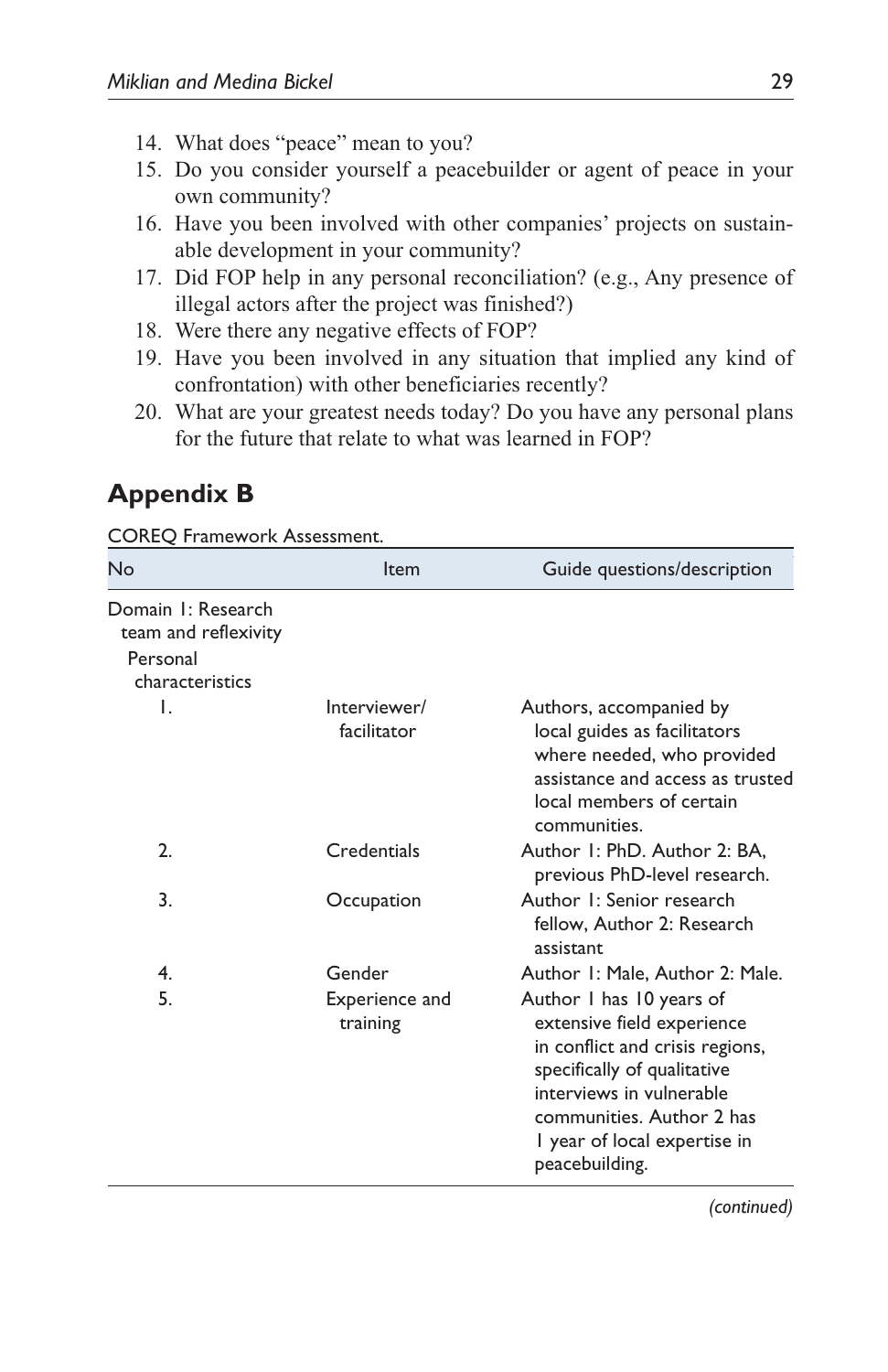| No                                | Item                                           | Guide questions/description                                                                                                                                                                                                                                                                                                         |
|-----------------------------------|------------------------------------------------|-------------------------------------------------------------------------------------------------------------------------------------------------------------------------------------------------------------------------------------------------------------------------------------------------------------------------------------|
| Relationship with<br>participants |                                                |                                                                                                                                                                                                                                                                                                                                     |
| 6.                                | Relationship<br>established                    | No relationship with<br>communities prior to study<br>commencement.                                                                                                                                                                                                                                                                 |
| 7.                                | Participant<br>knowledge of<br>the interviewer | Each interviewee was given a brief<br>introduction of the affiliation of<br>the interviewers, description<br>of the project and its aims,<br>assurances that interview data<br>and responses would be kept<br>anonymous, and opportunity to<br>withdraw at any time.                                                                |
| 8.                                | Interviewer<br>characteristics                 | See No. 7 and "alternative<br>explanations" in "Method"<br>section.                                                                                                                                                                                                                                                                 |
| Domain 2: Study<br>design         |                                                |                                                                                                                                                                                                                                                                                                                                     |
| Theoretical                       |                                                |                                                                                                                                                                                                                                                                                                                                     |
| framework                         |                                                |                                                                                                                                                                                                                                                                                                                                     |
| 9.                                | Methodological<br>orientation and<br>theory    | Qualitative methodology was<br>employed, specifically a<br>perspectives method that is<br>pinned to both grounded theory<br>and ethnography and uses<br>content/contextual analysis. See<br>"Method" section for more.                                                                                                              |
| Participant                       |                                                |                                                                                                                                                                                                                                                                                                                                     |
| selection                         |                                                |                                                                                                                                                                                                                                                                                                                                     |
| 10.                               | Sampling                                       | Regions were selected based<br>upon diversity and access at<br>the village level (primarily<br>degree of current violence)<br>and intended to signify a<br>representative cross-section of<br>FOP operational area. Individual<br>participants were selected on<br>the basis of snowball technique,<br>facilitated by local guides. |
| $\mathsf{H}$ .                    | Method of<br>approach                          | Face-to-face.                                                                                                                                                                                                                                                                                                                       |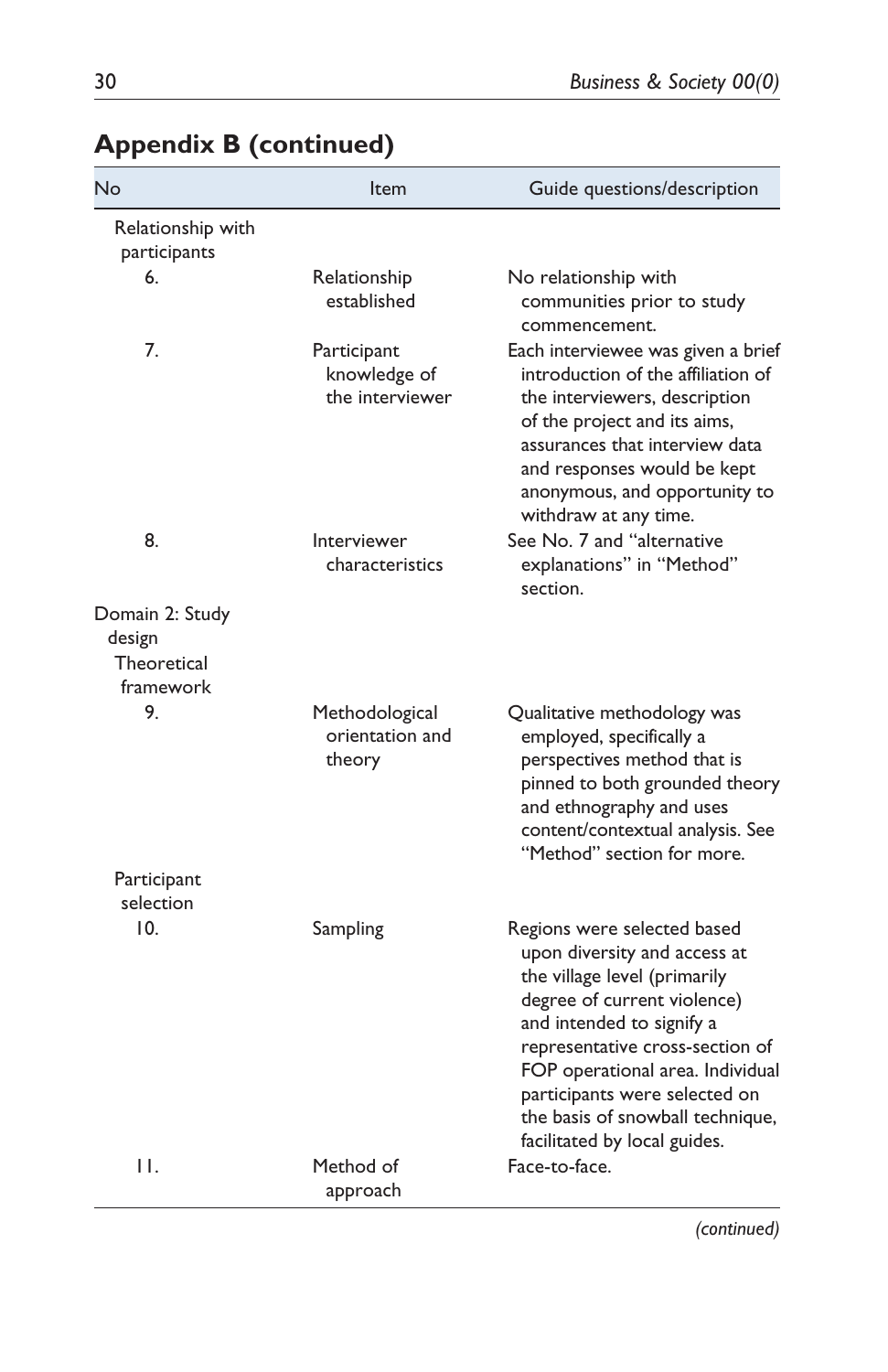| No              | Item                           | Guide questions/description                                                                                                                                                                                                                                                                                                      |
|-----------------|--------------------------------|----------------------------------------------------------------------------------------------------------------------------------------------------------------------------------------------------------------------------------------------------------------------------------------------------------------------------------|
| 12.             | Sample size                    | 70 participants in seven locations<br>over three field visits.                                                                                                                                                                                                                                                                   |
| 13.             | Nonparticipation               | 2 refusals in total due to<br>disinterest in discussion.                                                                                                                                                                                                                                                                         |
| Setting         |                                |                                                                                                                                                                                                                                                                                                                                  |
| $\overline{14}$ | Setting of data<br>collection  | Data were collected in coffee<br>villages in several departments<br>of rural Colombia. Interviews<br>were in homes, at cafes, in<br>farm fields, and other places<br>where applicable and available.                                                                                                                             |
| 15.             | Presence of<br>nonparticipants | Local guides were occasionally<br>present and authors attempted<br>to interview without their<br>presence as often as possible to<br>encourage more candid replies.<br>Findings reflected minimal<br>difference between interviews<br>in which said nonparticipants<br>were present and those in<br>which they were not present. |
| 16.             | Description of<br>sample       | 36 coffee farmers and 25<br>additional actors involved with<br>FOP's design, implementation,<br>and action as noted in<br>"Method" section. Balanced<br>male/female ratio; and most<br>respondents were between 30<br>and 60 years of age.                                                                                       |
| Data collection |                                |                                                                                                                                                                                                                                                                                                                                  |
| 17.             | Interview guide                | Questionnaire provided by<br>authors upon request. One<br>pilot study done to refine<br>questions. Otherwise, no<br>guides or prompting given, as<br>no definitive answers were<br>needed due to methodology.<br>See Appendix A for English<br>translation of questionnaire.                                                     |
| 18.             | Repeat interviews              | No repeat interviews were<br>conducted.                                                                                                                                                                                                                                                                                          |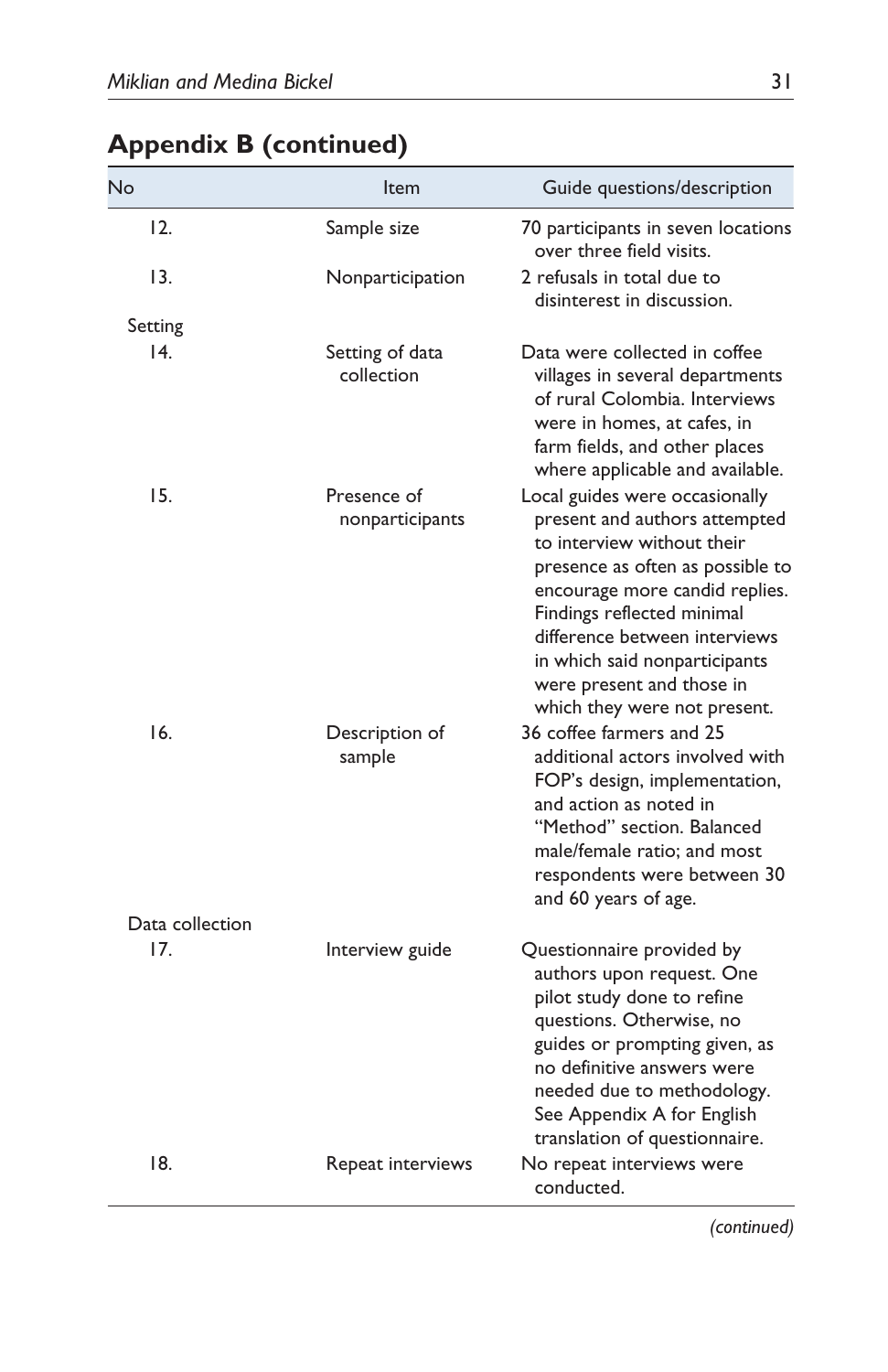| No                                 | Item                        | Guide questions/description                                                                                                                                                                                         |
|------------------------------------|-----------------------------|---------------------------------------------------------------------------------------------------------------------------------------------------------------------------------------------------------------------|
| 19.                                | Audio/visual<br>recording   | No A/V recording was done, as<br>is typical for sensitive issues<br>such as peace, conflict, and<br>violence research.                                                                                              |
| 20.                                | Field notes                 | Field notes made during each<br>interview and written up<br>more fully at the end of each<br>day.                                                                                                                   |
| 21.                                | Duration                    | Each interview was typically 1 hr<br>in length.                                                                                                                                                                     |
| 22.                                | Data saturation             | Partial saturation. Many<br>interviews began to overlap in<br>given communities, but given<br>the personal nature of conflict<br>dynamics, the saturation point<br>can be difficult to definitively<br>measure.     |
| 23.                                | Transcripts<br>returned     | Transcripts were not returned<br>to participants for correction<br>due both to time and literacy<br>issues. During interviews,<br>responses of particular import<br>were often asked twice to<br>confirm responses. |
| Domain 3: Analysis<br>and findings |                             |                                                                                                                                                                                                                     |
| Data analysis<br>24.               | Number of data<br>coders    | Author 1 and Author 2 jointly<br>processed the data.                                                                                                                                                                |
| 25.                                | Description:<br>Coding tree | NA per method.                                                                                                                                                                                                      |
| 26.                                | Derivation of<br>themes     | Themes were collated in advance<br>from existing business-peace<br>literature, then derived from<br>data for presentation and<br>discussion.                                                                        |
| 27.                                | Software                    | <b>NA</b>                                                                                                                                                                                                           |
| 28.                                | Participant<br>checking     | A limited number of participants<br>provided feedback on findings.                                                                                                                                                  |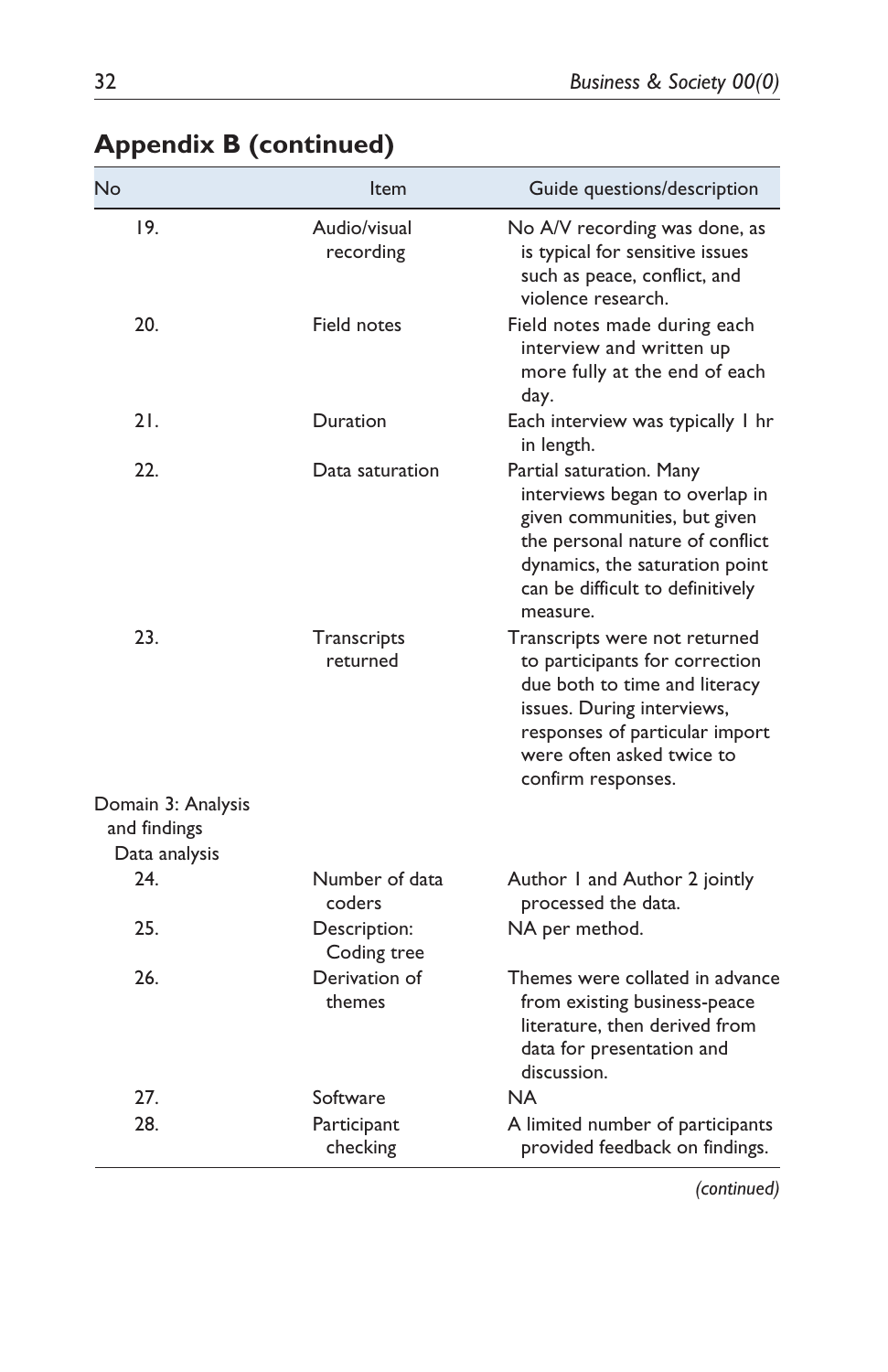| No        | Item                            | Guide questions/description                                                                                                                        |
|-----------|---------------------------------|----------------------------------------------------------------------------------------------------------------------------------------------------|
| Reporting |                                 |                                                                                                                                                    |
| 29.       | Quotations<br>presented         | Participant quotations were<br>presented to illustrate<br>themes and findings, and each<br>quotation was identified after<br>being made anonymous. |
| 30.       | Data and findings<br>consistent | There was a strong correlation<br>between the data and findings,<br>and potential alternative<br>explanations for such were<br>studied.            |
| 31.       | Clarity of major<br>themes      | Major themes developed through<br>interviews, and are discussed<br>more extensively in the final<br>two sections of the article.                   |
| 32.       | Clarity of minor<br>themes      | Minor themes also arose and are<br>discussed more extensively in the<br>final two sections of the article.                                         |

*Note.* COREQ = COnsolidated criteria for REporting Qualitative research.

# **Appendix C**

# *Light Editing of Quotes*

Due to local idioms and expressions, which are quite distinctive in the visited regions, light editing was applied to normalize and make it possible for local expressions to be translated into English even though expressions may differ between the two languages. Words in parentheses were also added to fulfill English syntactic logic:

He did blackmail us (though), we had to give him monthly payments of 20,000 . . . Thank God they liked us, (but) we walked into the lion's den.

*Ese señor nos hizo vacuna, nos tocaba vacuna de pagos mensualmente de 20.000 . . . gracias a dios el trataba de colaborarnos . . . (pero) nos metimos en la boca del lobo, al venir acá.*

They came to town harassing the people. One day, we heard gunshots coming from the coffee plantations . . . and when I went back I remember I was driving like the A-Team . . . They came from mountains killing whistle-blowers, they killed the local drivers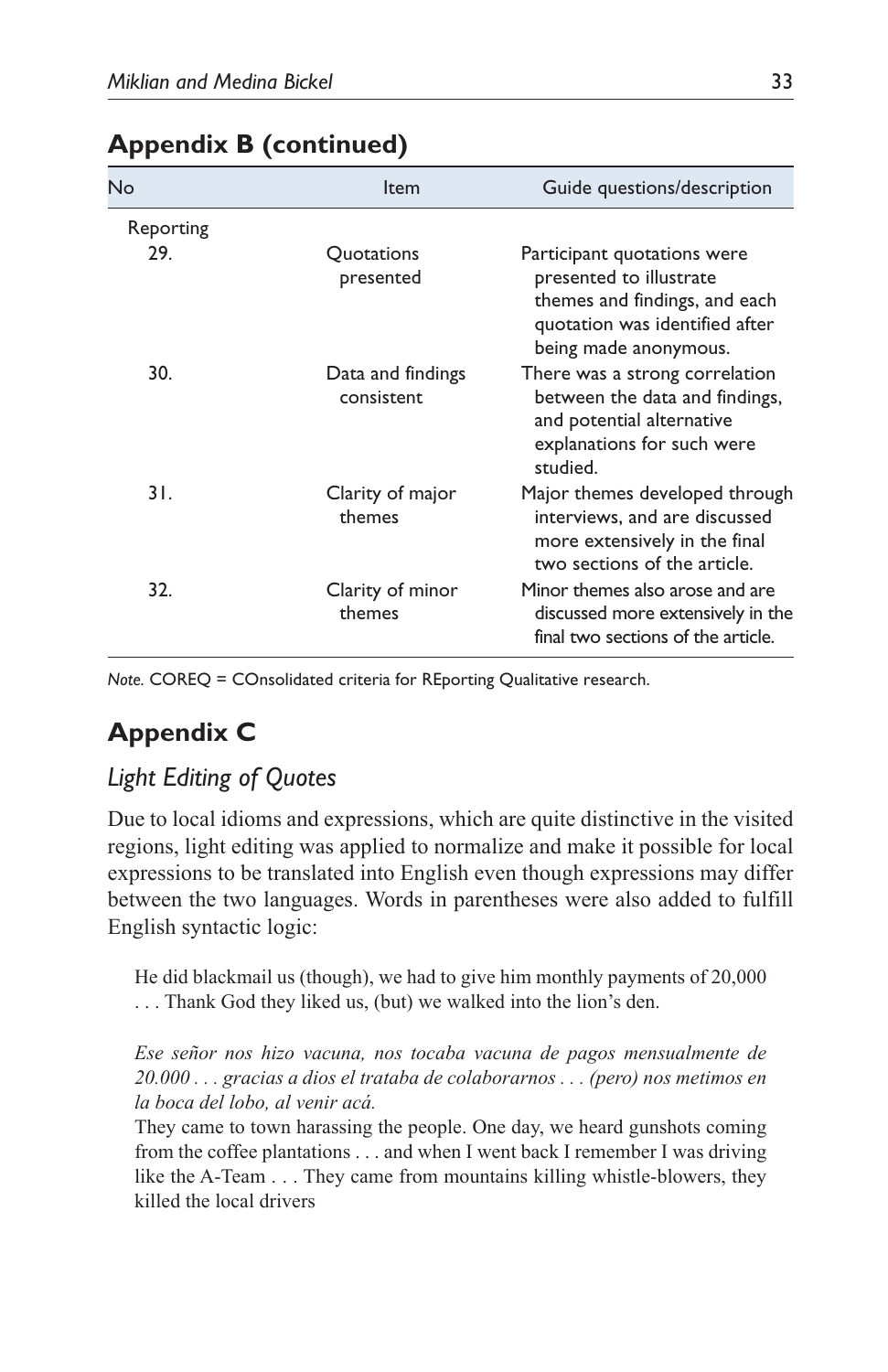*Ellos venían al pueblo y hacían hostigamiento. Ese día, oíamos tiroteos aquí en los cafetales . . . Cuando me devolví yo manejaba como los magníficos . . . Una vez bajaron de las montañas y mataron informantes de las AUC, mataron choferes.*

#### **Declaration of Conflicting Interests**

The authors declared no potential conflicts of interest with respect to the research, authorship, and/or publication of this article.

### **Funding**

The authors received no financial support for the research, authorship, and/or publication of this article.

## **ORCID iD**

Jason Miklian **b** <https://orcid.org/0000-0003-1227-0975>

#### **Notes**

- 1. S. Giraldo (personal communication, 22 April 2016).
- 2. Today known as the Colombian Agency for Reintegration and Normalization (ARN).
- 3. See Reina, Silva, Samper, and Fernandez (2008) for FNC's (Federación Nacional de Cafeteros de Colombia) extensive in-house overview and history of their corporate social responsibility (CSR) and sustainability initiatives through the Juan Valdez brand.
- 4. S. Giraldo (personal communication, 22 April 2016).
- 5. S.Gutierrez-Chaparro (personal communication, 19 September 2016).
- 6. In most cases, the primary trainers offered full-day assistance to gain local legitimacy and leverage local confidence toward the interviewer. See Appendix B for additional details.
- 7. Light editing clarification in Appendix C.
- 8. Author interview, Valle del Cauca, June 2016.
- 9. Author interview, Valle del Cauca, June 2016.
- 10. Author interview, (location withheld), June 2016.
- 11. Author interview, Antioquia, July 2016.
- 12. For this pillar, most of interviewees recognized educational booklets as the training tool, not recalling radio communication training as another complementary instrument.
- 13. Author interview, Valle del Cauca, June 2016.
- 14. Author interview, Antioquia, July 2016.
- 15. Author interview, Valle del Cauca, July 2016.
- 16. Author interview, Valle del Cauca, June 2016.
- 17. Author interview, Valle del Cauca, June 2016.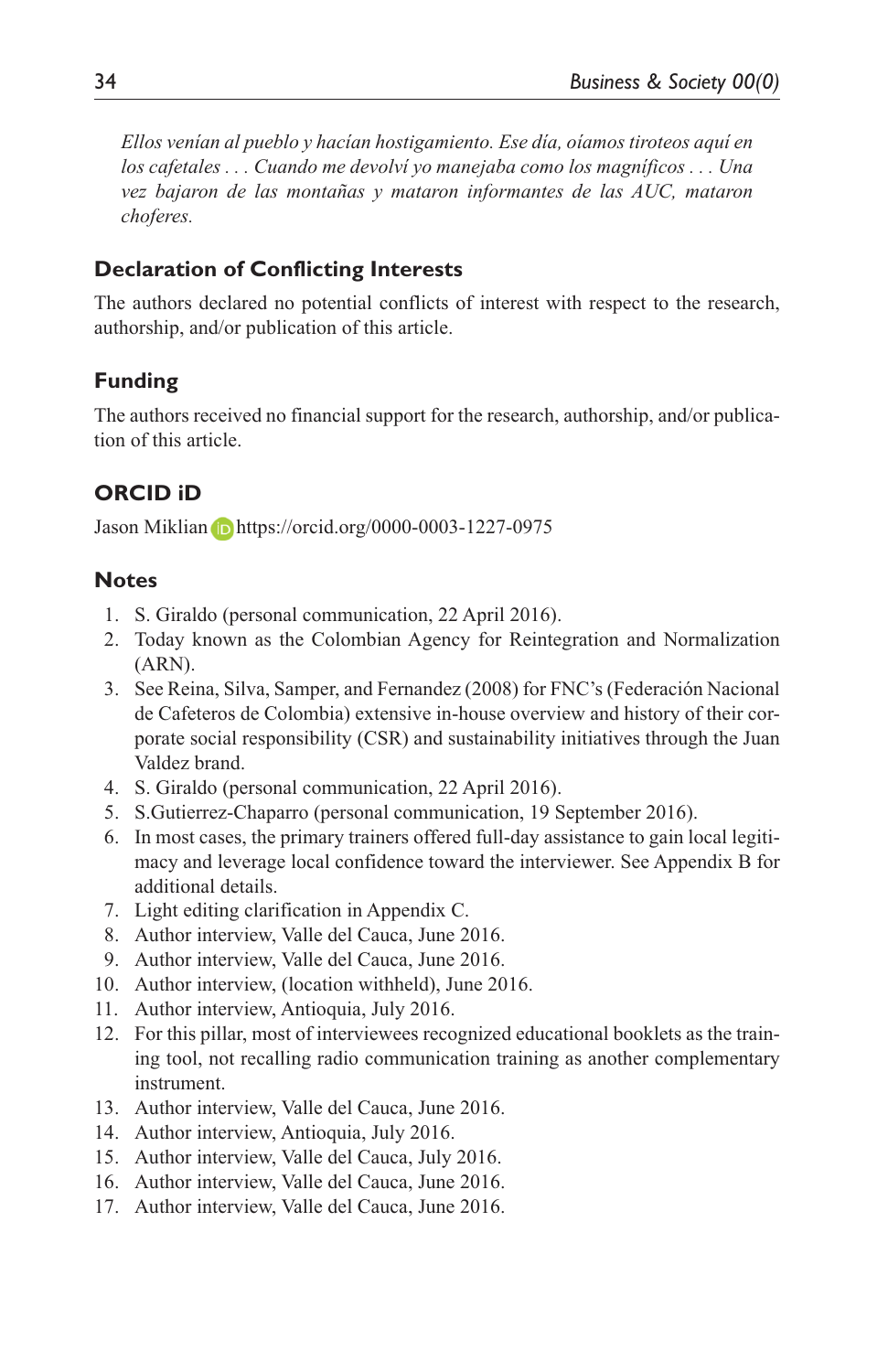- 18. Author interview, Antioquia, July 2016.
- 19. Author interview, Valle del Cauca, June 2016.
- 20. Author interview, Antioquia, July 2016.
- 21. Author interview, Antioquia, July 2016.
- 22. Author interview, Antioquia, July 2016.
- 23. Author interview, Valle del Cauca, June 2016.
- 24. Author interview, Valle del Cauca, June 2016.
- 25. Author interview, Valle del Cauca, June 2016.
- 26. C. A. Rodriguez (personal communication, 5 October 2016).
- 27. C. A. Rodriguez (personal communication, 5 October 2016).
- 28. As a semi-structured interview, the above questions were not to be strictly asked in such order or specific way.

#### **References**

- Aaron, K. K., & Patrick, J. M. (2013). Corporate social responsibility patterns and conflicts in Nigeria's oil-rich region. *International Area Studies Review*, *16*, 341- 356.
- Alleblas, T. (2015). *The Responsibility to Protect and the private sector: Making the business case for private sector involvement in mass atrocity prevention* (The Hague Institute for Global Justice Working Paper 5). The Hague, The Netherlands: The Hague Institute.
- AZAI Consultores. (2013). *Informe final de evaluación intermedia* (Huellas de Paz). Bogotá, Colombia: AZAI.
- Ballentine, K., & Haufler, V. (2009). *Public policy for conflict-sensitive business* (2nd ed.). New York, NY: UN Global Compact. Retrieved from [https://www.unglobal](https://www.unglobalcompact.org/docs/issues_doc/Peace_and_Business/Enabling_Economies_2009.pdf)[compact.org/docs/issues\\_doc/Peace\\_and\\_Business/Enabling\\_Economies\\_2009.pdf](https://www.unglobalcompact.org/docs/issues_doc/Peace_and_Business/Enabling_Economies_2009.pdf)
- Barnett, M. (2016). The business case for corporate social responsibility: A critique and an indirect path forward. *Business & Society*. Advance online publication. doi:10.1177/0007650316660044
- Bass, A. E., & Milosevic, I. (2018). The ethnographic method in CSR research: The role and importance of methodological fit. *Business & Society*, *57*, 174-215.
- Beittel, J. (2015). *Peace talks in Colombia* (CRS Report 7-5700). Washington, DC: Congressional Research Service.
- Berquist, C. (1986). *Coffee and conflict in Colombia, 1886-1910*. Durham, NC: Duke University Press.
- Bond, C. J. (2014). Positive peace and sustainability in the mining context: Beyond the triple bottom line. *Journal of Cleaner Production*, *84*, 164-173.
- Burnyeat, G. (2013). On a peak in Darien: Community peace initiatives in Urabá, Colombia. *Journal of Human Rights Practice*, *5*, 435-445.
- Carroll, A. (2016). Global codes of conduct. In R. Kolb (Ed.), *Encyclopedia of business ethics and society* (pp. 1-8). London, England: SAGE.
- Castaneda, D. (2012). *The European Union in Colombia: Learning how to be a peace actor* (Paris Papers #3). Paris, France: L'Institut de Recherche Stratégique de l'École Militaire (IRSEM).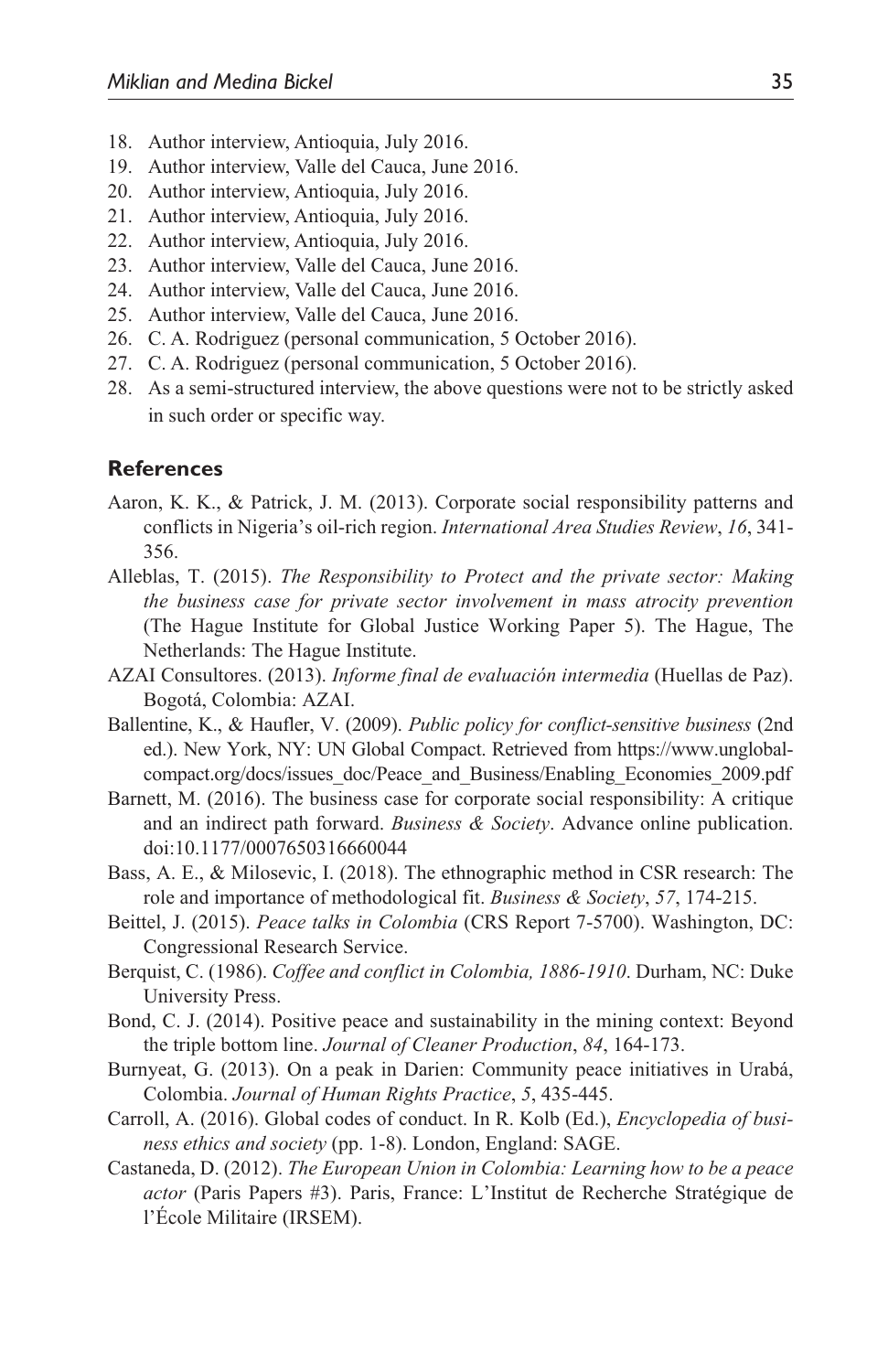- Darendeli, I. S., & Hill, T. L. (2016). Uncovering the complex relationships between political risk and MNE firm legitimacy: Insights from Libya. *Journal of International Business Studies*, *47*, 68-92.
- Denzin, N. K., & Lincoln, Y. S. (2008). *Strategies of qualitative inquiry* (3rd ed.). London, England: SAGE.
- Departamento Nacional de Planeación [National Planning Department]. (2016). *Documento CONPES 3867: Estrategia de Preparación Institucional para la Paz y el Posconflicto*. Bogotá, Colombia: Author.
- Donini, A. (2007). Local perceptions of assistance to Afghanistan. *International Peacekeeping*, *14*, 158-172.
- Fariñas, T. (2016, May 1). The agreement "Footprints of Peace" has benefited more than 50,000 people in Colombia. *The Diplomat*. Retrieved from [http://thediploma](http://thediplomatinspain.com/en/agreement-footprints-peace-benefited-50000-people-colombia/)[tinspain.com/en/agreement-footprints-peace-benefited-50000-people-colombia/](http://thediplomatinspain.com/en/agreement-footprints-peace-benefited-50000-people-colombia/)
- Federación Nacional de Cafeteros de Colombia. (2010). *Estatutos*. Retrieved from <http://federaciondecafeteros.org/static/files/ESTATUTOS.pdf>
- Federación Nacional de Cafeteros de Colombia. (2013). *Propuestas para la competitividad de la actividad cafetera*. Retrieved from [http://www.federaciondecafete](http://www.federaciondecafeteros.org/static/files/2013-11-25_Propuestas_para_la_competitividad.pdf)[ros.org/static/files/2013-11-25\\_Propuestas\\_para\\_la\\_competitividad.pdf](http://www.federaciondecafeteros.org/static/files/2013-11-25_Propuestas_para_la_competitividad.pdf)
- Federación Nacional de Cafeteros de Colombia. (2015). *Plan Estratégico de la FNC avanza a buen ritmo*. Retrieved from [http://www.federaciondecafeteros.org/](http://www.federaciondecafeteros.org/algrano-fnc-es/index.php/comments/plan_estrategico_de_la_fnc_avanza_a_buen_ritmo) [algrano-fnc-es/index.php/comments/plan\\_estrategico\\_de\\_la\\_fnc\\_avanza\\_a\\_](http://www.federaciondecafeteros.org/algrano-fnc-es/index.php/comments/plan_estrategico_de_la_fnc_avanza_a_buen_ritmo) [buen\\_ritmo](http://www.federaciondecafeteros.org/algrano-fnc-es/index.php/comments/plan_estrategico_de_la_fnc_avanza_a_buen_ritmo)
- Ford, J. (2015a). Perspectives on the evolving "business and peace" debate. *The Academy of Management Perspectives*, *29*, 451-460.
- Ford, J. (2015b). The private sector as a stakeholder in inclusive peacebuilding. *Development Dialogue*, *1*, 138-151.
- Forrer, J. J., & Fort, T. (2016). The PACO Index. *Business Horizons*, *59*, 533-538.
- Forrer, J. J., & Katsos, J. E. (2015). Business and peace in the buffer condition. *The Academy of Management Perspectives*, *29*, 438-450.
- Fort, T. (2015). *The diplomat in the corner office*. Stanford, UK: Stanford University Press.
- Fundación Humanismo y Democracia. (2017a). *Convenio Huellas de Paz*. Retrieved from [http://www.hmasd.org/hmasd/siteHuellas/Huellas\\_main.htm](http://www.hmasd.org/hmasd/siteHuellas/Huellas_main.htm)
- Fundación Humanismo y Democracia. (2017b). *Línea Económica*. Retrieved from [http://www.hmasd.org/hmasd/siteHuellas/linea\\_economica.htm](http://www.hmasd.org/hmasd/siteHuellas/linea_economica.htm)
- Ganson, B., Miklian, J., & Schouten, P. (2016). From boardrooms to battlefields: International businesses and the business for peace paradigm. *Harvard International Review*, 1-10.
- Ganson, B., & Wennmann, A. (2016). *Business in fragile states: Confronting risk, preventing conflict* (457-458). London, England: Interntional Institute for Strategic Studies (IISS).
- Gilad, S., Alon-Barkat, S., & Braverman, A. (2016). Large-scale social protest: A business risk and a bureaucratic opportunity. *Governance: An International Journal of Policy, Administration, and Institutions*, *29*, 371-392.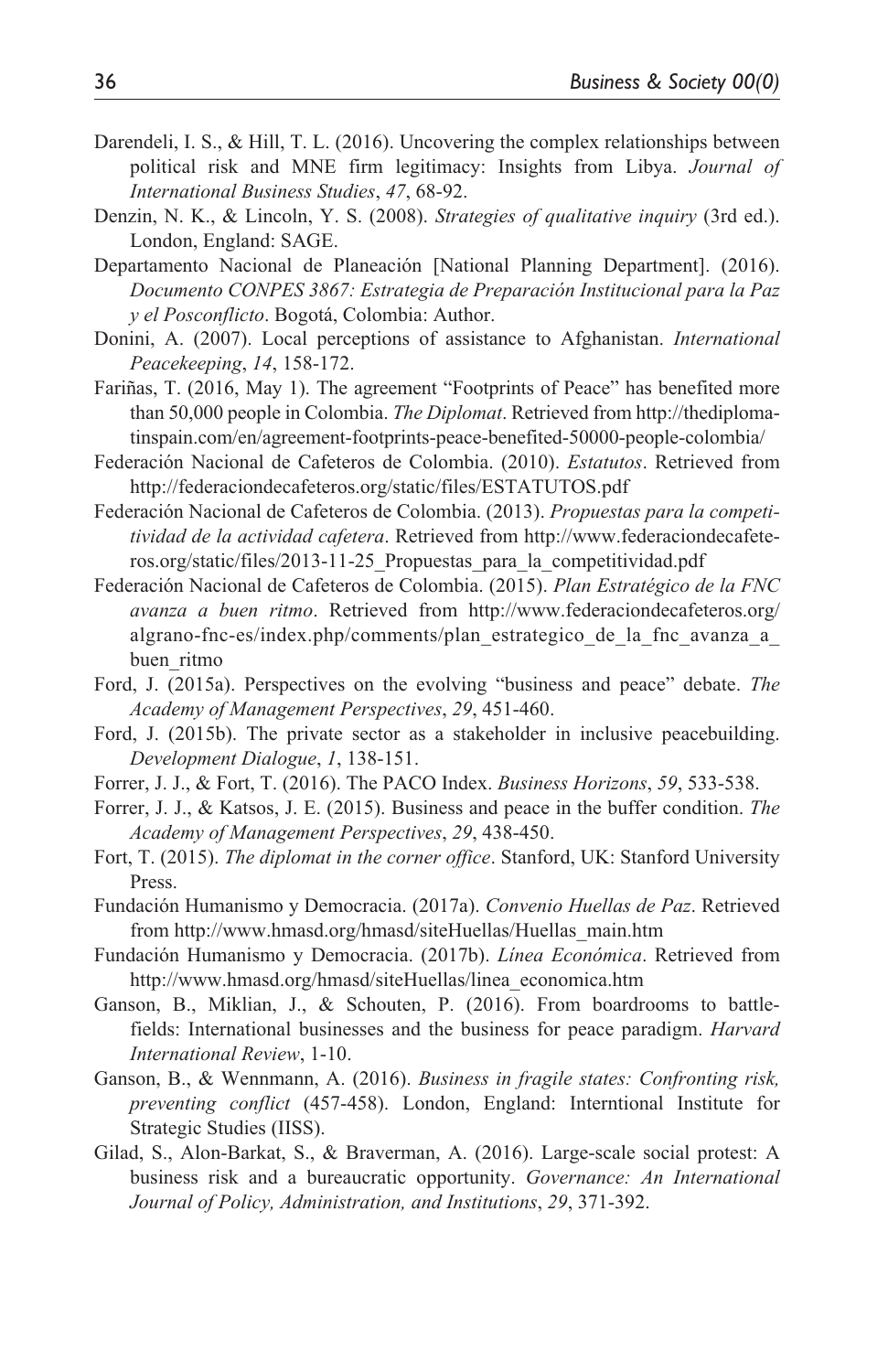- Graafland, J., & Smid, H. (2016). Decoupling among CSR policies, programs and impacts: An empirical study. *Business & Society*. Advance online publication. doi:10.1177/0007650316647951
- Grisales, A., Parra, O., & Rodríguez, C. (2012). *Convivencia Pacífica* [Peaceful Conviviality]. Bogotá, Colombia: Fundacación Manuel Mejía.
- Guáqueta, A. (2013). Harnessing corporations: Lessons from the voluntary principles on security and human rights in Colombia and Indonesia. *Journal of Asian Public Policy*, *6*, 129-146.
- Hoben, M., Kovick, D., Plumb, D., & Wright, J. (2012). *Corporate and community engagement in the Niger Delta: Lessons learned from Chevron Nigeria Limited's GMOU process*. Cambridge, UK: Consensus Building Institute.
- Ibañez, A. M., Mora, J. C. M., & Verwimp, P. (2013). *Abandoning coffee under the threat of violence and the presence of illicit crops: Evidence from Colombia* (Households in conflict Network working paper 150). Bogotá, Colombia: Universidad de los Andes.
- Idrobo, N., Meija, D., & Tribin, A. M. (2014). Illegal gold mining and violence in Colombia. *Peace Economics, Peace Science and Public Policy*, *20*, 83-111.
- Iff, A., & Alluri, R. (2016). Business actors in peace mediation processes. *Business and Society Review*, *121*, 187-215.
- International Alert. (2015). *Peace through prosperity*. London, England: Author.
- Kaplan, O., & Nussio, E. (2015). Community counts: The social reintegration of excombatants in Colombia. *Conflict Management and Peace Science*. Advance online publication. doi:10.1177/0738894215614506
- Kolk, A. (2013). Mainstreaming sustainable coffee. *Sustainable Development*, *21*, 324-337.
- Kolk, A., & Lenfant, F. (2016). Hybrid business models for peace and reconciliation. *Business Horizons*, *59*, 503-524.
- Lemus, N. (2014). Conflict-induced poverty: Evidence from Colombia. *Peace Economics, Peace Science and Public Policy*, *20*, 113-142.
- Liamputtong, P. (2007). *Researching the vulnerable: A guide to sensitive research methods*. London, England: SAGE.
- Lozano, A. (2011). *Do rural producer organizations effectively reduce poverty? A perspective from the Colombian Coffee Grower's case* (Working paper). London, England: London School of Economics.
- MacGinty, R., & Richmond, O. (Eds.). (2013). *The liberal peace and post-war reconstruction*. London, England: Routledge.
- Masse, F., & Munevar, J. (2016). *Due diligence in Colombia's gold supply chain*. Paris, France: Organisation for Economic Co-Operation and Development (OECD).
- MercyCorps. (2011). *Peacebuilding through economic development* (Economics and conflict series #2). Portland, OR: Author.
- Midtgard, T., Vadlamannati, K. C., & de Soysa, I. (2017). Economic liberalization via IMF structural adjustment: Sowing war or reaping peace? *Review of International Organization*, *9*, 1-28.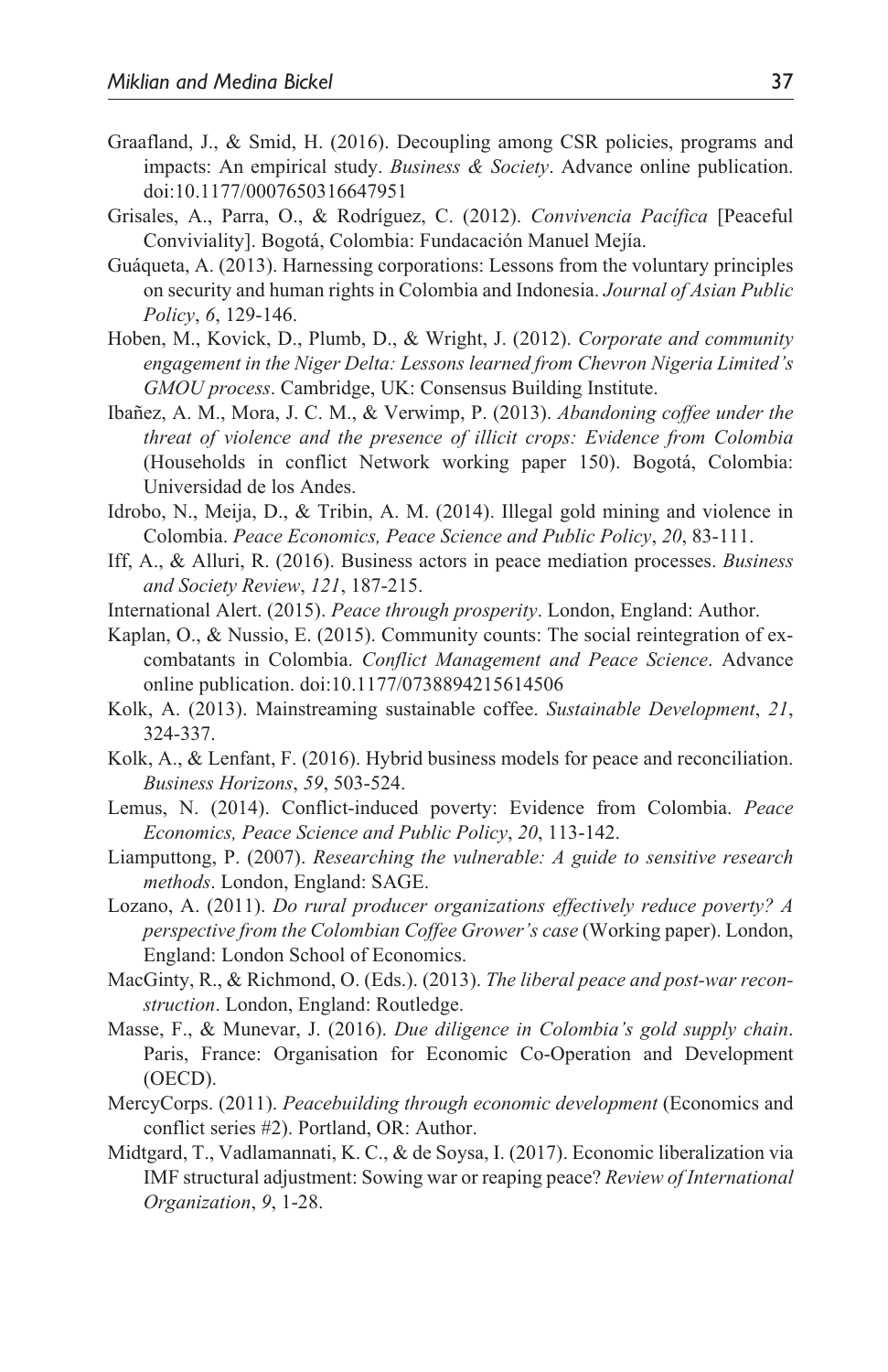- Miklian, J., & Rettberg, A. (2017). From War-Torn to Peace-Torn? Mapping Business Strategies in Transition from Conflict to Peace in Colombia. *SSRN Electronic Journal*. Retrieved from<https://doi.org/10.2139/SSRN.2925244>
- Miklian, J. (2017a). *Contextualizing and theorizing economic development: Local business and ethnic cleansing in Myanmar* (SSRN Working Paper). SSRN. Retrieved from [https://papers.ssrn.com/sol3/papers.cfm?abstract\\_id=2925290](https://papers.ssrn.com/sol3/papers.cfm?abstract_id=2925290)
- Miklian, J. (2017b). The dark side of new business. *Harvard International Review*, *38*(4).
- Miklian, J. (2017c). Mapping business-peace interactions: Five assertions for how businesses create peace Business. *Peace and Sustainable Development*, *9*(1): 17-21.
- Miklian, J., & Hoelscher, K. (2017). A new research approach for peace innovation. *Innovation and Development*, 1-19. Advance online publication. doi:10.1080/21 57930X.2017.1349580
- Miklian, J., & Medina Bickel, J. P. (2016). *¿Cómo pueden las empresas ser constructoras de paz efectivas a nivel local? Evidencia de Colombia* (PRIO Policy Brief 27). Oslo, Norway: Peace Research Institute Oslo (PRIO).
- Miklian, J., & Schouten, P. (2013). Fluid markets. *Foreign Policy*, *43*, 67-73.
- Miklian, J., & Schouten, P. (2014). *Business for peace: The new paradigm of international peacebuilding and development* (SSRN working paper). SSRN.
- Novick, R. (2012). *Private sector peacebuilding in Colombia and Ciudad Juárez* (Master's thesis). American University, Washington, DC.
- O'Connor, C., & Labowitz, S. (2017). *Putting the "S" in ESG: Measuring human rights performance for investors*. New York, NY: New York University Stern. Retrieved from [https://static1.squarespace.com/static/547df270e4b0ba184dfc490e/t/58cad](https://static1.squarespace.com/static/547df270e4b0ba184dfc490e/t/58cad912e58c6274180b58b6/1489688854754/Metrics-Report-final-1.pdf) [912e58c6274180b58b6/1489688854754/Metrics-Report-final-1.pdf](https://static1.squarespace.com/static/547df270e4b0ba184dfc490e/t/58cad912e58c6274180b58b6/1489688854754/Metrics-Report-final-1.pdf)
- Oetzel, J., Westermann-Behaylo, M., Koerber, C., Fort, T. L., & Rivera, J. (2010). Business and Peace: Sketching the Terrain. *Journal of Business Ethics*, *89*(4), 351-373.
- Oetzel, J., & Breslauer, M. (2015). The business and economics of peace: Moving the agenda forward. *Business, Peace and Sustainable Development*, *2015*(6), 3-8.
- Oetzel, J., & Miklian, J. (2017). Multinational enterprises, risk management, and the business and economics of peace. *Multinational Business Review*, *25*, 270-286.
- Pécaut, D. (2012). *Orden y violencia: Colombia 1930-1953*. [ Order and Violence: Colombia 1930-1953]. Bogotá, Colombia: Escuela de Administración, Finanzas e Instituto Teconlógico [ Business, Finance and Techology School] (EAFIT).
- Pfeiffer, S. (2014). *Peace infrastructure in Colombia*. Berlin, Germany: Berghof Foundation.
- Porter, M., & Kramer, M. (2011). Creating shared value. *Harvard Business Review*, *89*, 62-77.
- Reina, M., Silva, G., Samper, L., & Fernandez, M. P. (2008). *Juan Valdez: The strategy behind the brand*. Bogotá, Colombia: Federación Nacional de Cafeteros de Colombia.
- Rettberg, A. (2004). *Business-led peacebuilding in Colombia: Fad or future of a country in crisis?* (Crisis States Programme Report). London, England: London School of Economics (LSE).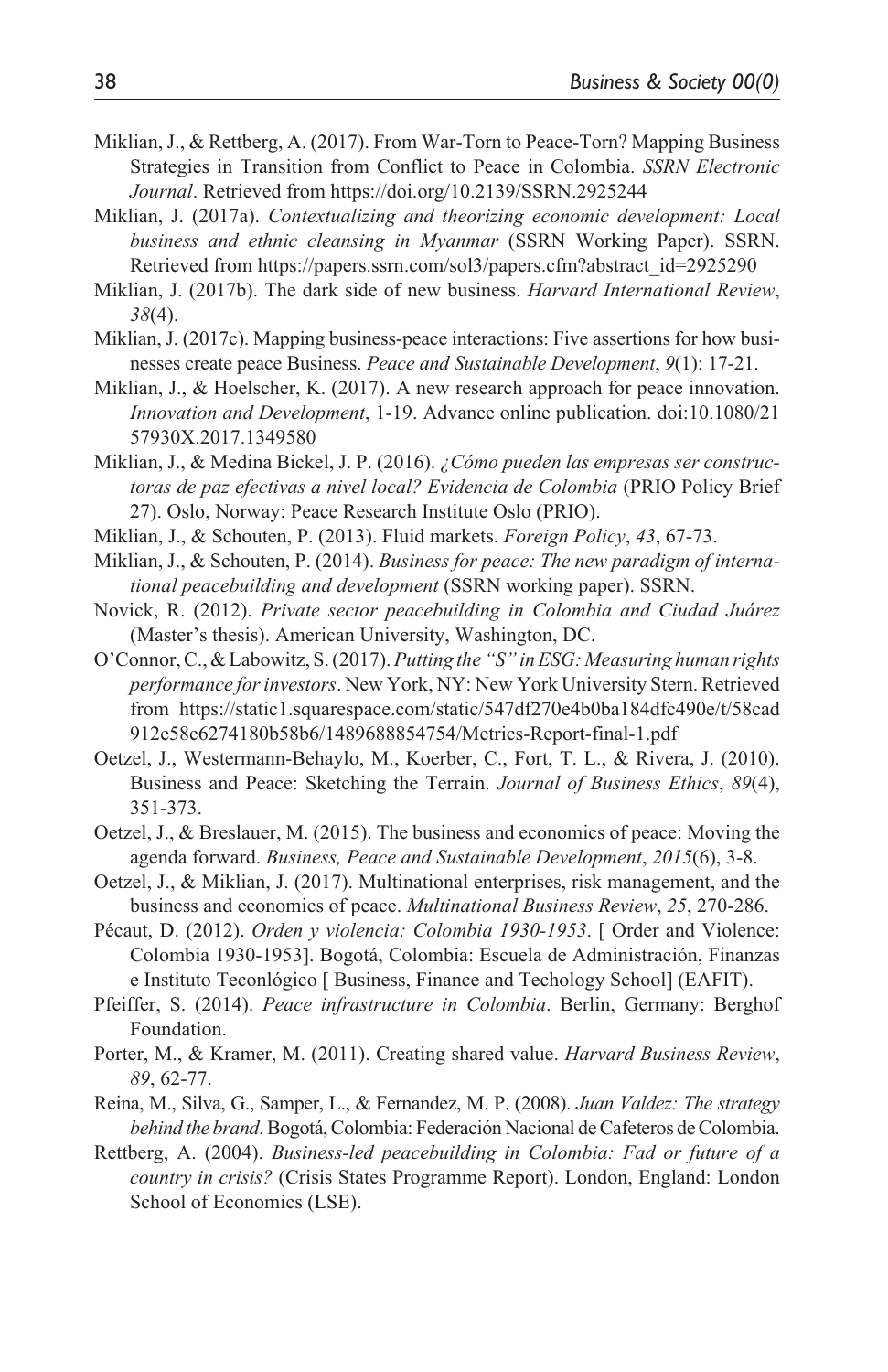- Rettberg, A. (2010). Global markets, local conflict: Violence in the Colombian coffee region after the breakdown of the international coffee agreement. *Latin American Perspectives*, *37*, 111-132.
- Rettberg, A. (2015). *Gold, oil and the lure of violence: The private sector and postconflict risks in Colombia* (Norwegian Peacebuilding Centre report). Oslo, Norway: Norwegian Centre for Conflict Resolution (NOREF).
- Rettberg, A. (2016). Need, creed, and greed: Understanding why business leaders focus on issues of peace. *Business Horizons*, *59*, 481-492.
- Richani, N. (2013). *Systems of violence: The political economy of war and peace in Colombia*. Albany: The State University of New York Press.
- Ritchie, J., & Lewis, J. (Eds.). (2003). *Qualitative research practice*. London, England: SAGE.
- Sandvik, K., & Lemaitre, J. (2013). Internally displaced women as knowledge producers and users in humanitarian action. *Disasters*, *37*, 36-50.
- Sirsly, C. T., & Lvina, E. (2016). From doing good to looking even better: The dynamics of CSR and reputation. *Business & Society*. Advance online publication. doi:10.1177/0007650315627996
- Sorens, J., & Ruger, W. (2014). Globalisation and intrastate conflict: An empirical analysis. *Civil Wars*, *16*, 381-401.
- Su, W., & Sauerwald, S. (2016). Does corporate philanthropy increase firm value? The moderating role of corporate governance. *Business & Society*. Advance online publication. doi:10.1177/0007650315613961
- Thoumi, F. E. (2002). Illegal drugs in Colombia: From illegal economic boom to social crisis. *The ANNALS of the American Academy of Political and Social Science*, *582*, 102-116.
- Tobias, J., & Boudreaux, K. C. (2011). Entrepreneurship and conflict reduction in the post-genocide Rwandan coffee industry. *Journal of Small Business & Entrepreneurship*, *24*, 217-242.
- Tong, A., Sainsbury, P., & Craig, J. (2007). Consolidated criteria for reporting qualitative research (COREQ). *International Journal for Quality in Health Care*, *19*, 349-357.
- Tregidga, H., Milne, M., & Kearins, K. (2015). Ramping up resistance: Corporate sustainable development and academic research. *Business & Society*. Advance online publication. doi:10.1177/0007650315611459
- United Nations Development Programme. (2015). *Sustainable development goals: Introducing the 2030 Agenda for Sustainable Development*. New York, NY: United Nations.
- United Nations Global Compact. (2013). *Responsible business, advancing peace: Examples from companies, investors and global compact networks*. New York, NY: Author.
- United Nations Global Compact. (2016). *Business for peace indicators project*. Retrieved from [http://pubdocs.worldbank.org/en/394231501877501769/The-](http://pubdocs.worldbank.org/en/394231501877501769/The-Sustainable-Development-Goals-and-Private-Sector-Opportunities.pdf)[Sustainable-Development-Goals-and-Private-Sector-Opportunities.pdf](http://pubdocs.worldbank.org/en/394231501877501769/The-Sustainable-Development-Goals-and-Private-Sector-Opportunities.pdf)
- United Nations Security Council. (2009). *Statement by the President of the Security Council* (S/PRST/2009/23). Retrieved from [http://www.un.org/en/ga/search/](http://www.un.org/en/ga/search/view_doc.asp?symbol=S/PRST/2009/23) [view\\_doc.asp?symbol=S/PRST/2009/23](http://www.un.org/en/ga/search/view_doc.asp?symbol=S/PRST/2009/23)